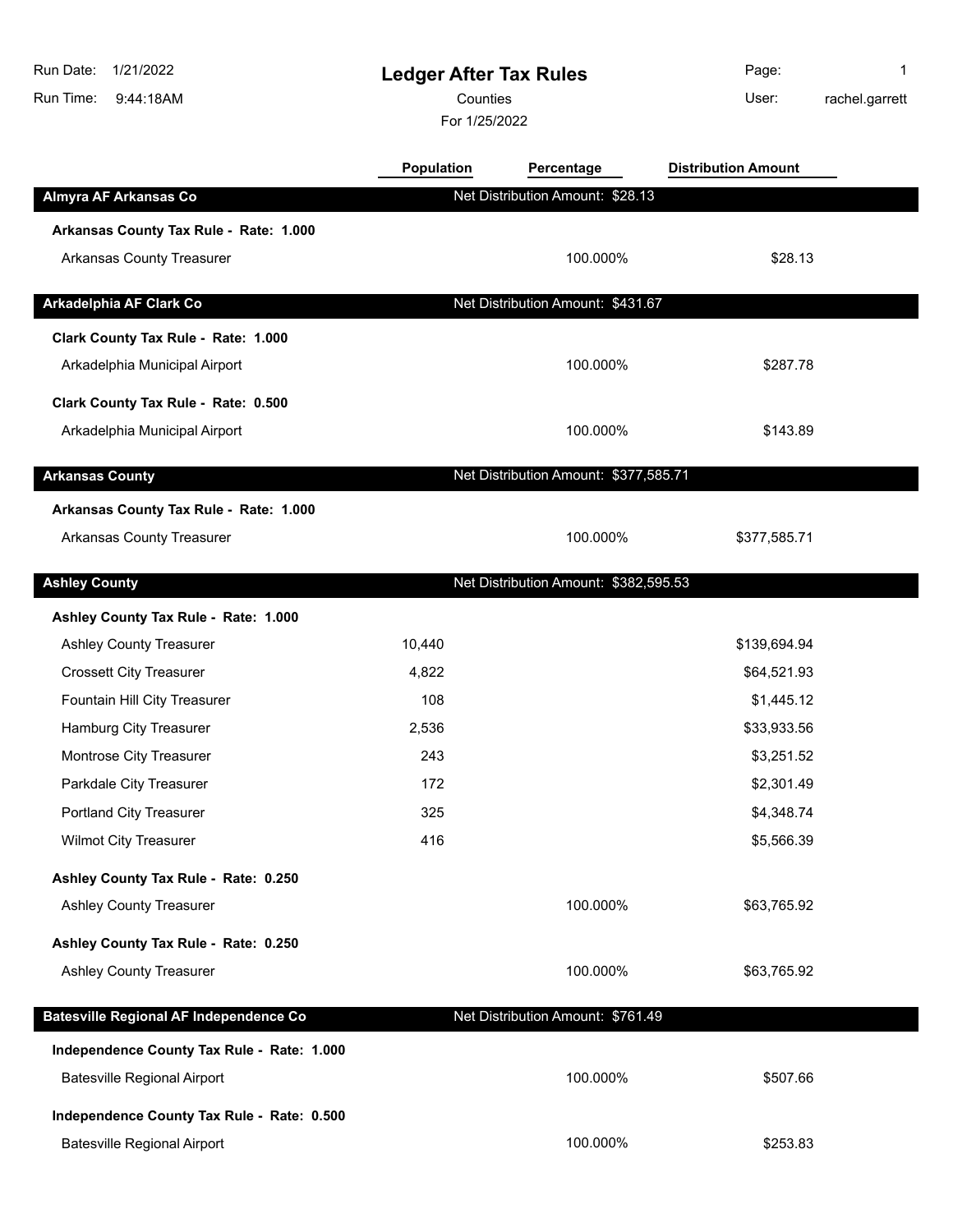| 1/21/2022<br>Run Date:<br>Run Time:<br>9:44:18AM | <b>Ledger After Tax Rules</b><br>Counties<br>For 1/25/2022 |                                         | Page:<br>User:             | 2<br>rachel.garrett |
|--------------------------------------------------|------------------------------------------------------------|-----------------------------------------|----------------------------|---------------------|
|                                                  | Population                                                 | Percentage                              | <b>Distribution Amount</b> |                     |
| <b>Baxter County</b>                             |                                                            | Net Distribution Amount: \$1,007,306.06 |                            |                     |
| Baxter County Tax Rule - Rate: 1.000             |                                                            |                                         |                            |                     |
| <b>Baxter County Treasurer</b>                   | 23,708                                                     |                                         | \$458,956.20               |                     |
| <b>Big Flat City Treasurer</b>                   | 88                                                         |                                         | \$1,703.57                 |                     |
| <b>Briarcliff City Treasurer</b>                 | 236                                                        |                                         | \$4,568.65                 |                     |
| <b>Cotter City Treasurer</b>                     | 886                                                        |                                         | \$17,151.81                |                     |
| <b>Gassville City Treasurer</b>                  | 2,171                                                      |                                         | \$42,027.75                |                     |
| Lakeview City Treasurer                          | 775                                                        |                                         | \$15,003.00                |                     |
| Mountain Home City Treasurer                     | 12,825                                                     |                                         | \$248,275.40               |                     |
| Norfork City Treasurer                           | 465                                                        |                                         | \$9,001.80                 |                     |
| Salesville City Treasurer                        | 473                                                        |                                         | \$9,156.67                 |                     |
| Baxter County Tax Rule - Rate: 0.250             |                                                            |                                         |                            |                     |
| <b>Baxter County Treasurer</b>                   |                                                            | 100.000%                                | \$201,461.21               |                     |
| <b>Benton County</b>                             |                                                            | Net Distribution Amount: \$5,982,109.72 |                            |                     |
| Benton County Tax Rule - Rate: 1.000             |                                                            |                                         |                            |                     |
| Avoca City Treasurer                             | 487                                                        |                                         | \$10,246.04                |                     |
| <b>Bella Vista City Treasurer</b>                | 30,104                                                     |                                         | \$633,360.99               |                     |
| <b>Benton County Treasurer</b>                   | 44,795                                                     |                                         | \$942,446.37               |                     |
| <b>Bentonville City Treasurer</b>                | 54,164                                                     |                                         | \$1,139,561.68             |                     |
| <b>Bethel Heights City Treasurer</b>             |                                                            |                                         | \$0.00                     |                     |
| <b>Cave Springs City Treasurer</b>               | 5,495                                                      |                                         | \$115,609.84               |                     |
| <b>Centerton City Treasurer</b>                  | 17,792                                                     |                                         | \$374,327.62               |                     |
| Decatur City Treasurer                           | 1,773                                                      |                                         | \$37,302.32                |                     |
| Elm Springs City Treasurer                       | 465                                                        |                                         | \$9,783.18                 |                     |
| Garfield City Treasurer                          | 593                                                        |                                         | \$12,476.18                |                     |
| <b>Gateway City Treasurer</b>                    | 436                                                        |                                         | \$9,173.05                 |                     |
| <b>Gentry City Treasurer</b>                     | 3,790                                                      |                                         | \$79,738.18                |                     |
| <b>Gravette City Treasurer</b>                   | 3,547                                                      |                                         | \$74,625.68                |                     |
| <b>Highfill City Treasurer</b>                   | 1,587                                                      |                                         | \$33,389.05                |                     |
| Little Flock City Treasurer                      | 3,055                                                      |                                         | \$64,274.44                |                     |
| Lowell City Treasurer                            | 9,839                                                      |                                         | \$207,003.68               |                     |
| Pea Ridge City Treasurer                         | 6,559                                                      |                                         | \$137,995.44               |                     |

Rogers City Treasurer 69,908 69,908 \$1,470,801.23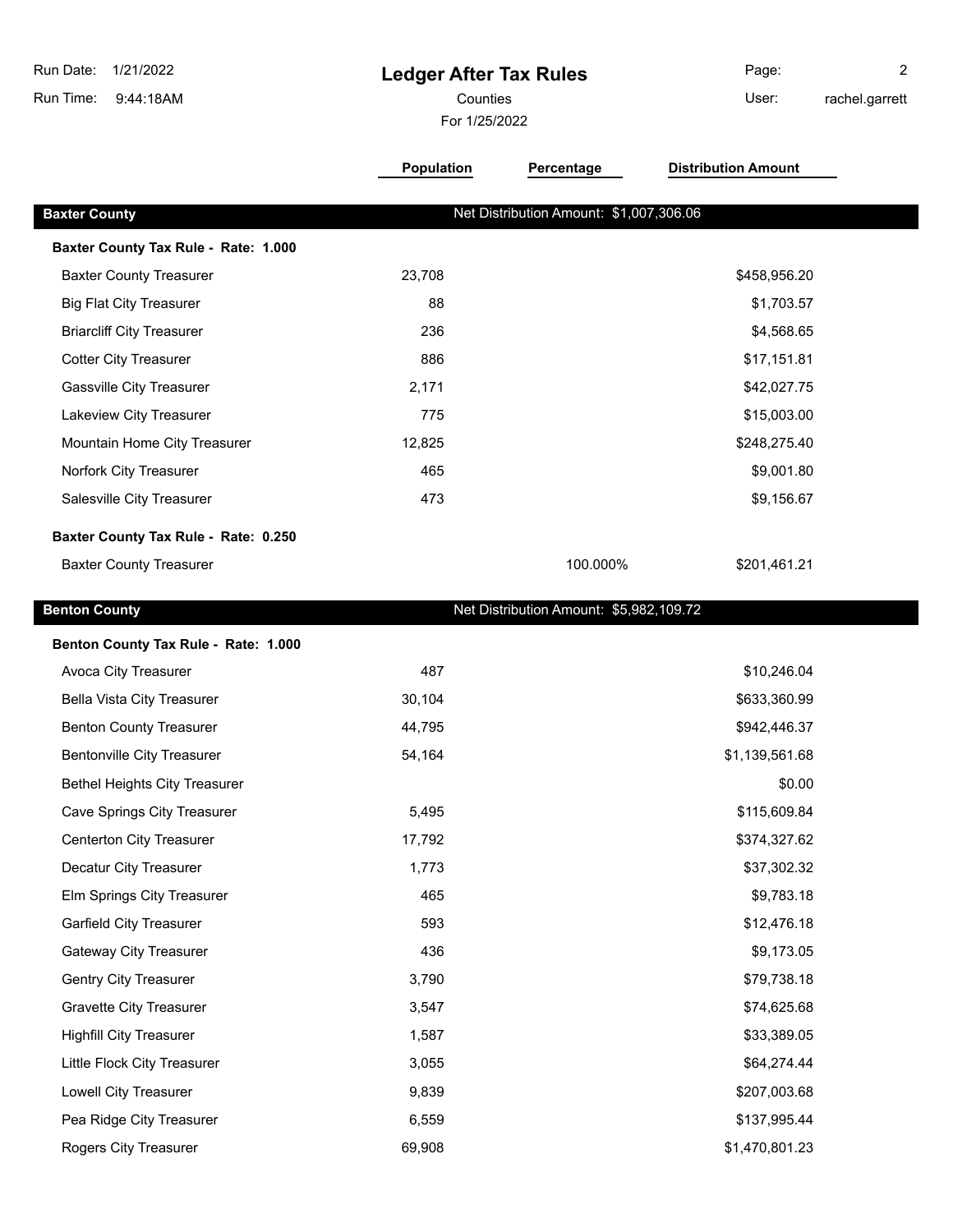| 1/21/2022<br>Run Date:<br>9:44:18AM<br>Run Time:      | <b>Ledger After Tax Rules</b><br>Counties |                                       | Page:<br>User:             | 3<br>rachel.garrett |
|-------------------------------------------------------|-------------------------------------------|---------------------------------------|----------------------------|---------------------|
|                                                       | For 1/25/2022                             |                                       |                            |                     |
|                                                       | <b>Population</b>                         | Percentage                            | <b>Distribution Amount</b> |                     |
| Siloam Springs City Treasurer                         | 17,287                                    |                                       | \$363,702.88               |                     |
| Springdale City Treasurer                             | 12,093                                    |                                       | \$254,425.81               |                     |
| Springtown City Treasurer                             | 83                                        |                                       | \$1,746.25                 |                     |
| Sulphur Springs City Treasurer                        | 481                                       |                                       | \$10,119.81                |                     |
| <b>Benton County Special Aviation</b>                 |                                           | Net Distribution Amount: \$10,078.86  |                            |                     |
| Benton County Special Aviation Tax Rule - Rate: 1.000 |                                           |                                       |                            |                     |
| Northwest Arkansas Regional Airport                   |                                           | 100.000%                              | \$10,078.86                |                     |
| <b>Bentonville AF Benton Co</b>                       |                                           | Net Distribution Amount: \$461.75     |                            |                     |
| Benton County Tax Rule - Rate: 1.000                  |                                           |                                       |                            |                     |
| <b>Bentonville Municipal Airport</b>                  |                                           | 100.000%                              | \$461.75                   |                     |
| <b>Billy Free Memorial AF Desha Co</b>                |                                           | Net Distribution Amount: \$107.68     |                            |                     |
| Desha County Tax Rule - Rate: 1.000                   |                                           |                                       |                            |                     |
| <b>Billy Free Memorial Airport</b>                    |                                           | 100.000%                              | \$71.79                    |                     |
| Desha County Tax Rule - Rate: 0.500                   |                                           |                                       |                            |                     |
| <b>Billy Free Memorial Airport</b>                    |                                           | 100.000%                              | \$35.89                    |                     |
| <b>Boone County</b>                                   |                                           | Net Distribution Amount: \$846,324.12 |                            |                     |
| Boone County Tax Rule - Rate: 1.000                   |                                           |                                       |                            |                     |
| Alpena City Treasurer                                 | 290                                       |                                       | \$5,253.72                 |                     |
| <b>Bellefonte City Treasurer</b>                      | 411                                       |                                       | \$7,445.79                 |                     |
| Bergman City Treasurer                                | 426                                       |                                       | \$7,717.53                 |                     |
| <b>Boone County Treasurer</b>                         | 21,553                                    |                                       | \$390,459.93               |                     |
| Diamond City Treasurer                                | 757                                       |                                       | \$13,714.02                |                     |
| <b>Everton City Treasurer</b>                         | 104                                       |                                       | \$1,884.09                 |                     |
| Harrison City Treasurer                               | 13,069                                    |                                       | \$236,761.51               |                     |
| Lead Hill City Treasurer                              | 274                                       |                                       | \$4,963.86                 |                     |
| Omaha City Treasurer                                  | 128                                       |                                       | \$2,318.88                 |                     |
| South Lead Hill City Treasurer                        | 86                                        |                                       | \$1,558.00                 |                     |
| Valley Springs City Treasurer                         | 183                                       |                                       | \$3,315.28                 |                     |
| Zinc City Treasurer                                   | 92                                        |                                       | \$1,666.69                 |                     |
| Boone County Tax Rule - Rate: 0.250                   |                                           |                                       |                            |                     |
| <b>Boone County Treasurer</b>                         |                                           | 100.000%                              | \$169,264.82               |                     |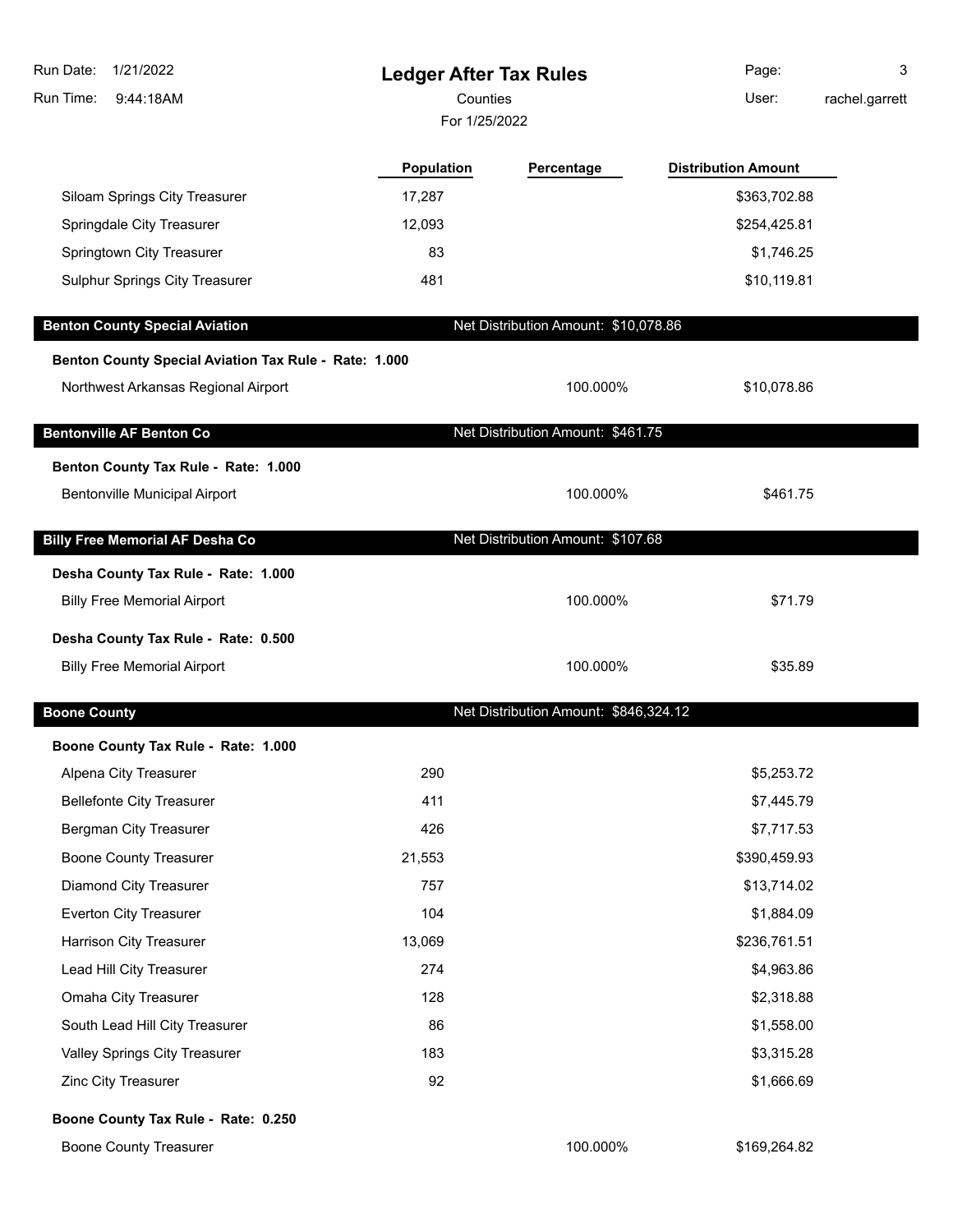| Run Date:<br>1/21/2022<br>Run Time:<br>9:44:18AM | <b>Ledger After Tax Rules</b><br>Counties<br>For 1/25/2022 |                                       | Page:<br>User:             | 4<br>rachel.garrett |
|--------------------------------------------------|------------------------------------------------------------|---------------------------------------|----------------------------|---------------------|
|                                                  | Population                                                 | Percentage                            | <b>Distribution Amount</b> |                     |
| <b>Boone County AF Co</b>                        |                                                            | Net Distribution Amount: \$50.44      |                            |                     |
| Boone County Tax Rule - Rate: 1.000              |                                                            |                                       |                            |                     |
| <b>Boone County Airport</b>                      |                                                            | 100.000%                              | \$40.35                    |                     |
| Boone County Tax Rule - Rate: 0.250              |                                                            |                                       |                            |                     |
| <b>Boone County Airport</b>                      |                                                            | 100.000%                              | \$10.09                    |                     |
|                                                  |                                                            |                                       |                            |                     |
| <b>Bradley County</b>                            |                                                            | Net Distribution Amount: \$234,029.28 |                            |                     |
| Bradley County Tax Rule - Rate: 1.000            |                                                            |                                       |                            |                     |
| <b>Banks City Treasurer</b>                      | 87                                                         |                                       | \$965.41                   |                     |
| <b>Bradley County Treasurer</b>                  | 4,480                                                      |                                       | \$49,713.19                |                     |
| Hermitage City Treasurer                         | 525                                                        |                                       | \$5,825.76                 |                     |
| Warren City Treasurer                            | 5,453                                                      |                                       | \$60,510.28                |                     |
| Bradley County Tax Rule - Rate: 1.000            |                                                            |                                       |                            |                     |
| <b>Bradley County Treasurer</b>                  |                                                            | 100.000%                              | \$117,014.64               |                     |
| <b>Calhoun County</b>                            |                                                            | Net Distribution Amount: \$162,259.10 |                            |                     |
| Calhoun County Tax Rule - Rate: 1.000            |                                                            |                                       |                            |                     |
| <b>Calhoun County Treasurer</b>                  | 2,959                                                      |                                       | \$40,525.40                |                     |
| Hampton City Treasurer                           | 1,181                                                      |                                       | \$16,174.55                |                     |
| <b>Harrell City Treasurer</b>                    | 210                                                        |                                       | \$2,876.08                 |                     |
| <b>Thornton City Treasurer</b>                   | 339                                                        |                                       | \$4,642.82                 |                     |
| <b>Tinsman City Treasurer</b>                    | 50                                                         |                                       | \$684.79                   |                     |
| Calhoun County Tax Rule - Rate: 0.500            |                                                            |                                       |                            |                     |
| <b>Calhoun County Treasurer</b>                  |                                                            | 100.000%                              | \$32,451.82                |                     |
| Calhoun County Tax Rule - Rate: 1.000            |                                                            |                                       |                            |                     |
| <b>Calhoun County Treasurer</b>                  | 2,959                                                      |                                       | \$40,525.40                |                     |
| Hampton City Treasurer                           | 1,181                                                      |                                       | \$16,174.55                |                     |
| Harrell City Treasurer                           | 210                                                        |                                       | \$2,876.08                 |                     |
| Thornton City Treasurer                          | 339                                                        |                                       | \$4,642.82                 |                     |
| <b>Tinsman City Treasurer</b>                    | 50                                                         |                                       | \$684.79                   |                     |

**Carroll County** Carroll County **Carroll County** Net Distribution Amount: \$247,643.61

**Carroll County Tax Rule - 26-74-401 - Rate: 0.500**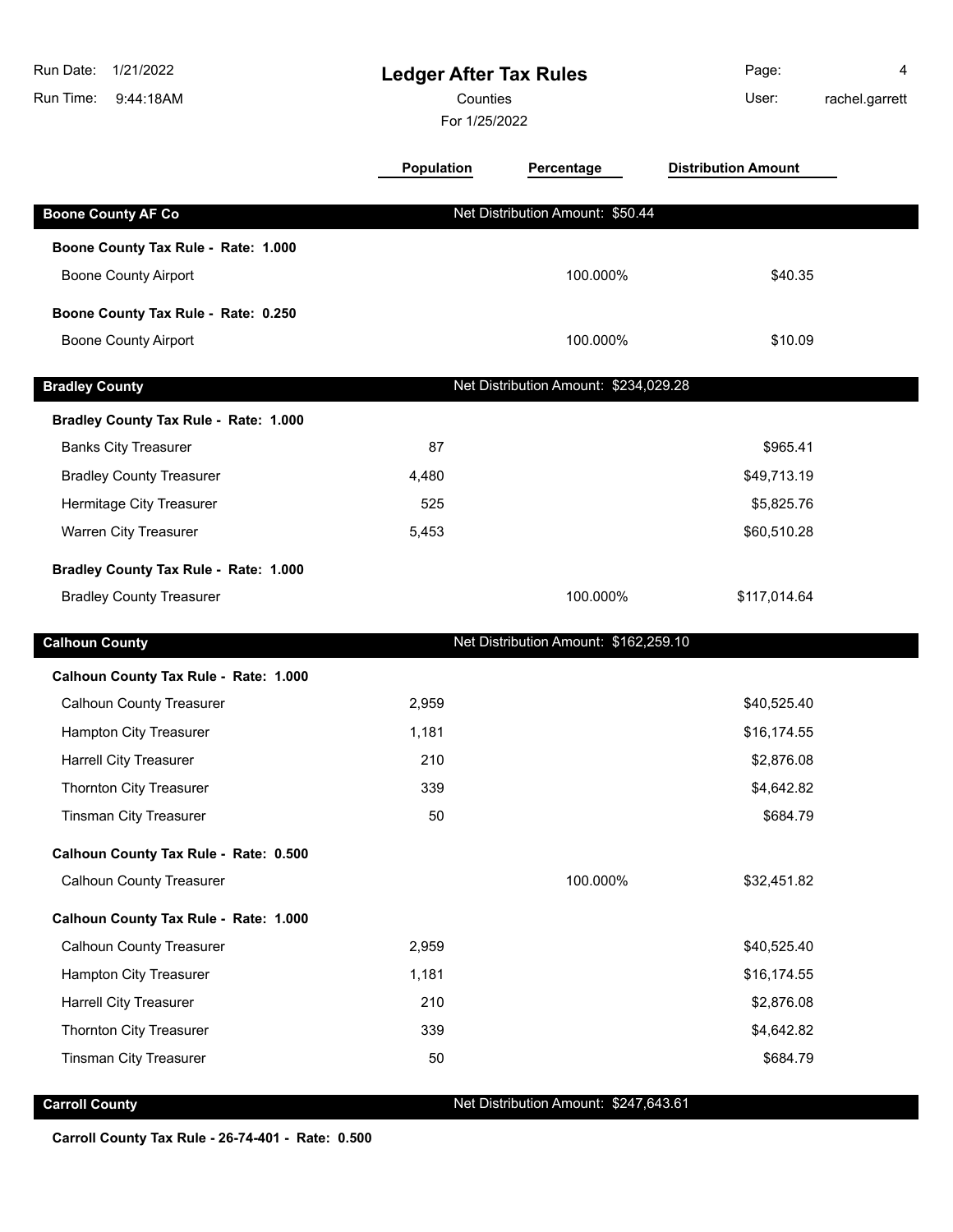| Run Date:<br>1/21/2022                               | <b>Ledger After Tax Rules</b> |                                       | Page:                      | 5              |
|------------------------------------------------------|-------------------------------|---------------------------------------|----------------------------|----------------|
| Run Time:<br>9:44:18AM                               | Counties<br>For 1/25/2022     |                                       | User:                      | rachel.garrett |
|                                                      |                               |                                       |                            |                |
|                                                      | <b>Population</b>             | Percentage                            | <b>Distribution Amount</b> |                |
| <b>Beaver City Treasurer</b>                         | 67                            |                                       | \$587.12                   |                |
| <b>Blue Eye City Treasurer</b>                       | 46                            |                                       | \$403.10                   |                |
| <b>Carroll County Treasurer</b>                      | 25,748                        |                                       | \$225,630.84               |                |
| Holiday Island City Treasurer                        | 2,399                         |                                       | \$21,022.55                |                |
| <b>Chicot County</b>                                 |                               | Net Distribution Amount: \$257,026.90 |                            |                |
|                                                      |                               |                                       |                            |                |
| Chicot County Tax Rule - Rate: 1.000                 |                               |                                       |                            |                |
| <b>Chicot County Treasurer</b>                       | 4,394                         |                                       | \$55,318.19                |                |
| Dermott City Treasurer                               | 2,021                         |                                       | \$25,443.35                |                |
| Eudora City Treasurer<br>Lake Village City Treasurer | 1,728<br>2,065                |                                       | \$21,754.63<br>\$25,997.28 |                |
|                                                      |                               |                                       |                            |                |
| Chicot County Tax Rule - Rate: 1.000                 |                               |                                       |                            |                |
| <b>Chicot County Treasurer</b>                       |                               | 100.000%                              | \$128,513.45               |                |
| <b>Clark County</b>                                  |                               | Net Distribution Amount: \$555,238.75 |                            |                |
| Clark County Tax Rule - Rate: 1.000                  |                               |                                       |                            |                |
| <b>Clark County Treasurer</b>                        |                               | 100.000%                              | \$370,159.17               |                |
|                                                      |                               |                                       |                            |                |
| Clark County - Rate: 0.500                           |                               |                                       |                            |                |
| <b>Clark County Treasurer</b>                        |                               | 100.000%                              | \$185,079.58               |                |
| <b>Clarksville AF Johnson Co</b>                     |                               | Net Distribution Amount: \$68.87      |                            |                |
| Johnson County Tax Rule - Rate: 1.000                |                               |                                       |                            |                |
| <b>Clarksville Airport Commission</b>                |                               | 100.000%                              | \$68.87                    |                |
|                                                      |                               | Net Distribution Amount: \$209,779.17 |                            |                |
| <b>Clay County</b>                                   |                               |                                       |                            |                |
| Clay County Tax Rule - 26-74-401 - Rate: 0.500       |                               |                                       |                            |                |
| <b>Clay County Treasurer</b>                         | 13,349                        |                                       | \$64,145.64                |                |
| Datto City Treasurer                                 | 65                            |                                       | \$312.34                   |                |
| <b>Greenway City Treasurer</b>                       | 174                           |                                       | \$836.12                   |                |
| Knobel City Treasurer                                | 147                           |                                       | \$706.38                   |                |
| <b>McDougal City Treasurer</b>                       | 134                           |                                       | \$643.91                   |                |
| Nimmons City Treasurer                               | 69                            |                                       | \$331.56                   |                |
| Peach Orchard City Treasurer                         | 105                           |                                       | \$504.55                   |                |
| Pollard City Treasurer                               | 193                           |                                       | \$927.42                   |                |
| St. Francis City Treasurer                           | 218                           |                                       | \$1,047.55                 |                |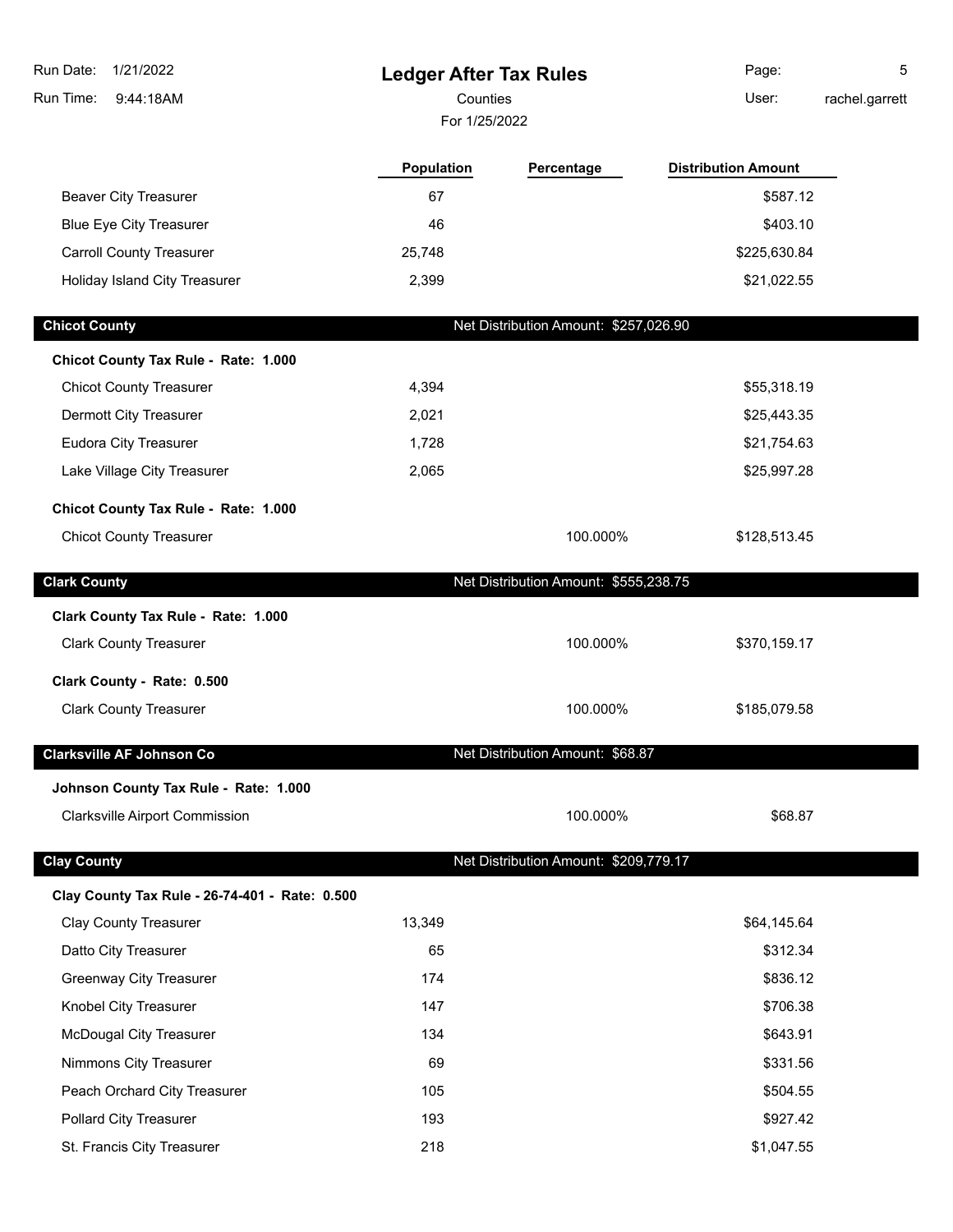9:44:18AM Run Time:

I

## **Ledger After Tax Rules**

For 1/25/2022

Counties **User:** Page: 6

rachel.garrett

|                                         | Population | Percentage                            | <b>Distribution Amount</b> |
|-----------------------------------------|------------|---------------------------------------|----------------------------|
| <b>Success City Treasurer</b>           | 98         |                                       | \$470.92                   |
| Clay County Tax Rule - Rate: 1.000      |            |                                       |                            |
| <b>Clay County Treasurer</b>            | 4,638      |                                       | \$44,573.75                |
| <b>Corning City Treasurer</b>           | 3,227      |                                       | \$31,013.26                |
| Datto City Treasurer                    | 65         |                                       | \$624.69                   |
| <b>Greenway City Treasurer</b>          | 174        |                                       | \$1,672.24                 |
| Knobel City Treasurer                   | 147        |                                       | \$1,412.75                 |
| <b>McDougal City Treasurer</b>          | 134        |                                       | \$1,287.81                 |
| Nimmons City Treasurer                  | 69         |                                       | \$663.13                   |
| Peach Orchard City Treasurer            | 105        |                                       | \$1,009.11                 |
| <b>Piggott City Treasurer</b>           | 3,622      |                                       | \$34,809.43                |
| Pollard City Treasurer                  | 193        |                                       | \$1,854.84                 |
| <b>Rector City Treasurer</b>            | 1,862      |                                       | \$17,894.85                |
| St. Francis City Treasurer              | 218        |                                       | \$2,095.10                 |
| <b>Success City Treasurer</b>           | 98         |                                       | \$941.82                   |
| <b>Cleburne County</b>                  |            | Net Distribution Amount: \$636,558.00 |                            |
|                                         |            |                                       |                            |
| Cleburne County Tax Rule - Rate: 1.000  |            |                                       |                            |
| <b>Cleburne County Treasurer</b>        | 15,796     |                                       | \$250,404.09               |
| <b>Concord City Treasurer</b>           | 190        |                                       | \$3,011.95                 |
| Fairfield Bay City Treasurer            | 161        |                                       | \$2,552.23                 |
| <b>Greers Ferry City Treasurer</b>      | 821        |                                       | \$13,014.80                |
| <b>Heber Springs City Treasurer</b>     | 6,969      |                                       | \$110,475.19               |
| <b>Higden City Treasurer</b>            | 114        |                                       | \$1,807.17                 |
| <b>Quitman City Treasurer</b>           | 660        |                                       | \$10,462.57                |
| Cleburne County Tax Rule - Rate: 0.500  |            |                                       |                            |
| <b>Cleburne County Treasurer</b>        |            | 100.000%                              | \$195,864.00               |
| Cleburne County Tax Rule - Rate: 0.130  |            |                                       |                            |
| <b>Cleburne County Treasurer</b>        |            | 100.000%                              | \$48,966.00                |
|                                         |            |                                       |                            |
| <b>Cleveland County</b>                 |            | Net Distribution Amount: \$187,717.17 |                            |
| Cleveland County Tax Rule - Rate: 1.000 |            |                                       |                            |
| <b>Cleveland County Treasurer</b>       | 6,236      |                                       | \$47,706.75                |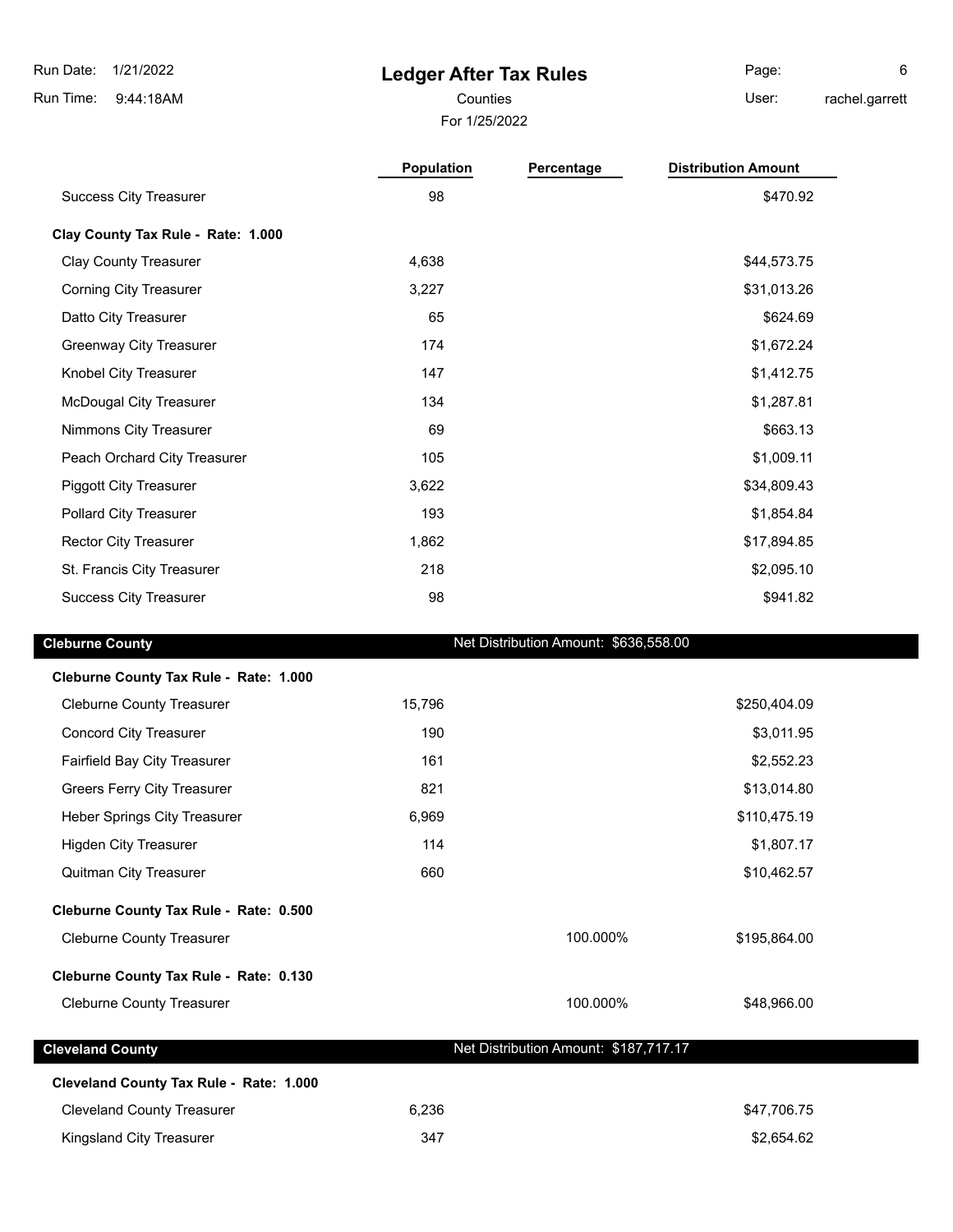| Run Date:<br>1/21/2022                                                      | <b>Ledger After Tax Rules</b> |                                       | Page:                      | 7              |
|-----------------------------------------------------------------------------|-------------------------------|---------------------------------------|----------------------------|----------------|
| Run Time:<br>9:44:18AM                                                      | Counties                      |                                       | User:                      | rachel.garrett |
|                                                                             | For 1/25/2022                 |                                       |                            |                |
|                                                                             | <b>Population</b>             | Percentage                            | <b>Distribution Amount</b> |                |
| <b>Rison City Treasurer</b>                                                 | 967                           |                                       | \$7,397.76                 |                |
| Cleveland County Tax Rule - Rate: 0.250                                     |                               |                                       |                            |                |
| <b>Cleveland County Treasurer</b>                                           |                               | 100.000%                              | \$14,439.78                |                |
| Cleveland County Tax Rule - Rate: 2.000                                     |                               |                                       |                            |                |
| <b>Cleveland County Treasurer</b>                                           |                               | 100.000%                              | \$115,518.26               |                |
| <b>Clinton AF Van Buren Co</b>                                              |                               | Net Distribution Amount: \$58.20      |                            |                |
|                                                                             |                               |                                       |                            |                |
| Van Buren County Tax Rule - Rate: 1.000<br><b>Clinton Municipal Airport</b> |                               | 100.000%                              | \$38.80                    |                |
| Van Buren County Tax Rule - Rate: 0.500                                     |                               |                                       |                            |                |
| <b>Clinton Municipal Airport</b>                                            |                               | 100.000%                              | \$19.40                    |                |
| <b>Columbia County</b>                                                      |                               | Net Distribution Amount: \$581,076.92 |                            |                |
| Columbia County Tax Rule - Rate: 1.000                                      |                               |                                       |                            |                |
| <b>Columbia County Treasurer</b>                                            |                               | 100.000%                              | \$387,384.61               |                |
| Columbia County Tax Rule - Rate: 0.500                                      |                               |                                       |                            |                |
| <b>Columbia County Treasurer</b>                                            |                               | 66.667%                               | \$129,128.27               |                |
|                                                                             |                               | 33.333%                               | \$64,564.04                |                |
| <b>Columbia County Treasurer</b>                                            | 9,235                         |                                       | \$26,150.12                |                |
| <b>Emerson City Treasurer</b>                                               | 293                           |                                       | \$829.67                   |                |
| Magnolia City Treasurer                                                     | 11,162                        |                                       | \$31,606.68                |                |
| <b>McNeil City Treasurer</b>                                                | 381                           |                                       | \$1,078.85                 |                |
| <b>Taylor City Treasurer</b>                                                | 579                           |                                       | \$1,639.51                 |                |
| Waldo City Treasurer                                                        | 1,151                         |                                       | \$3,259.21                 |                |
| <b>Conway County</b>                                                        |                               | Net Distribution Amount: \$528,235.92 |                            |                |
| Conway County Tax Rule - Rate: 1.000                                        |                               |                                       |                            |                |
| <b>Conway County Treasurer</b>                                              | 11,978                        |                                       | \$174,537.70               |                |
| Menifee City Treasurer                                                      | 274                           |                                       | \$3,992.60                 |                |
| Morrilton City Treasurer                                                    | 6,992                         |                                       | \$101,884.09               |                |
| Oppelo City Treasurer                                                       | 737                           |                                       | \$10,739.21                |                |
| Plumerville City Treasurer                                                  | 734                           |                                       | \$10,695.50                |                |
| Conway County Tax Rule - Rate: 0.250                                        |                               |                                       |                            |                |
| <b>Conway County Treasurer</b>                                              |                               | 100.000%                              | \$75,462.27                |                |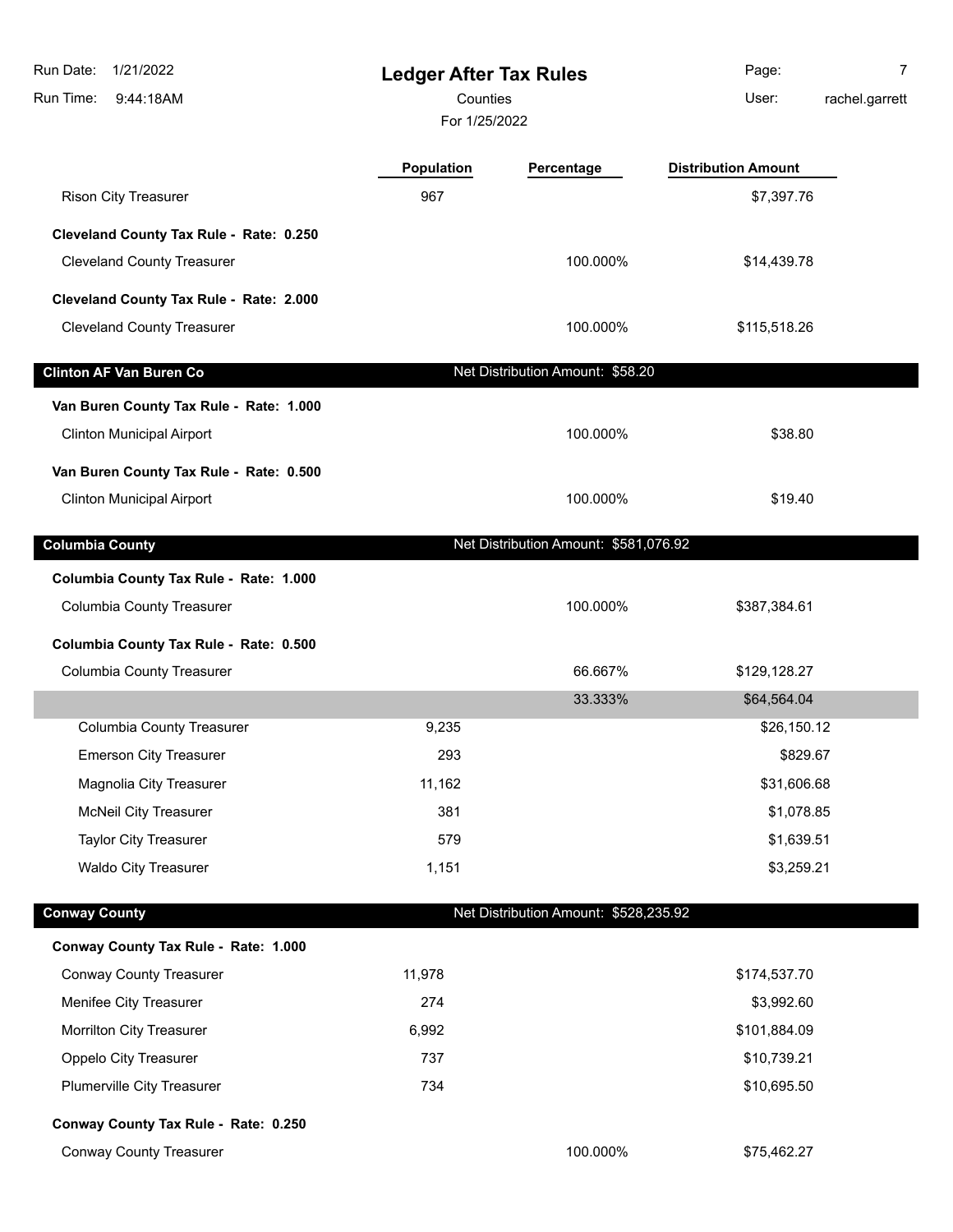| Run Date:<br>1/21/2022<br>Run Time:<br>9:44:18AM                       | <b>Ledger After Tax Rules</b><br>Counties<br>For 1/25/2022 |                                         | Page:<br>User:             | 8<br>rachel.garrett |
|------------------------------------------------------------------------|------------------------------------------------------------|-----------------------------------------|----------------------------|---------------------|
|                                                                        | <b>Population</b>                                          | Percentage                              | <b>Distribution Amount</b> |                     |
| Conway County Tax Rule - Rate: 0.250                                   |                                                            |                                         |                            |                     |
| <b>Conway County Treasurer</b>                                         |                                                            | 100.000%                                | \$75,462.27                |                     |
| Conway County Tax Rule - Rate: 0.250                                   |                                                            |                                         |                            |                     |
| <b>Conway County Treasurer</b>                                         |                                                            | 100.000%                                | \$75,462.28                |                     |
| <b>Corning AF Clay Co</b>                                              |                                                            | Net Distribution Amount: \$2.91         |                            |                     |
| Clay County Tax Rule 26-74-401 - Rate: 0.500                           |                                                            |                                         |                            |                     |
| <b>Corning Municipal Airport</b>                                       |                                                            | 100.000%                                | \$0.97                     |                     |
|                                                                        |                                                            |                                         |                            |                     |
| Clay County Tax Rule - Rate: 1.000<br><b>Corning Municipal Airport</b> |                                                            | 100.000%                                | \$1.94                     |                     |
|                                                                        |                                                            |                                         |                            |                     |
| <b>Craighead County</b>                                                |                                                            | Net Distribution Amount: \$2,344,585.47 |                            |                     |
| Craighead County Tax Rule - Rate: 1.000                                |                                                            |                                         |                            |                     |
| <b>Bay City Treasurer</b>                                              | 1,876                                                      |                                         | \$39,543.31                |                     |
| <b>Black Oak City Treasurer</b>                                        | 233                                                        |                                         | \$4,911.30                 |                     |
| Bono City Treasurer                                                    | 2,409                                                      |                                         | \$50,778.17                |                     |
| <b>Brookland City Treasurer</b>                                        | 4,064                                                      |                                         | \$85,663.13                |                     |
| Caraway City Treasurer                                                 | 1,133                                                      |                                         | \$23,881.97                |                     |
| Cash City Treasurer                                                    | 280                                                        |                                         | \$5,901.99                 |                     |
| <b>Craighead County Treasurer</b>                                      | 18,715                                                     |                                         | \$394,484.60               |                     |
| <b>Egypt City Treasurer</b>                                            | 113                                                        |                                         | \$2,381.87                 |                     |
| Jonesboro City Treasurer                                               | 78,576                                                     |                                         | \$1,656,266.22             |                     |
| Lake City Treasurer                                                    | 2,326                                                      |                                         | \$49,028.65                |                     |
| Monette City Treasurer                                                 | 1,506                                                      |                                         | \$31,744.26                |                     |
| <b>Crawford County</b>                                                 |                                                            | Net Distribution Amount: \$1,010,227.06 |                            |                     |
| Crawford County Tax Rule - Rate: 1.000                                 |                                                            |                                         |                            |                     |
| Alma City Treasurer                                                    | 5,825                                                      |                                         | \$78,287.43                |                     |
| Cedarville City Treasurer                                              | 1,424                                                      |                                         | \$19,138.42                |                     |
| <b>Chester City Treasurer</b>                                          | 144                                                        |                                         | \$1,935.35                 |                     |
| <b>Crawford County Treasurer</b>                                       | 25,544                                                     |                                         | \$343,308.87               |                     |
| Dyer City Treasurer                                                    | 772                                                        |                                         | \$10,375.60                |                     |
| Kibler City Treasurer                                                  | 1,005                                                      |                                         | \$13,507.10                |                     |
| Mountainburg City Treasurer                                            | 528                                                        |                                         | \$7,096.27                 |                     |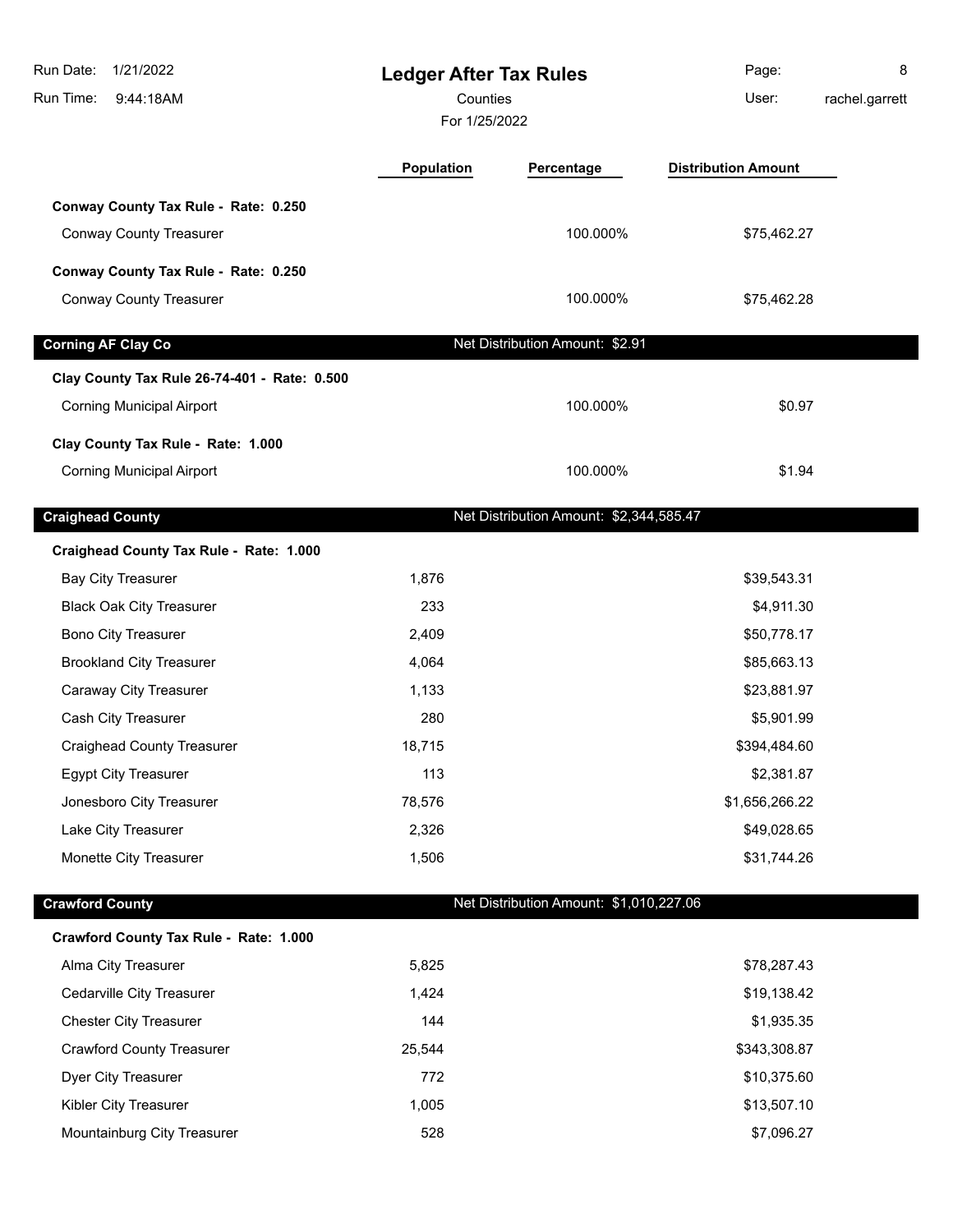**Ledger After Tax Rules** 9:44:18AM Run Time: Run Date: 1/21/2022 For 1/25/2022 Counties **Counties** User: Page: 9 rachel.garrett **Population Percentage Distribution Amount** Mulberry City Treasurer 1,543 \$20,737.77 \$20,737.77 Rudy City Treasurer 130 **but a struck of the City City Treasurer 130 but a struck of the City City Treasurer** 51,747.19 Van Buren City Treasurer 23,218 \$312,047.65 **Crawford County Tax Rule - Rate: 0.250** Crawford County Treasurer 100.000% \$202,045.41 **Crittenden County Net Distribution Amount: \$1,326,397.49 Crittenden County Tax Rule - Rate: 1.000** 50.000% \$378,970.71 Anthonyville City Treasurer 135 **Anthonyville City Treasurer** 135 Clarkedale City Treasurer 336 \$2,986.54 Crawfordsville City Treasurer 1988 106.49 (106.49  $\overline{a}$  462 \$4,106.49 Earle City Treasurer 1,831 \$16,274.87 Edmondson City Treasurer 243 **243** \$2,159.91 176 \$1,564.38 Gilmore City Treasurer 60 and the control of the control of the control of the control of the control of the control of the control of the control of the control of the control of the control of the control of the control Crittenden County Treasurer 10.000% \$156.44 Horseshoe Lake City Treasurer 264 264 \$2,346.57 118 \$1,048.84 Jennette City Treasurer 90.000% \$943.96 Crittenden County Treasurer 10.000% \$104.88 Jericho City Treasurer 98 \$871.07 Marion City Treasurer 13,752 \$122,234.85 184 \$1,635.49 Sunset City Treasurer 60 and the state of the state of the state of the 90.000% \$1,471.94 Crittenden County Treasurer 10.000% \$163.55 517 \$4,595.36 Turrell City Treasurer 90.000% \$4,135.82 Crittenden County Treasurer 10.000% \$459.54 West Memphis City Treasurer 1990 10 24,520 10:00 10:00 10:00 10:00 10:00 10:00 10:00 10:00 10:00 10:00 10:00 10:00 10:00 10:00 10:00 10:00 10:00 10:00 10:00 10:00 10:00 10:00 10:00 10:00 10:00 10:00 10:00 10:00 10:00 10:00 Crittenden County Treasurer 50.000% \$378,970.71

### **Crittenden County Tax Rule - Rate: 0.750**

Crittenden County Treasurer 100.000% \$568,456.07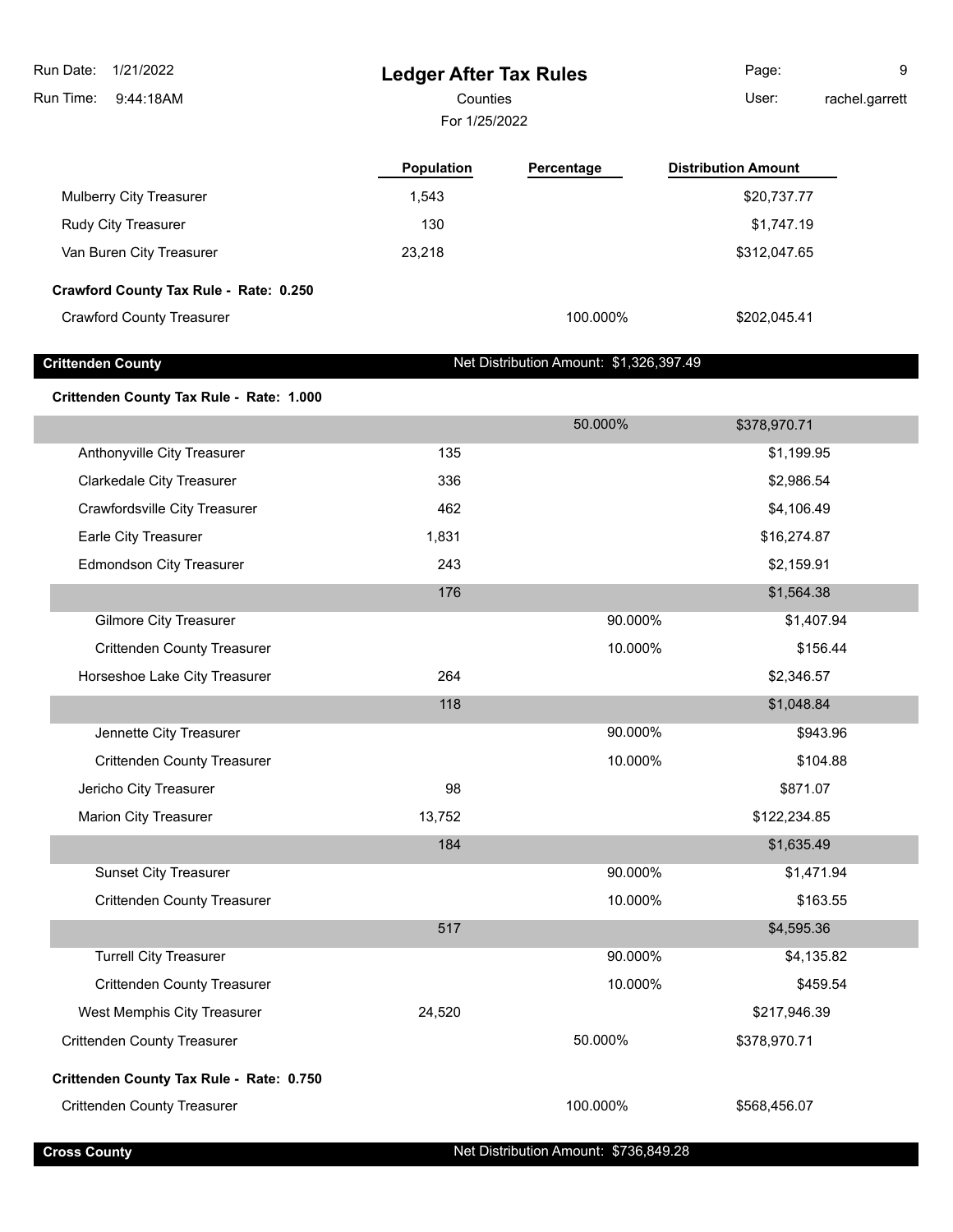**Ledger After Tax Rules** 9:44:18AM Run Time: Run Date: 1/21/2022 For 1/25/2022 Counties **Counties** User: Page: 10 rachel.garrett **Population Percentage Distribution Amount Cross County Tax Rule - Rate: 1.000** Cherry Valley City Treasurer 6. The control of the state of the state of the state of the state of the state of the state of the state of the state of the state of the state of the state of the state of the state of the st Cross County Treasurer 6,922 \$101,001.42 Hickory Ridge City Treasurer 228 **33,326.83** \$3,326.83 Parkin City Treasurer **1994 11,585.54** \$11,585.54 Wynne City Treasurer 1988 121,312.61 **Cross County Tax Rule - Rate: 1.000** Cross County Treasurer 100.000% \$245,616.43 **Cross County Tax Rule - Rate: 0.130** Cross County Treasurer 100.000% \$30,702.05 **Cross County Tax Rule - Rate: 0.880** Cross County Treasurer **100.000%** \$214,914.37 **Dallas County Dallas County Net Distribution Amount: \$183,578.17 Dallas County Tax Rule - Rate: 1.000** Dallas County Treasurer **100.000%** \$91,789.09 **Dallas County Tax Rule - Rate: 1.000** Dallas County Treasurer **100.000%** \$91,789.08 **Dennis Cantrell AF Faulkner Co** Net Distribution Amount: \$410.33 **Faulkner County Tax Rule - Rate: 0.500** Dennis Cantrell Field 100.000% \$410.33 **Desha County Net Distribution Amount: \$288,098.83 Desha County Tax Rule - Rate: 1.000** Arkansas City Treasurer 376 \$6,337.58 Desha County Treasurer 2,529 \$42,627.00 Dumas City Treasurer and the control of the 4,001 to the control of the 4,001 to the 4 set of the 4 set of the  $4,001$ McGehee City Treasurer 3,849 \$64,875.96 Mitchellville City Treasurer 293 \$4,938.60 Reed City Treasurer 130 **130** \$2,191.19 \$2,191.19 Tillar City Treasurer 32 \$539.37 Watson City Treasurer 185 **185** \$3,118.22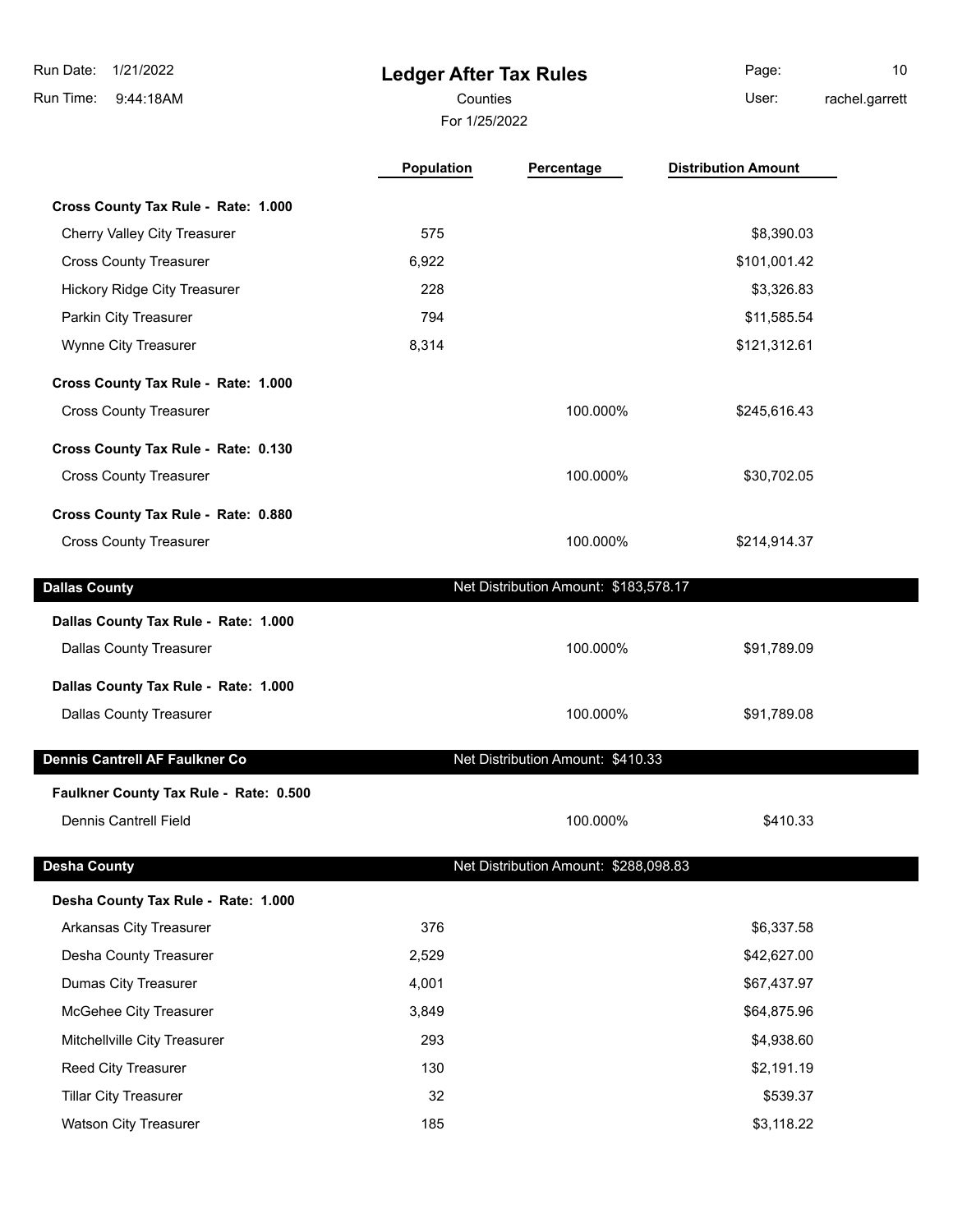| Run Date:<br>1/21/2022<br>Run Time:<br>9:44:18AM | <b>Ledger After Tax Rules</b><br>Counties<br>For 1/25/2022 |                                       | Page:<br>User:             | 11<br>rachel.garrett |
|--------------------------------------------------|------------------------------------------------------------|---------------------------------------|----------------------------|----------------------|
|                                                  | Population                                                 | Percentage                            | <b>Distribution Amount</b> |                      |
| Desha County Tax Rule - Rate: 0.500              |                                                            |                                       |                            |                      |
| Desha County Treasurer                           |                                                            | 100.000%                              | \$96,032.94                |                      |
| Drake Field AF Washington Co                     |                                                            | Net Distribution Amount: \$5,618.56   |                            |                      |
| Washington County Tax Rule - Rate: 1.000         |                                                            |                                       |                            |                      |
| Fayetteville Drake Field                         |                                                            | 75.000%                               | \$3,371.14                 |                      |
| Fayetteville Drake Field                         |                                                            | 25.000%                               | \$1,123.71                 |                      |
| Washington County Tax Rule - Rate: 0.250         |                                                            |                                       |                            |                      |
| Fayetteville Drake Field                         |                                                            | 100.000%                              | \$1,123.71                 |                      |
| <b>Drew County</b>                               |                                                            | Net Distribution Amount: \$700,849.61 |                            |                      |
| Drew County Tax Rule - Rate: 1.000               |                                                            |                                       |                            |                      |
| <b>Drew County Treasurer</b>                     | 8,236                                                      |                                       | \$147,862.89               |                      |
| Jerome City Treasurer                            |                                                            |                                       | \$0.00                     |                      |
| Monticello City Treasurer                        | 8,442                                                      |                                       | \$151,561.25               |                      |
| <b>Tillar City Treasurer</b>                     | 140                                                        |                                       | \$2,513.45                 |                      |
| <b>Wilmar City Treasurer</b>                     | 395                                                        |                                       | \$7,091.53                 |                      |
| Winchester City Treasurer                        | 137                                                        |                                       | \$2,459.60                 |                      |
| Drew County Tax Rule - Rate: 0.250               |                                                            |                                       |                            |                      |
| Drew County Treasurer                            |                                                            | 100.000%                              | \$77,872.18                |                      |
| Drew County Tax Rule - Rate: 1.000               |                                                            |                                       |                            |                      |
| <b>Drew County Treasurer</b>                     |                                                            | 75.000%                               | \$233,616.53               |                      |
| <b>Drew County Treasurer</b>                     |                                                            | 25.000%                               | \$77,872.18                |                      |
| El Dorado Goodwin AF Union Co                    |                                                            | Net Distribution Amount: \$1,481.27   |                            |                      |
| Union County Tax Rule - Rate: 1.000              |                                                            |                                       |                            |                      |
| El Dorado Goodwin Field                          |                                                            | 100.000%                              | \$740.64                   |                      |
| Union County Tax Rule - Rate: 1.000              |                                                            |                                       |                            |                      |
| <b>Calion City Treasurer</b>                     |                                                            | 1.100%                                | \$8.15                     |                      |
| El Dorado City Treasurer                         |                                                            | 52.000%                               | \$385.13                   |                      |
| <b>Felsenthal City Treasurer</b>                 |                                                            | 0.200%                                | \$1.48                     |                      |
| <b>Huttig City Treasurer</b>                     |                                                            | 1.700%                                | \$12.59                    |                      |
| Junction City Treasurer                          |                                                            | 1.400%                                | \$10.37                    |                      |
| Norphlet City Treasurer                          |                                                            | 1.500%                                | \$11.11                    |                      |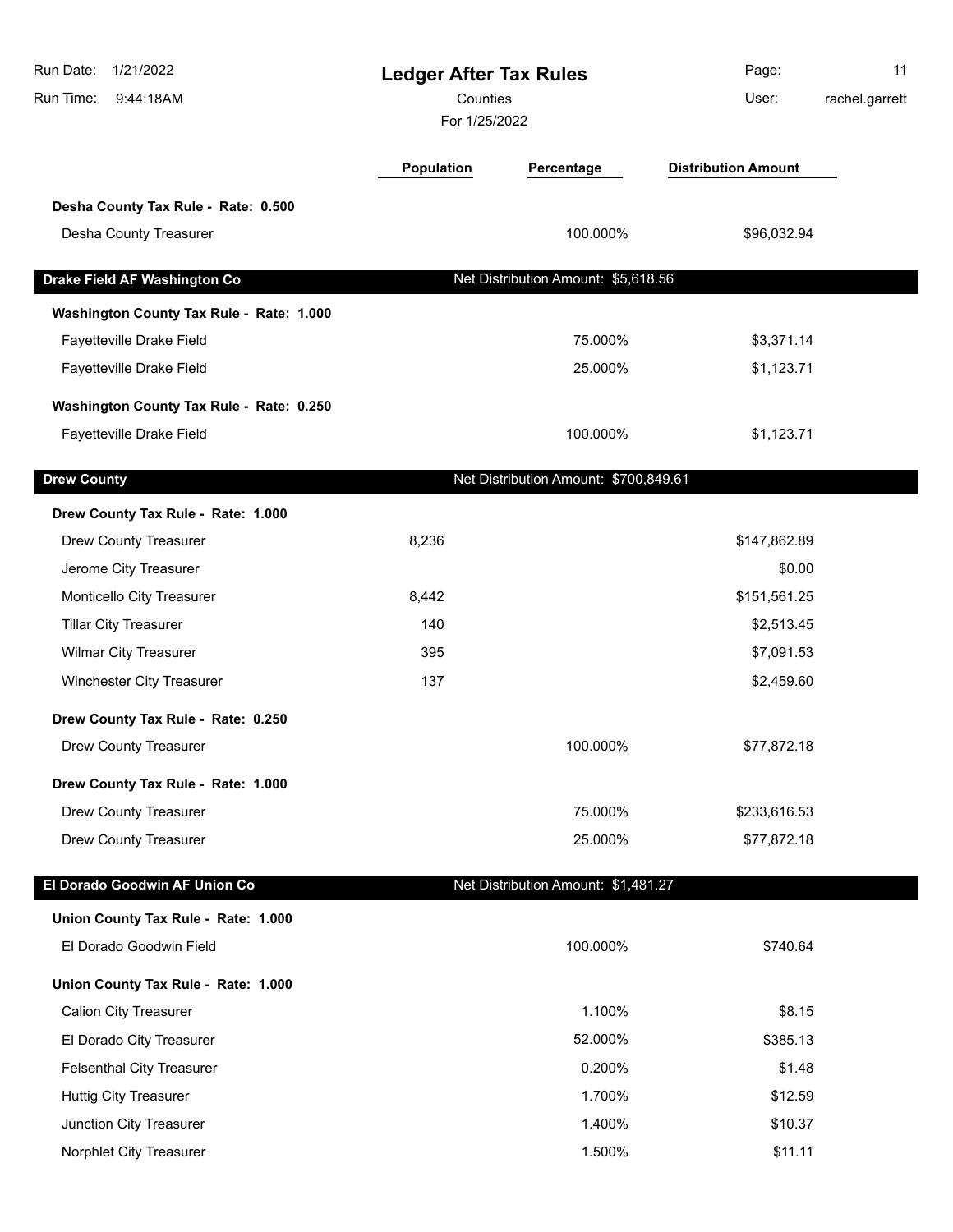| 1/21/2022<br>Run Date:                             | <b>Ledger After Tax Rules</b> |                                         | Page:                      | 12             |
|----------------------------------------------------|-------------------------------|-----------------------------------------|----------------------------|----------------|
| Run Time:<br>9:44:18AM                             | Counties                      |                                         | User:                      | rachel.garrett |
|                                                    | For 1/25/2022                 |                                         |                            |                |
|                                                    | <b>Population</b>             | Percentage                              | <b>Distribution Amount</b> |                |
| Smackover City Treasurer                           |                               | 4.800%                                  | \$35.55                    |                |
| <b>Strong City Treasurer</b>                       |                               | 1.300%                                  | \$9.63                     |                |
| El Dorado Goodwin Field                            |                               | 36.000%                                 | \$266.62                   |                |
| <b>Faulkner County</b>                             |                               | Net Distribution Amount: \$1,092,344.78 |                            |                |
| Faulkner County Tax - 26-74-401 - Rate: 0.500      |                               |                                         |                            |                |
| <b>Enola City Treasurer</b>                        | 318                           |                                         | \$2,812.72                 |                |
| <b>Faulkner County Treasurer</b>                   | 121,091                       |                                         | \$1,071,054.77             |                |
| <b>Holland City Treasurer</b>                      | 586                           |                                         | \$5,183.19                 |                |
| Mount Vernon City Treasurer                        | 144                           |                                         | \$1,273.69                 |                |
| Twin Groves City Treasurer                         | 317                           |                                         | \$2,803.88                 |                |
| <b>Wooster City Treasurer</b>                      | 1,042                         |                                         | \$9,216.53                 |                |
| Fort Smith AF Sebastian Co                         |                               | Net Distribution Amount: \$2,741.37     |                            |                |
| Sebastian County Tax Rule - Rate: 1.000            |                               |                                         |                            |                |
| Fort Smith Regional Airport                        |                               | 100.000%                                | \$2,193.10                 |                |
| Sebastian County Tax Rule - Rate: 0.250            |                               |                                         |                            |                |
| Fort Smith Regional Airport                        |                               | 100.000%                                | \$548.27                   |                |
| <b>Franklin County</b>                             |                               | Net Distribution Amount: \$411,310.78   |                            |                |
| Franklin County Tax Rule - 26-74-401 - Rate: 0.500 |                               |                                         |                            |                |
| Denning City Treasurer                             | 200                           |                                         | \$1,202.87                 |                |
| <b>Franklin County Treasurer</b>                   | 16,897                        |                                         | \$101,624.83               |                |
| Franklin County Tax Rule - Rate: 0.130             |                               |                                         |                            |                |
| <b>Altus City Treasurer</b>                        | 665                           |                                         | \$999.89                   |                |
| <b>Branch City Treasurer</b>                       | 296                           |                                         | \$445.06                   |                |
| <b>Charleston City Treasurer</b>                   | 2,588                         |                                         | \$3,891.30                 |                |
| Denning City Treasurer                             | 200                           |                                         | \$300.72                   |                |
| Franklin County Treasurer                          | 9,756                         |                                         | \$14,669.05                |                |
| <b>Ozark City Treasurer</b>                        | 3,542                         |                                         | \$5,325.72                 |                |
| Wiederkehr Village City Treasurer                  | 50                            |                                         | \$75.18                    |                |
| Franklin County Tax Rule - Rate: 0.380             |                               |                                         |                            |                |
| Franklin County Treasurer                          |                               | 100.000%                                | \$77,120.77                |                |
| Franklin County Tax Rule - Rate: 1.000             |                               |                                         |                            |                |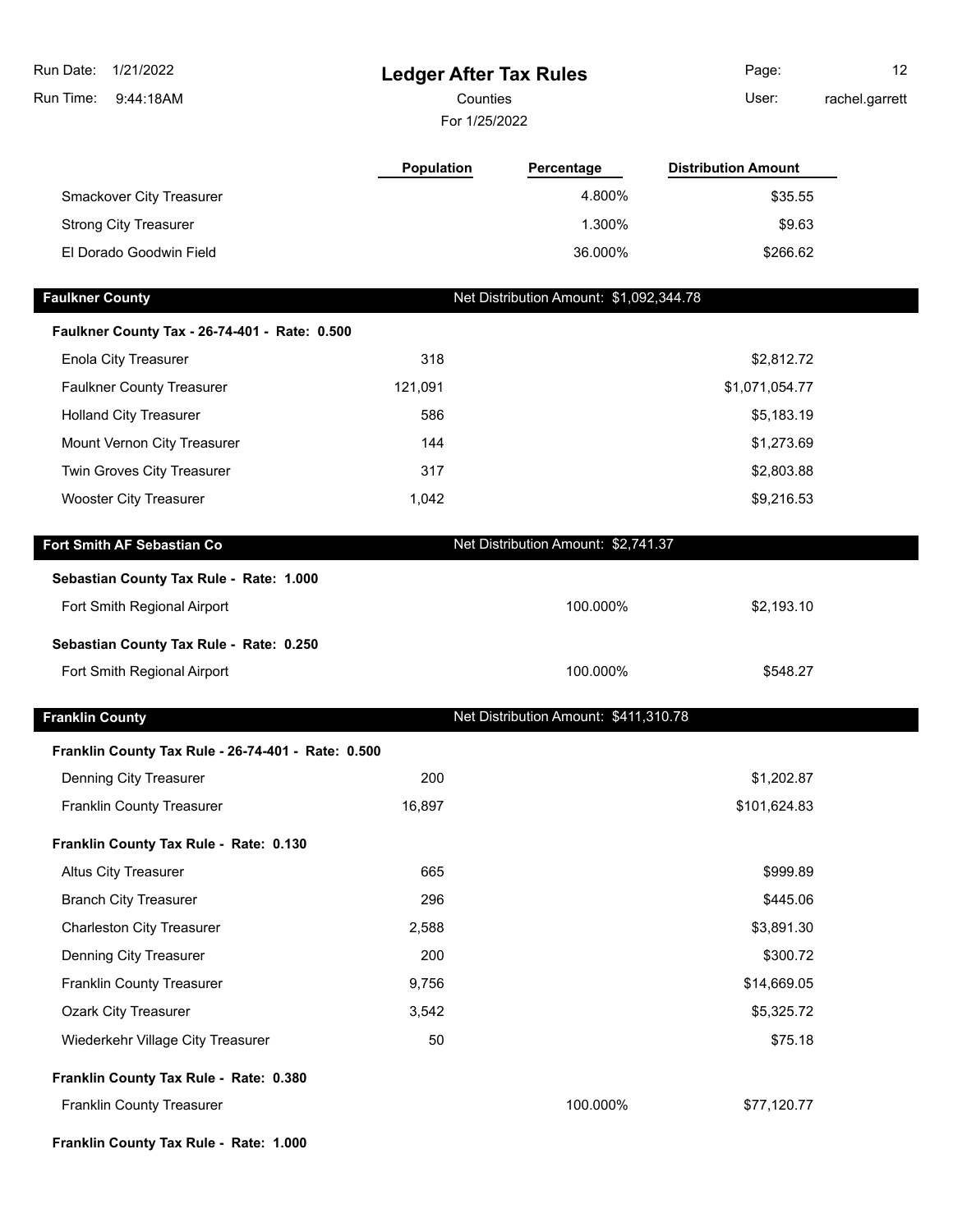**Ledger After Tax Rules** 9:44:18AM Run Time: Run Date: 1/21/2022 For 1/25/2022 Counties **User:** 

|                                   | <b>Population</b> | Percentage | <b>Distribution Amount</b> |
|-----------------------------------|-------------------|------------|----------------------------|
| <b>Altus City Treasurer</b>       | 665               |            | \$7,999.11                 |
| <b>Branch City Treasurer</b>      | 296               |            | \$3,560.51                 |
| <b>Charleston City Treasurer</b>  | 2,588             |            | \$31,130.38                |
| Denning City Treasurer            | 200               |            | \$2,405.75                 |
| <b>Franklin County Treasurer</b>  | 9,756             |            | \$117,352.40               |
| <b>Ozark City Treasurer</b>       | 3,542             |            | \$42,605.80                |
| Wiederkehr Village City Treasurer | 50                |            | \$601.44                   |

| <b>Fulton County</b>                 | Net Distribution Amount: \$282,812.53 |                                         |             |  |
|--------------------------------------|---------------------------------------|-----------------------------------------|-------------|--|
| Fulton County Tax Rule - Rate: 0.500 |                                       |                                         |             |  |
| <b>Fulton County Treasurer</b>       |                                       | 100.000%                                | \$47,135.42 |  |
| Fulton County Tax Rule - Rate: 0.500 |                                       |                                         |             |  |
| <b>Fulton County Treasurer</b>       |                                       | 100.000%                                | \$47,135.42 |  |
| Fulton County Tax Rule - Rate: 1.000 |                                       |                                         |             |  |
|                                      |                                       | 82.500%                                 | \$77,773.44 |  |
| Ash Flat City Treasurer              | 113                                   |                                         | \$727.82    |  |
| Cherokee Village City Treasurer      | 833                                   |                                         | \$5,365.24  |  |
| <b>Fulton County Treasurer</b>       | 8,230                                 |                                         | \$53,008.32 |  |
| Hardy City Treasurer                 | 35                                    |                                         | \$225.43    |  |
| Horseshoe Bend City Treasurer        | 11                                    |                                         | \$70.85     |  |
| Mammoth Spring City Treasurer        | 929                                   |                                         | \$5,983.56  |  |
| Salem City Treasurer                 | 1,566                                 |                                         | \$10,086.39 |  |
| Viola City Treasurer                 | 358                                   |                                         | \$2,305.83  |  |
| <b>Fulton County Treasurer</b>       |                                       | 17.500%                                 | \$16,497.40 |  |
| Fulton County Tax Rule - Rate: 1.000 |                                       |                                         |             |  |
| <b>Fulton County Treasurer</b>       |                                       | 100.000%                                | \$94,270.85 |  |
| <b>Garland County</b>                |                                       | Net Distribution Amount: \$3,057,859.61 |             |  |
|                                      |                                       |                                         |             |  |

| Garland County Tax Rule - 26-74-401 - Rate: 0.500 |        |                |  |  |  |
|---------------------------------------------------|--------|----------------|--|--|--|
| <b>Fountain Lake City Treasurer</b>               | 475    | \$4.832.91     |  |  |  |
| <b>Garland County Treasurer</b>                   | 99.017 | \$1,007,453.54 |  |  |  |
| Lonsdale City Treasurer                           | 103    | \$1,047.98     |  |  |  |
| <b>Mountain Pine City Treasurer</b>               | 585    | \$5.952.11     |  |  |  |

**Garland County Tax Rule - Rate: 0.380**

I

Page: 13 rachel.garrett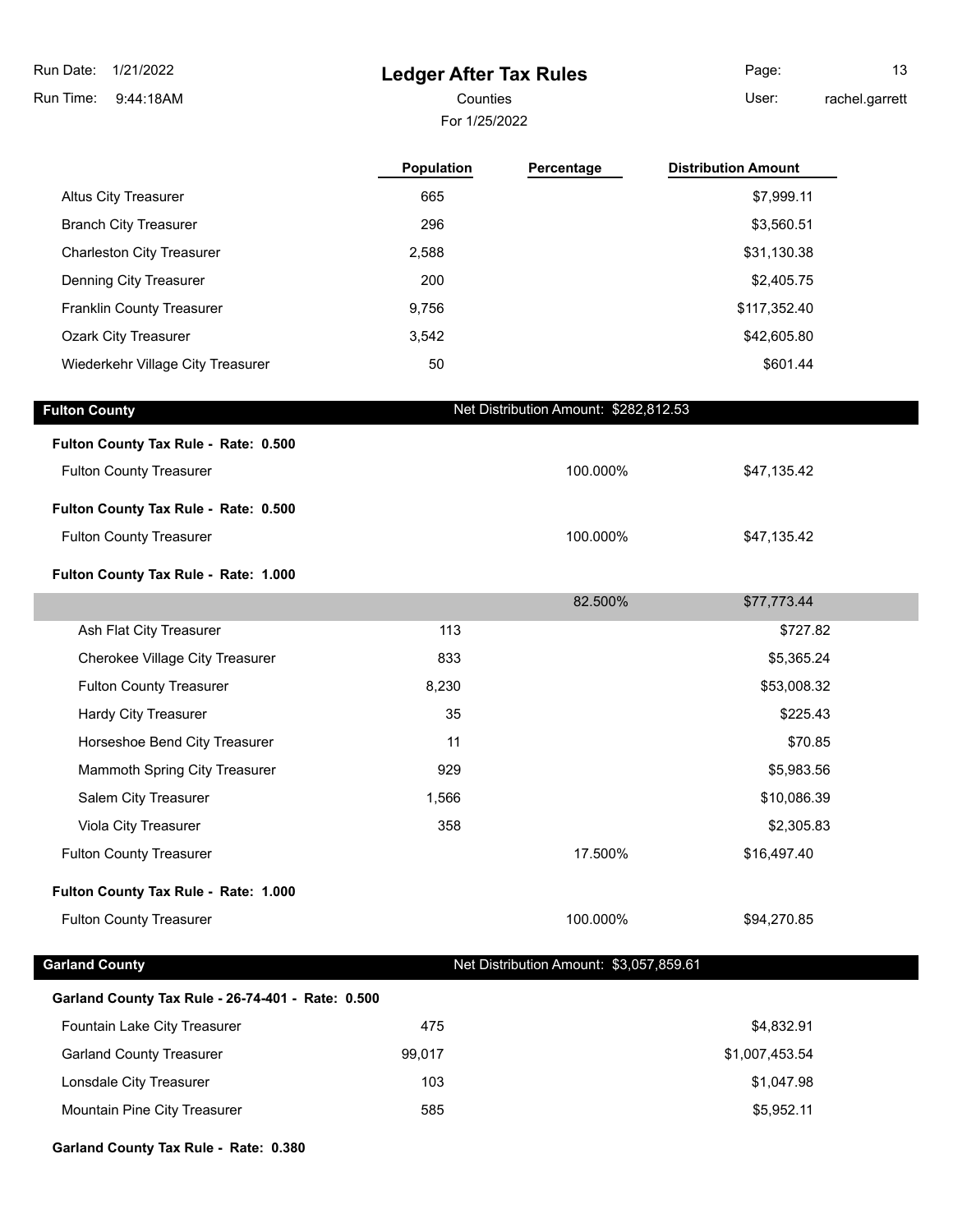| Run Date:<br>1/21/2022                                               | <b>Ledger After Tax Rules</b> |                                       | Page:                      | 14             |
|----------------------------------------------------------------------|-------------------------------|---------------------------------------|----------------------------|----------------|
| Run Time:<br>9:44:18AM                                               | Counties                      |                                       | User:                      | rachel.garrett |
|                                                                      | For 1/25/2022                 |                                       |                            |                |
|                                                                      | <b>Population</b>             | Percentage                            | <b>Distribution Amount</b> |                |
| Fountain Lake City Treasurer                                         | 475                           |                                       | \$3,624.68                 |                |
| <b>Garland County Treasurer</b>                                      | 61,087                        |                                       | \$466,149.60               |                |
| Hot Springs City Treasurer                                           | 37,930                        |                                       | \$289,440.54               |                |
| Lonsdale City Treasurer                                              | 103                           |                                       | \$785.98                   |                |
| Mountain Pine City Treasurer                                         | 585                           |                                       | \$4,464.10                 |                |
| Garland County Tax Rule - Rate: 0.630                                |                               |                                       |                            |                |
| <b>Garland County Treasurer</b>                                      |                               | 100.000%                              | \$1,274,108.17             |                |
| <b>Grant County</b>                                                  |                               | Net Distribution Amount: \$278,932.97 |                            |                |
| Grant County Tax Rule - Rate: 1.000                                  |                               |                                       |                            |                |
| <b>Grant County Treasurer</b>                                        |                               | 100.000%                              | \$223,146.38               |                |
|                                                                      |                               |                                       |                            |                |
| Grant County Tax Rule - Rate: 0.250<br><b>Grant County Treasurer</b> |                               | 100.000%                              | \$55,786.59                |                |
|                                                                      |                               |                                       |                            |                |
| <b>Greene County</b>                                                 |                               | Net Distribution Amount: \$884,597.90 |                            |                |
| Greene County Tax Rule - Rate: 1.000                                 |                               |                                       |                            |                |
| Delaplaine City Treasurer                                            | 64                            |                                       | \$900.25                   |                |
| <b>Greene County Treasurer</b>                                       | 13,401                        |                                       | \$188,504.72               |                |
| Lafe City Treasurer                                                  | 418                           |                                       | \$5,879.78                 |                |
| Marmaduke City Treasurer                                             | 1,212                         |                                       | \$17,048.56                |                |
| Oak Grove Heights City Treasurer                                     | 1,104                         |                                       | \$15,529.38                |                |
| Paragould City Treasurer                                             | 29,537                        |                                       | \$415,481.24               |                |
| Greene County Tax Rule - Rate: 0.380                                 |                               |                                       |                            |                |
| <b>Greene County Treasurer</b>                                       |                               | 100.000%                              | \$241,253.97               |                |
| Grider Field AF Jefferson Co                                         |                               | Net Distribution Amount: \$313.33     |                            |                |
| Jefferson County Tax Rule - Rate: 1.000                              |                               |                                       |                            |                |
| Pine Bluff Municipal Airport-Grider Field                            |                               | 100.000%                              | \$250.66                   |                |
| Jefferson County Tax Rule - Rate: 0.250                              |                               |                                       |                            |                |
| Pine Bluff Municipal Airport-Grider Field                            |                               | 100.000%                              | \$62.67                    |                |
|                                                                      |                               | Net Distribution Amount: \$902,815.79 |                            |                |
| <b>Hempstead County</b>                                              |                               |                                       |                            |                |
| Hempstead County Tax Rule - Rate: 1.000                              |                               |                                       |                            |                |
| <b>Blevins City Treasurer</b>                                        | 288                           |                                       | \$4,319.48                 |                |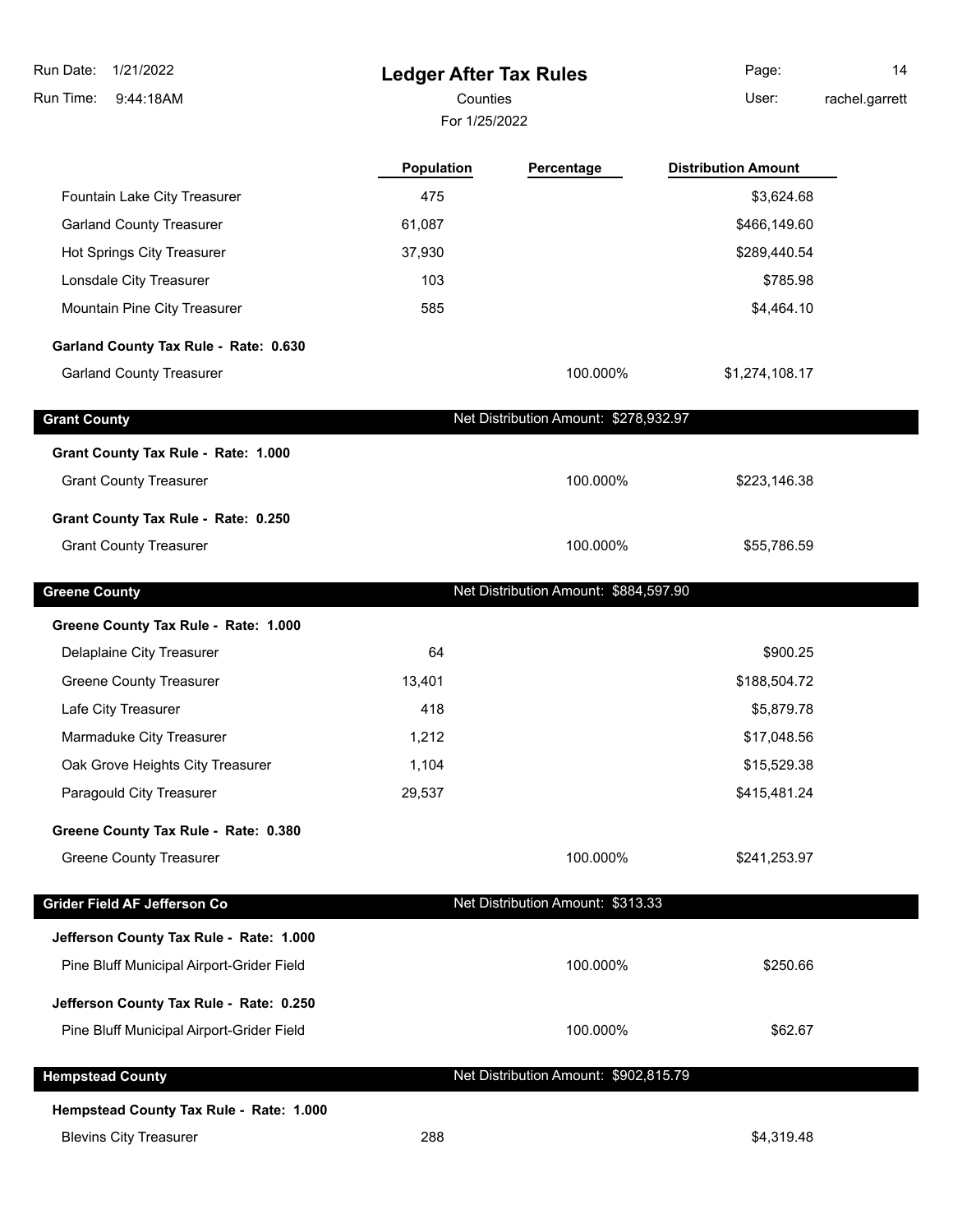9:44:18AM Run Time:

## **Ledger After Tax Rules**

For 1/25/2022 Counties **User:** 

Page: 15 rachel.garrett

|                                          | <b>Population</b> | Percentage                            | <b>Distribution Amount</b> |
|------------------------------------------|-------------------|---------------------------------------|----------------------------|
| <b>Emmet City Treasurer</b>              | 18                |                                       | \$269.97                   |
| <b>Fulton City Treasurer</b>             | 115               |                                       | \$1,724.79                 |
| <b>Hempstead County Treasurer</b>        | 10,107            |                                       | \$151,586.66               |
| Hope City Treasurer                      | 8,952             |                                       | \$134,263.76               |
| <b>McCaskill City Treasurer</b>          | 57                |                                       | \$854.90                   |
| McNab City Treasurer                     | 30                |                                       | \$449.95                   |
| Oakhaven City Treasurer                  | 65                |                                       | \$974.88                   |
| Ozan City Treasurer                      | 50                |                                       | \$749.91                   |
| Patmos City Treasurer                    | 57                |                                       | \$854.90                   |
| Perrytown City Treasurer                 | 232               |                                       | \$3,479.58                 |
| <b>Washington City Treasurer</b>         | 94                |                                       | \$1,409.82                 |
| Hempstead County Tax Rule - Rate: 0.500  |                   |                                       |                            |
| Hempstead County Treasurer               |                   | 100.000%                              | \$150,469.30               |
| Hempstead County Tax Rule - Rate: 0.250  |                   |                                       |                            |
| Hempstead County Treasurer               |                   | 100.000%                              | \$75,234.65                |
| Hempstead County Tax Rule - Rate: 0.250  |                   |                                       |                            |
| Hempstead County Treasurer               |                   | 100.000%                              | \$75,234.65                |
| Hempstead County Tax Rule - Rate: 1.000  |                   |                                       |                            |
| <b>Hempstead County Treasurer</b>        |                   | 100.000%                              | \$300,938.59               |
| <b>Horseshoe Bend AF Izard Co</b>        |                   | Net Distribution Amount: \$13.58      |                            |
| Izard County Tax Rule - Rate: 0.500      |                   |                                       |                            |
| Horseshoe Bend Airport                   |                   | 100.000%                              | \$13.58                    |
| <b>Hot Spring County</b>                 |                   | Net Distribution Amount: \$526,928.05 |                            |
| Hot Spring County Tax Rule - Rate: 0.500 |                   |                                       |                            |
| <b>Hot Spring County Treasurer</b>       |                   | 100.000%                              | \$175,642.68               |

**Hot Spring County Tax Rule - Rate: 1.000**

| Donaldson City Treasurer           | 275    | \$2,923.83   |
|------------------------------------|--------|--------------|
| <b>Friendship City Treasurer</b>   | 158    | \$1,679.88   |
| <b>Hot Spring County Treasurer</b> | 20.430 | \$217,214.29 |
| <b>Malvern City Treasurer</b>      | 10.867 | \$115,539.29 |
| <b>Midway City Treasurer</b>       | 377    | \$4,008.31   |
| Perla City Treasurer               | 257    | \$2,732.46   |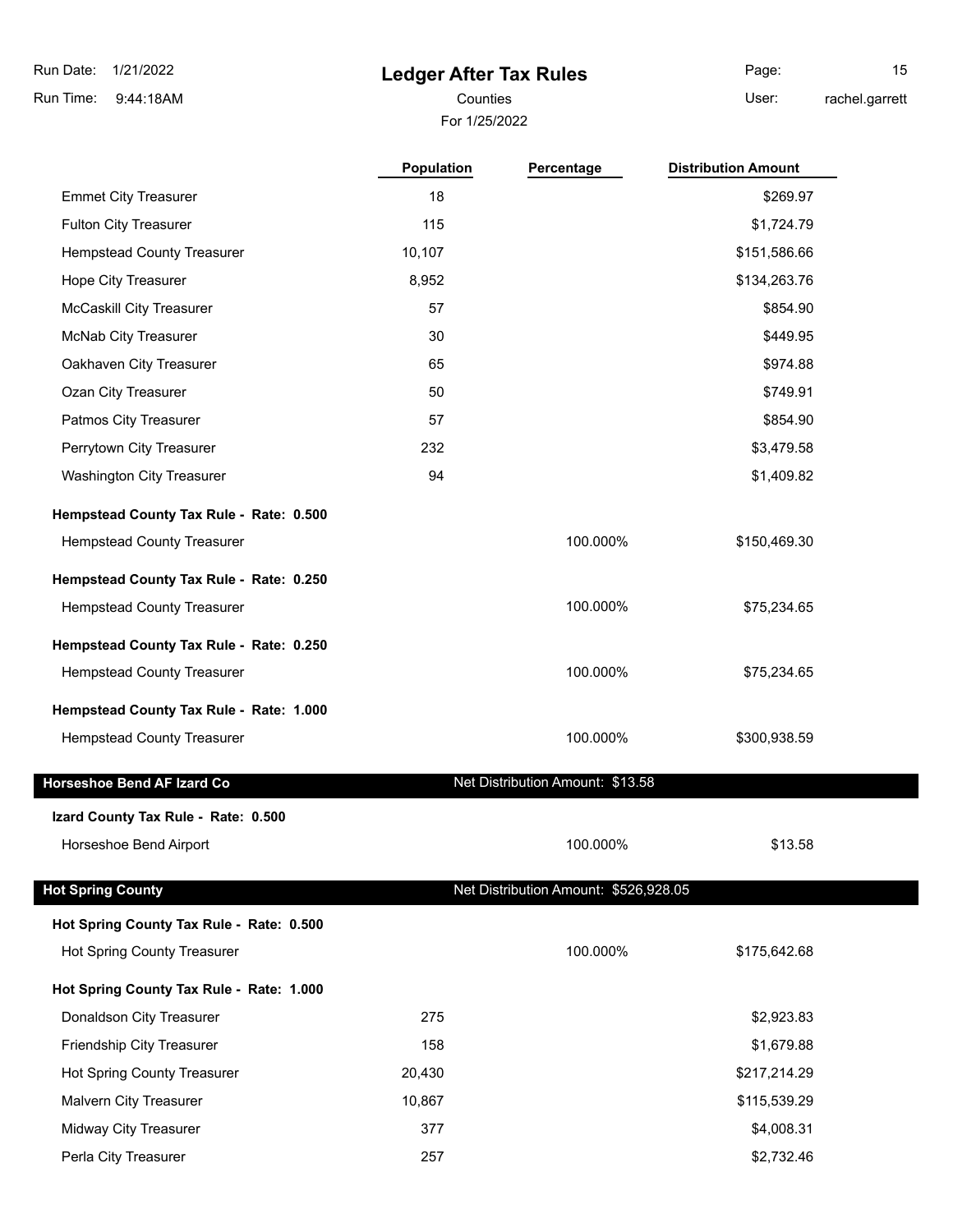| Run Date:<br>1/21/2022<br>Run Time:<br>9:44:18AM |                   | <b>Ledger After Tax Rules</b><br>Counties<br>For 1/25/2022 |                            | 16<br>rachel.garrett |
|--------------------------------------------------|-------------------|------------------------------------------------------------|----------------------------|----------------------|
|                                                  | <b>Population</b> | Percentage                                                 | <b>Distribution Amount</b> |                      |
| Rockport City Treasurer                          | 676               |                                                            | \$7,187.31                 |                      |
| <b>Hot Springs AF Garland Co</b>                 |                   | Net Distribution Amount: \$1,272.71                        |                            |                      |
| Garland County Tax Rule - Rate: 0.500            |                   |                                                            |                            |                      |
| Hot Springs Memorial Airport                     |                   | 100.000%                                                   | \$424.24                   |                      |
| Garland County Tax Rule - Rate: 0.380            |                   |                                                            |                            |                      |
| Fountain Lake City Treasurer                     |                   |                                                            | \$0.00                     |                      |
| Hot Springs Memorial Airport                     |                   | 100.000%                                                   | \$318.18                   |                      |
| Hot Springs City Treasurer                       |                   |                                                            | \$0.00                     |                      |
| Lonsdale City Treasurer                          |                   |                                                            | \$0.00                     |                      |
| Mountain Pine City Treasurer                     |                   |                                                            | \$0.00                     |                      |
| Garland County Tax Rule - Rate: 0.630            |                   |                                                            |                            |                      |
| Hot Springs Memorial Airport                     |                   | 100.000%                                                   | \$530.29                   |                      |
| <b>Howard County</b>                             |                   | Net Distribution Amount: \$610,280.96                      |                            |                      |
| Howard County Tax Rule - Rate: 1.000             |                   |                                                            |                            |                      |
| <b>Dierks City Treasurer</b>                     | 916               |                                                            | \$15,899.81                |                      |
| <b>Howard County Treasurer</b>                   | 6,446             |                                                            | \$111,888.82               |                      |
| Mineral Springs City Treasurer                   | 1,085             |                                                            | \$18,833.29                |                      |
| Nashville City Treasurer                         | 4,153             |                                                            | \$72,087.23                |                      |
| Tollette City Treasurer                          | 185               |                                                            | \$3,211.20                 |                      |
| Howard County Tax Rule - Rate: 0.250             |                   |                                                            |                            |                      |
| <b>Howard County Treasurer</b>                   |                   | 100.000%                                                   | \$55,480.09                |                      |
| Howard County Tax Rule - Rate: 0.250             |                   |                                                            |                            |                      |
| <b>Dierks City Treasurer</b>                     | 916               |                                                            | \$3,974.95                 |                      |
| <b>Howard County Treasurer</b>                   | 6,446             |                                                            | \$27,972.21                |                      |
| Mineral Springs City Treasurer                   | 1,085             |                                                            | \$4,708.32                 |                      |
| Nashville City Treasurer                         | 4,153             |                                                            | \$18,021.81                |                      |
| Tollette City Treasurer                          | 185               |                                                            | \$802.80                   |                      |
| Howard County Tax Rule - Rate: 0.250             |                   |                                                            |                            |                      |
| <b>Howard County Treasurer</b>                   |                   | 100.000%                                                   | \$55,480.09                |                      |
| Howard County Tax Rule - Rate: 1.000             |                   |                                                            |                            |                      |
| <b>Howard County Treasurer</b>                   |                   | 100.000%                                                   | \$221,920.34               |                      |
|                                                  |                   |                                                            |                            |                      |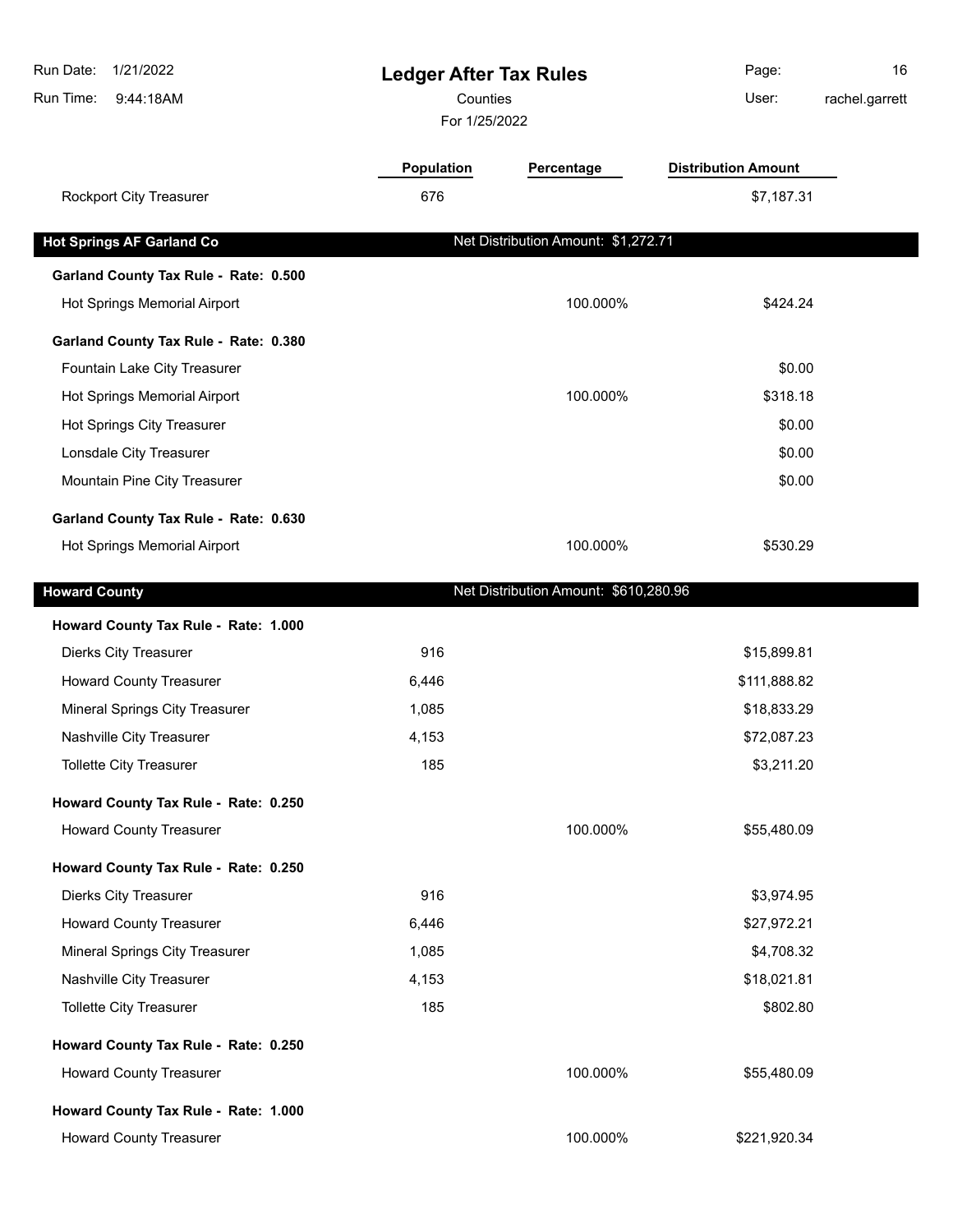9:44:18AM Run Time:

# **Ledger After Tax Rules**

Counties **User:** 

For 1/25/2022

Page: 17 rachel.garrett

|                                            | <b>Population</b> | Percentage                            | <b>Distribution Amount</b> |  |
|--------------------------------------------|-------------------|---------------------------------------|----------------------------|--|
| Huntsville AF Madison Co                   |                   | Net Distribution Amount: \$54.32      |                            |  |
| Madison County Tax Rule - Rate: 1.000      |                   |                                       |                            |  |
| Huntsville Municipal Airport               |                   | 100.000%                              | \$27.16                    |  |
| Madison County Tax Rule - Rate: 1.000      |                   |                                       |                            |  |
| Huntsville Municipal Airport               |                   | 100.000%                              | \$27.16                    |  |
| <b>Independence County</b>                 |                   | Net Distribution Amount: \$957,092.92 |                            |  |
| Independence County Tax Rule - Rate: 1.000 |                   |                                       |                            |  |
| <b>Batesville City Treasurer</b>           | 11,191            |                                       | \$188,216.33               |  |
| Cave City Treasurer                        | 182               |                                       | \$3,060.98                 |  |
| <b>Cushman City Treasurer</b>              | 433               |                                       | \$7,282.43                 |  |
| Independence County Treasurer              | 19,140            |                                       | \$321,906.95               |  |
| <b>Magness City Treasurer</b>              | 220               |                                       | \$3,700.08                 |  |
| Moorefield City Treasurer                  | 126               |                                       | \$2,119.14                 |  |
| Newark City Treasurer                      | 1,180             |                                       | \$19,845.88                |  |
| Oil Trough City Treasurer                  | 226               |                                       | \$3,800.99                 |  |
| Pleasant Plains City Treasurer             | 352               |                                       | \$5,920.13                 |  |
| Southside City Treasurer                   | 4,279             |                                       | \$71,966.55                |  |
| Sulphur Rock City Treasurer                | 609               |                                       | \$10,242.49                |  |
| Independence County Tax Rule - Rate: 0.500 |                   |                                       |                            |  |
| Independence County Treasurer              |                   | 100.000%                              | \$319,030.97               |  |
| <b>Izard County</b>                        |                   | Net Distribution Amount: \$58,541.28  |                            |  |
| Izard County Tax Rule - Rate: 0.500        |                   |                                       |                            |  |
| Izard County Treasurer                     |                   | 100.000%                              | \$58,541.28                |  |
| <b>Jackson County</b>                      |                   | Net Distribution Amount: \$471,513.48 |                            |  |
| Jackson County Tax Rule - Rate: 1.000      |                   |                                       |                            |  |
| Amagon City Treasurer                      | 69                |                                       | \$863.01                   |  |
| <b>Beedeville City Treasurer</b>           | 84                |                                       | \$1,050.62                 |  |
| <b>Campbell Station City Treasurer</b>     | 232               |                                       | \$2,901.72                 |  |
| Diaz City Treasurer                        | 1,224             |                                       | \$15,309.06                |  |
| <b>Grubbs City Treasurer</b>               | 301               |                                       | \$3,764.73                 |  |
| Jackson County Treasurer                   | 4,123             |                                       | \$51,568.03                |  |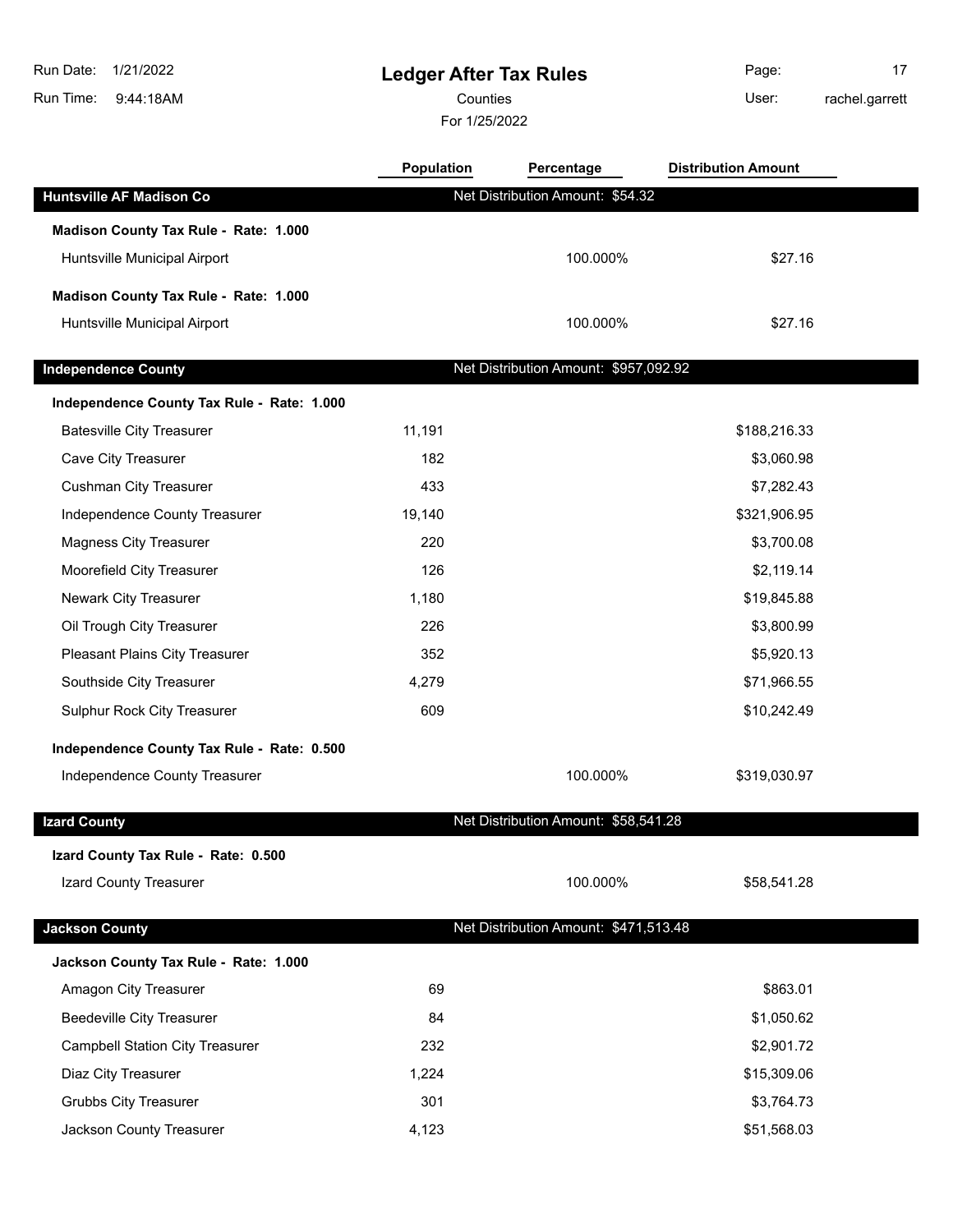## **Ledger After Tax Rules**

For 1/25/2022

Counties **User:** 

rachel.garrett

|                                         | Population | Percentage                              | <b>Distribution Amount</b> |
|-----------------------------------------|------------|-----------------------------------------|----------------------------|
| Jacksonport City Treasurer              | 150        |                                         | \$1,876.11                 |
| Newport City Treasurer                  | 8,005      |                                         | \$100,121.77               |
| <b>Swifton City Treasurer</b>           | 733        |                                         | \$9,167.93                 |
| <b>Tuckerman City Treasurer</b>         | 1,707      |                                         | \$21,350.14                |
| <b>Tupelo City Treasurer</b>            | 70         |                                         | \$875.52                   |
| <b>Weldon City Treasurer</b>            | 57         |                                         | \$712.91                   |
| Jackson County Tax Rule - Rate: 0.500   |            |                                         |                            |
| Jackson County Treasurer                |            | 100.000%                                | \$104,780.77               |
| Jackson County Tax Rule - Rate: 0.380   |            |                                         |                            |
| Jackson County Treasurer                |            | 100.000%                                | \$78,585.58                |
| Jackson County Tax Rule - Rate: 0.380   |            |                                         |                            |
| Jackson County Treasurer                |            | 100.000%                                | \$78,585.58                |
| <b>Jefferson County</b>                 |            | Net Distribution Amount: \$1,201,005.26 |                            |
| Jefferson County Tax Rule - Rate: 1.000 |            |                                         |                            |
| Altheimer City Treasurer                | 696        |                                         | \$9,942.31                 |
| Humphrey City Treasurer                 | 214        |                                         | \$3,056.97                 |
| Jefferson County Treasurer              | 17,778     |                                         | \$253,957.44               |
| Pine Bluff City Treasurer               | 41,253     |                                         | \$589,296.11               |
| Redfield City Treasurer                 | 1,505      |                                         | \$21,498.82                |
| <b>Sherrill City Treasurer</b>          | 53         |                                         | \$757.10                   |
| Wabbaseka City Treasurer                | 180        |                                         | \$2,571.29                 |
| White Hall City Treasurer               | 5,581      |                                         | \$79,724.17                |
| Jefferson County Tax Rule - Rate: 0.250 |            |                                         |                            |
| Jefferson County Treasurer              |            | 100.000%                                | \$240,201.05               |
| <b>Johnson County</b>                   |            | Net Distribution Amount: \$323,065.33   |                            |
| Johnson County Tax Rule - Rate: 1.000   |            |                                         |                            |
| <b>Clarksville City Treasurer</b>       | 9,381      |                                         | \$117,700.72               |
| Coal Hill City Treasurer                | 820        |                                         | \$10,288.31                |
| Hartman City Treasurer                  | 516        |                                         | \$6,474.10                 |
| Johnson County Treasurer                | 12,653     |                                         | \$158,753.57               |
| Knoxville City Treasurer                | 660        |                                         | \$8,280.83                 |

Lamar City Treasurer 1,719 **Accord 1,719 Example 21,567.80** 

Page: 18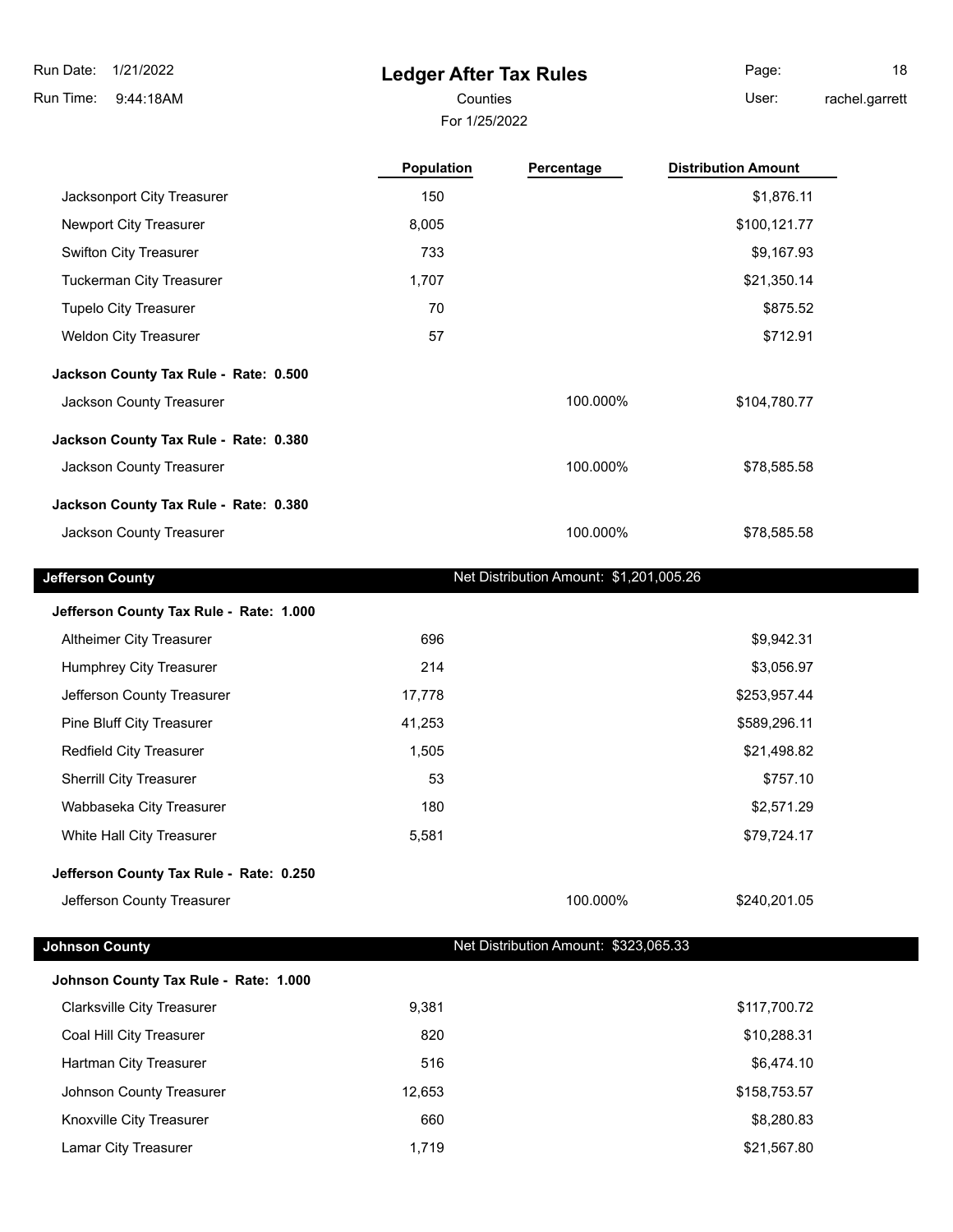| Run Date:<br>1/21/2022<br>Run Time:<br>9:44:18AM | <b>Ledger After Tax Rules</b><br>Counties<br>For 1/25/2022 |                                       | Page:<br>User:             | 19<br>rachel.garrett |
|--------------------------------------------------|------------------------------------------------------------|---------------------------------------|----------------------------|----------------------|
|                                                  | Population                                                 | Percentage                            | <b>Distribution Amount</b> |                      |
| Jonesboro AF Craighead Co                        |                                                            | Net Distribution Amount: \$2,651.15   |                            |                      |
| Craighead County Tax Rule - Rate: 1.000          |                                                            |                                       |                            |                      |
| Jonesboro Municipal Airport                      |                                                            | 100.000%                              | \$2,651.15                 |                      |
| <b>Lafayette County</b>                          |                                                            | Net Distribution Amount: \$108,489.96 |                            |                      |
| Lafayette County Tax Rule - Rate: 1.000          |                                                            |                                       |                            |                      |
| <b>Bradley City Treasurer</b>                    | 405                                                        |                                       | \$3,095.78                 |                      |
| <b>Buckner City Treasurer</b>                    | 165                                                        |                                       | \$1,261.24                 |                      |
| Lafayette County Treasurer                       | 3,565                                                      |                                       | \$27,250.53                |                      |
| Lewisville City Treasurer                        | 915                                                        |                                       | \$6,994.17                 |                      |
| <b>Stamps City Treasurer</b>                     | 1,258                                                      |                                       | \$9,616.04                 |                      |
| Lafayette County Tax Rule - Rate: 1.250          |                                                            |                                       |                            |                      |
| Lafayette County Treasurer                       |                                                            | 100.000%                              | \$60,272.20                |                      |
| Lake Village AF Chicot Co                        |                                                            | Net Distribution Amount: \$350.19     |                            |                      |
| Chicot County Tax Rule - Rate: 1.000             |                                                            |                                       |                            |                      |
| Lake Village Municipal Airport                   |                                                            | 100.000%                              | \$175.10                   |                      |
| Chicot County Tax Rule - Rate: 1.000             |                                                            |                                       |                            |                      |
| Lake Village Municipal Airport                   |                                                            | 100.000%                              | \$175.09                   |                      |
| <b>Lawrence County</b>                           |                                                            | Net Distribution Amount: \$475,665.57 |                            |                      |
| Lawrence County Tax Rule - Rate: 1.000           |                                                            |                                       |                            |                      |
|                                                  |                                                            | 50.000%                               | \$95,133.12                |                      |
| Alicia City Treasurer                            | 143                                                        |                                       | \$1,217.69                 |                      |
| <b>Black Rock City Treasurer</b>                 | 590                                                        |                                       | \$5,024.04                 |                      |
| <b>College City Treasurer</b>                    |                                                            |                                       | \$0.00                     |                      |
| Hoxie City Treasurer                             | 2,598                                                      |                                       | \$22,122.79                |                      |
| Imboden City Treasurer                           | 640                                                        |                                       | \$5,449.80                 |                      |
| Lynn City Treasurer                              | 258                                                        |                                       | \$2,196.95                 |                      |
| Minturn City Treasurer                           | 87                                                         |                                       | \$740.83                   |                      |
| Portia City Treasurer                            | 424                                                        |                                       | \$3,610.49                 |                      |
| Powhatan City Treasurer                          | 104                                                        |                                       | \$885.59                   |                      |
| Ravenden City Treasurer                          | 426                                                        |                                       | \$3,627.52                 |                      |
| Sedgwick City Treasurer                          | 163                                                        |                                       | \$1,388.00                 |                      |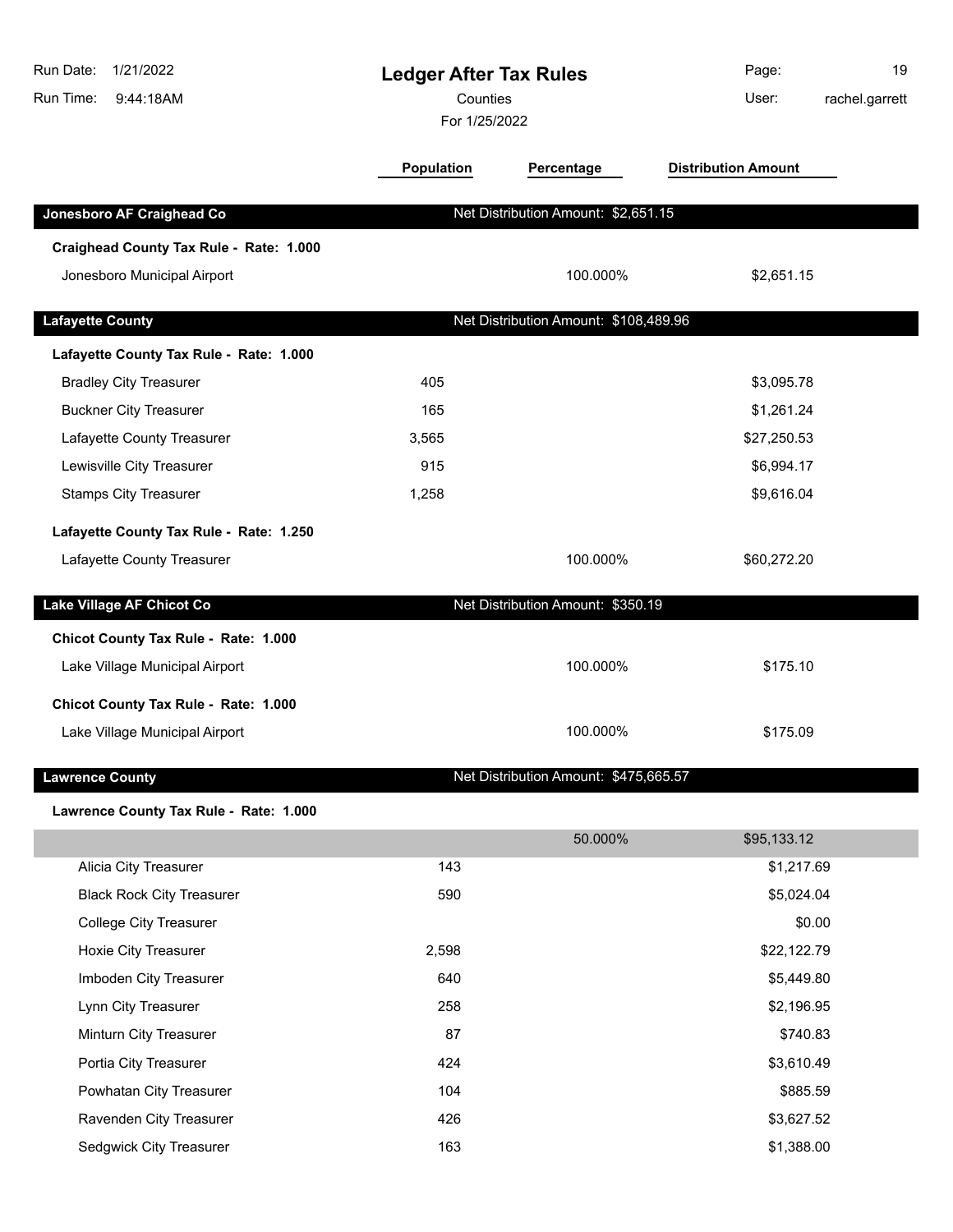# **Ledger After Tax Rules**

Counties User: Page: 20 rachel.garrett

For 1/25/2022

|                                        | Population | Percentage                            | <b>Distribution Amount</b> |
|----------------------------------------|------------|---------------------------------------|----------------------------|
| Smithville City Treasurer              | 87         |                                       | \$740.83                   |
| <b>Strawberry City Treasurer</b>       | 268        |                                       | \$2,282.10                 |
| Walnut Ridge City Treasurer            | 5,384      |                                       | \$45,846.49                |
| Lawrence County Treasurer              |            | 50.000%                               | \$95,133.11                |
| Lawrence County Tax Rule - Rate: 0.500 |            |                                       |                            |
| Lawrence County Treasurer              |            | 100.000%                              | \$95,133.11                |
| Lawrence County Tax Rule - Rate: 0.500 |            |                                       |                            |
| Lawrence County Treasurer              |            | 100.000%                              | \$95,133.11                |
| Lawrence County Tax Rule - Rate: 0.130 |            |                                       |                            |
| Lawrence County Treasurer              |            | 100.000%                              | \$23,783.28                |
| Lawrence County Tax Rule - Rate: 0.380 |            |                                       |                            |
| Lawrence County Treasurer              |            | 100.000%                              | \$71,349.84                |
| <b>Lee County</b>                      |            | Net Distribution Amount: \$70,845.40  |                            |
| Lee County Tax Rule - Rate: 1.000      |            |                                       |                            |
| Aubrey City Treasurer                  | 108        |                                       | \$889.69                   |
| Haynes City Treasurer                  | 122        |                                       | \$1,005.02                 |
| LaGrange City Treasurer                | 52         |                                       | \$428.37                   |
| Lee County Treasurer                   | 4,403      |                                       | \$36,271.20                |
| Marianna City Treasurer                | 3,575      |                                       | \$29,450.27                |
| Moro City Treasurer                    | 177        |                                       | \$1,458.10                 |
| Rondo City Treasurer                   | 163        |                                       | \$1,342.75                 |
| <b>Lincoln County</b>                  |            | Net Distribution Amount: \$207,746.36 |                            |
| Lincoln County Tax Rule - Rate: 1.000  |            |                                       |                            |
| <b>Gould City Treasurer</b>            | 663        |                                       | \$5,321.68                 |
| <b>Grady City Treasurer</b>            | 305        |                                       | \$2,448.14                 |
| <b>Lincoln County Treasurer</b>        | 9,800      |                                       | \$78,661.40                |
| <b>Star City Treasurer</b>             | 2,173      |                                       | \$17,441.96                |
| Lincoln County Tax Rule - Rate: 0.380  |            |                                       |                            |
| <b>Lincoln County Treasurer</b>        |            | 100.000%                              | \$38,952.44                |
| Lincoln County Tax Rule - Rate: 0.630  |            |                                       |                            |
| <b>Lincoln County Treasurer</b>        |            | 100.000%                              | \$64,920.74                |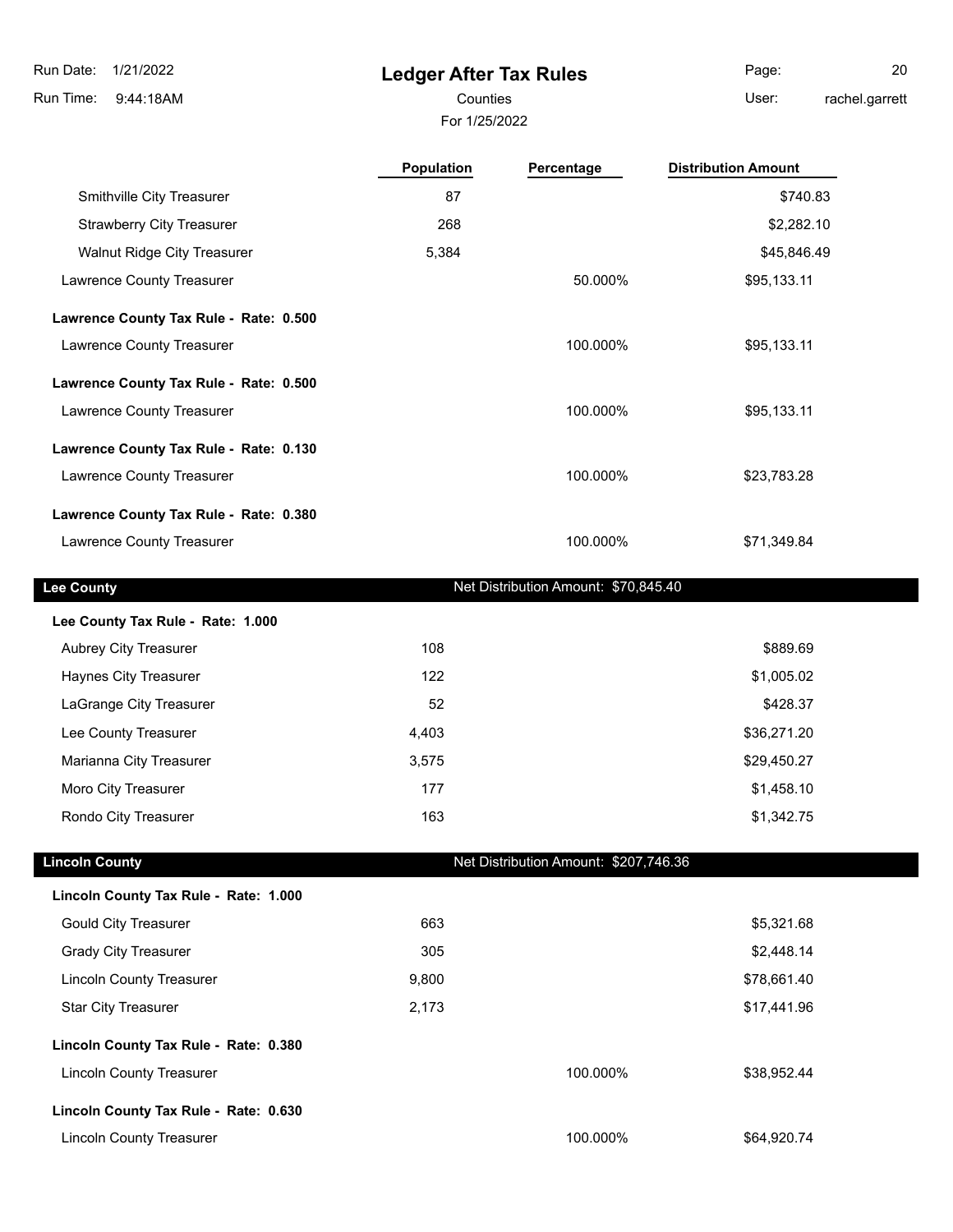## **Ledger After Tax Rules**

For 1/25/2022 Counties User:

Page: 21 rachel.garrett

|                                            | <b>Population</b> | Percentage                            | <b>Distribution Amount</b> |  |
|--------------------------------------------|-------------------|---------------------------------------|----------------------------|--|
| <b>Little River County</b>                 |                   | Net Distribution Amount: \$373,442.32 |                            |  |
| Little River County Tax Rule - Rate: 1.000 |                   |                                       |                            |  |
| Ashdown City Treasurer                     | 4,261             |                                       | \$46,023.12                |  |
| Foreman City Treasurer                     | 977               |                                       | \$10,552.59                |  |
| Little River County Treasurer              | 6,254             |                                       | \$67,549.53                |  |
| Ogden City Treasurer                       | 131               |                                       | \$1,414.93                 |  |
| <b>Wilton City Treasurer</b>               | 287               |                                       | \$3,099.89                 |  |
| Winthrop City Treasurer                    | 116               |                                       | \$1,252.92                 |  |
| Little River County Tax Rule - Rate: 0.500 |                   |                                       |                            |  |
| Little River County Treasurer              |                   | 100.000%                              | \$64,946.49                |  |
| Little River County Tax Rule - Rate: 0.500 |                   |                                       |                            |  |
| Little River County Treasurer              |                   | 100.000%                              | \$64,946.49                |  |
| Little River County Tax Rule - Rate: 0.250 |                   |                                       |                            |  |
| Little River County Treasurer              |                   | 100.000%                              | \$32,473.25                |  |
| Little River County Tax Rule - Rate: 0.250 |                   |                                       |                            |  |
| Little River County Treasurer              |                   | 100.000%                              | \$32,473.25                |  |
| Little River County Tax Rule - Rate: 0.380 |                   |                                       |                            |  |
| Little River County Treasurer              |                   | 100.000%                              | \$48,709.86                |  |
| Little Rock National AF Pulaski Co         |                   | Net Distribution Amount: \$21,399.39  |                            |  |
| Pulaski County Tax Rule - Rate: 1.000      |                   |                                       |                            |  |
| Alexander City Treasurer                   | 220               |                                       | \$11.80                    |  |
| <b>Cammack Village City Treasurer</b>      | 778               |                                       | \$41.71                    |  |
| Jacksonville City Treasurer                | 29,477            |                                       | \$1,580.43                 |  |
| Little Rock City Treasurer                 | 202,591           |                                       | \$10,862.07                |  |
| Maumelle City Treasurer                    | 19,251            |                                       | \$1,032.16                 |  |
| North Little Rock City Treasurer           | 64,591            |                                       | \$3,463.10                 |  |
| Little Rock National Airport               | 47,944            |                                       | \$2,570.55                 |  |
| Sherwood City Treasurer                    | 32,731            |                                       | \$1,754.90                 |  |
| Wrightsville City Treasurer                | 1,542             |                                       | \$82.67                    |  |
|                                            |                   |                                       |                            |  |

**Logan County Net Distribution Amount: \$477,153.24** 

**Logan County Tax Rule - Rate: 1.000**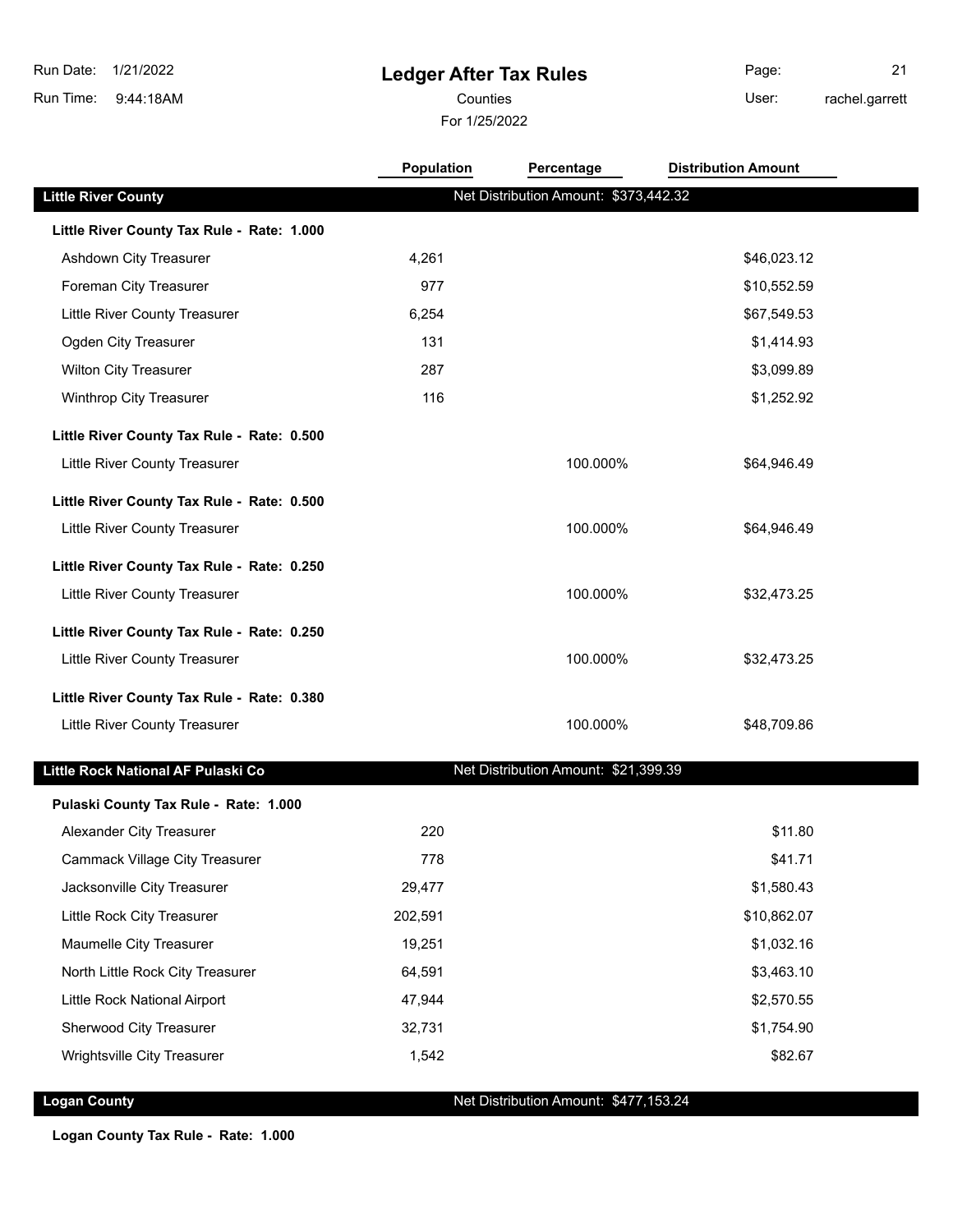### **Ledger After Tax Rules**

For 1/25/2022

Counties **Counties** User: Page: 22 rachel.garrett

**Population Percentage Distribution Amount** Blue Mountain City Treasurer 1992.55 \$993.55 \$993.55 \$993.55 \$993.55 \$993.55 \$993.55 \$993.55 \$993.55 \$993.55 \$ Booneville City Treasurer 1990 1990 1991 1991 1991 1991 1992 1994 1996 1997 1998 1999 1999 1999 1999 1999 199 Caulksville City Treasurer 154 **\$1,738.72 Caulksville City Treasurer** 154 Logan County Treasurer 12,273 12,273 \$138,566.60 Magazine City Treasurer 740 \$8,354.87 Morrison Bluff City Treasurer 78 \$880.65 Paris City Treasurer 3,176 \$35,858.19 \$35,858.19 Ratcliff City Treasurer 167 \$1,885.49 \$1,885.49 \$1,885.49 Scranton City Treasurer 245 \$2,766.14 Subiaco City Treasurer 1988 and the control of the 401 set of the 401 set of the 401 set of the 401 set of the 401 set of the 401 set of the 401 set of the 401 set of the 401 set of the 401 set of the 401 set of the 401 se **Logan County Tax Rule - Rate: 0.500** Logan County Treasurer **100.0000 100.0000 100.000 100.000 100.000** \$119,288.31 **Logan County Tax Rule - Rate: 0.500** Logan County Treasurer **the county of the County Treasurer** 100.000% \$119,288.31

**Lonoke County County Lonoke County Net Distribution Amount: \$1,477,548.25** 

| Lonoke County Tax Rule - Rate: 1.000 |        |              |
|--------------------------------------|--------|--------------|
| <b>Allport City Treasurer</b>        | 86     | \$1,144.54   |
| <b>Austin City Treasurer</b>         | 3,460  | \$46,047.58  |
| <b>Cabot City Treasurer</b>          | 26,569 | \$353,594.81 |
| Carlisle City Treasurer              | 2,033  | \$27,056.28  |
| Coy City Treasurer                   | 87     | \$1,157.84   |
| <b>England City Treasurer</b>        | 2,477  | \$32,965.27  |
| Humnoke City Treasurer               | 219    | \$2,914.57   |
| Keo City Treasurer                   | 207    | \$2,754.87   |
| Lonoke City Treasurer                | 4,276  | \$56,907.35  |
| Lonoke County Treasurer              | 28,549 | \$379,945.73 |
| Ward City Treasurer                  | 6,052  | \$80,543.33  |
| Lonoke County Tax Rule - Rate: 0.500 |        |              |

Lonoke County Treasurer 100.000% \$492,516.08

**Madison County Madison County Net Distribution Amount: \$406,184.78** 

**Madison County Tax Rule - Rate: 1.000**

Hindsville City Treasurer **1990 1.106.37 90 1.106.37 1.106.37**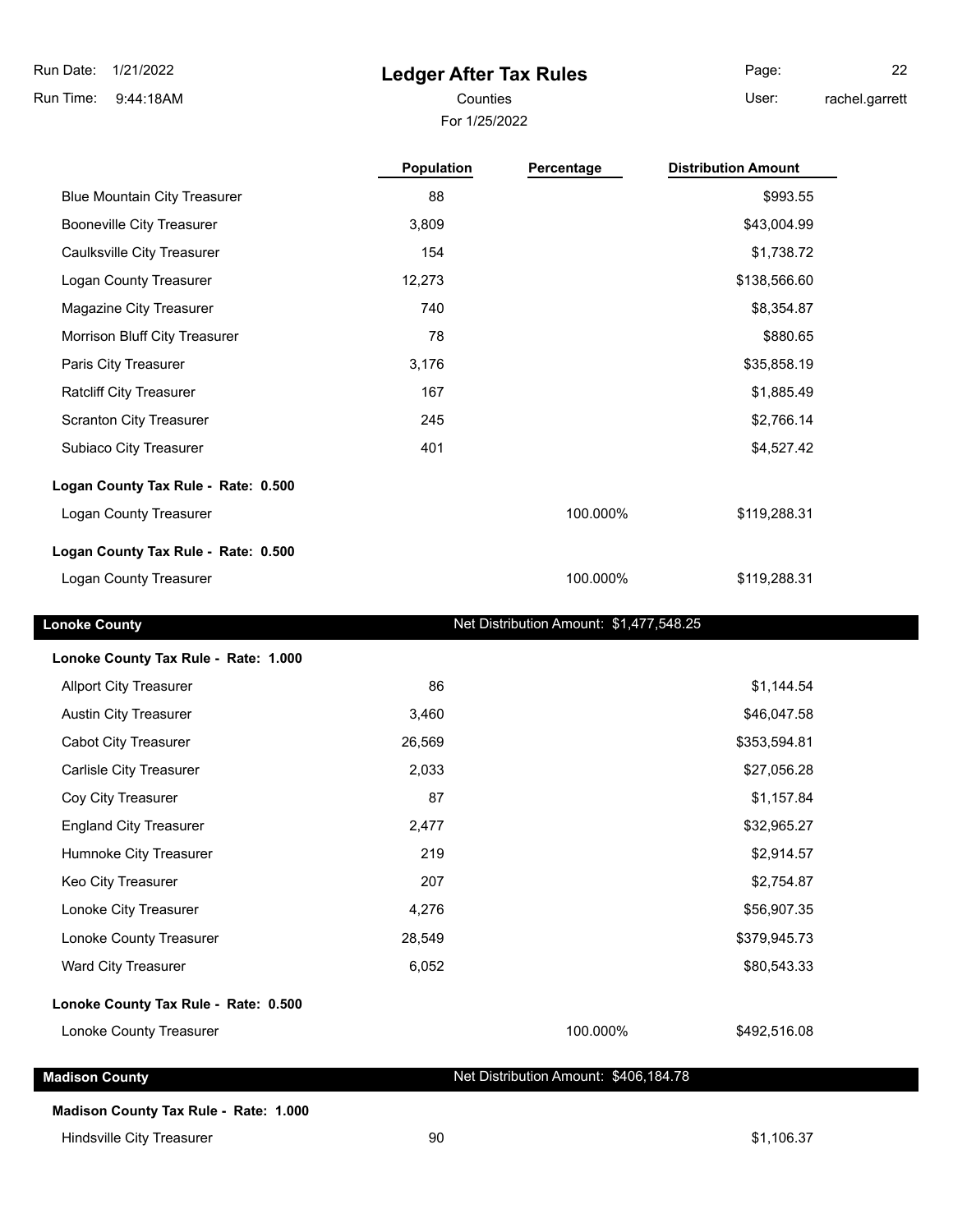| Run Date:<br>1/21/2022                   | <b>Ledger After Tax Rules</b> |                                       | Page:                      | 23             |
|------------------------------------------|-------------------------------|---------------------------------------|----------------------------|----------------|
| Run Time:<br>9:44:18AM                   | Counties                      |                                       | User:                      | rachel.garrett |
|                                          | For 1/25/2022                 |                                       |                            |                |
|                                          | Population                    | Percentage                            | <b>Distribution Amount</b> |                |
| Huntsville City Treasurer                | 2,879                         |                                       | \$35,391.50                |                |
| <b>Madison County Treasurer</b>          | 13,441                        |                                       | \$165,230.00               |                |
| St. Paul City Treasurer                  | 111                           |                                       | \$1,364.52                 |                |
| Madison County Tax Rule - Rate: 1.000    |                               |                                       |                            |                |
| <b>Madison County Treasurer</b>          |                               | 100.000%                              | \$203,092.39               |                |
| Magnolia AF Columbia Co                  |                               | Net Distribution Amount: \$78.57      |                            |                |
| Columbia County Tax Rule - Rate: 1.000   |                               |                                       |                            |                |
| Magnolia Municipal Airport               |                               | 100.000%                              | \$52.38                    |                |
| Columbia County Tax Rule - Rate: 0.500   |                               |                                       |                            |                |
| Magnolia Municipal Airport               |                               | 66.667%                               | \$17.46                    |                |
| Magnolia Municipal Airport               |                               | 33.333%                               | \$8.73                     |                |
| <b>Malvern AF Hot Spring Co</b>          |                               | Net Distribution Amount: \$33.95      |                            |                |
| Hot Spring County Tax Rule - Rate: 0.500 |                               |                                       |                            |                |
| Hot Spring County Treasurer              |                               | 100.000%                              | \$11.32                    |                |
| Hot Spring County Tax Rule - Rate: 1.000 |                               |                                       |                            |                |
| Donaldson City Treasurer                 | 275                           |                                       | \$0.19                     |                |
| Friendship City Treasurer                | 158                           |                                       | \$0.11                     |                |
| Hot Spring County Treasurer              | 20,430                        |                                       | \$13.99                    |                |
| Malvern City Treasurer                   | 10,867                        |                                       | \$7.44                     |                |
| Midway City Treasurer                    | 377                           |                                       | \$0.26                     |                |
| Perla City Treasurer                     | 257                           |                                       | \$0.18                     |                |
| Rockport City Treasurer                  | 676                           |                                       | \$0.46                     |                |
| <b>Marion County</b>                     |                               | Net Distribution Amount: \$321,018.35 |                            |                |
| Marion County Tax Rule - Rate: 1.000     |                               |                                       |                            |                |
| <b>Bull Shoals City Treasurer</b>        | 1,952                         |                                       | \$21,280.94                |                |
| <b>Flippin City Treasurer</b>            | 1,345                         |                                       | \$14,663.35                |                |
| <b>Marion County Treasurer</b>           | 11,626                        |                                       | \$126,748.04               |                |
| <b>Pyatt City Treasurer</b>              | 181                           |                                       | \$1,973.28                 |                |
| Summit City Treasurer                    | 544                           |                                       | \$5,930.75                 |                |
| Yellville City Treasurer                 | 1,178                         |                                       | \$12,842.70                |                |
| Marion County Tax Rule - Rate: 0.250     |                               |                                       |                            |                |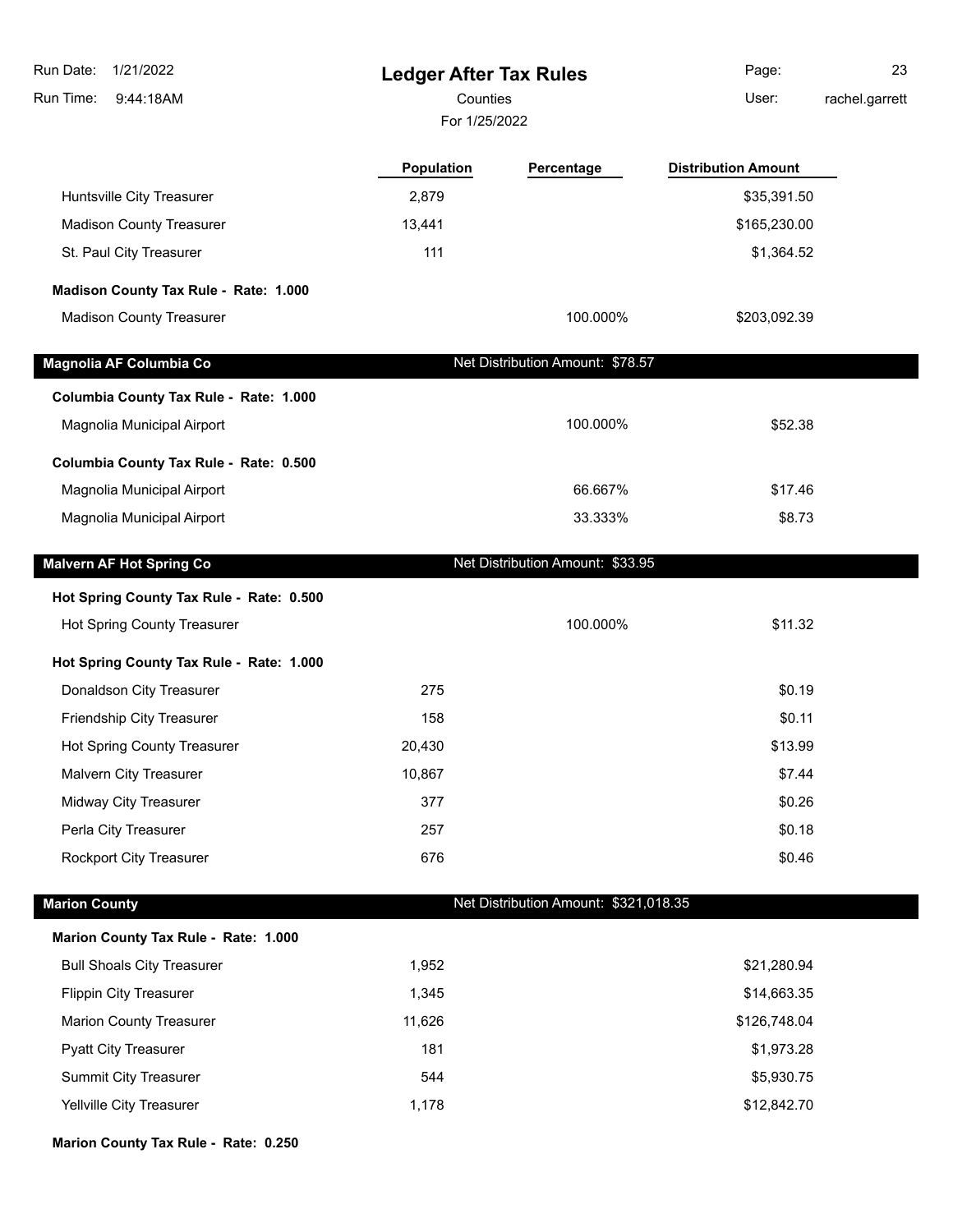| 1/21/2022<br>Run Date:<br>Run Time:<br>9:44:18AM | <b>Ledger After Tax Rules</b><br>Counties<br>For 1/25/2022 |                                         | Page:<br>User:             | 24<br>rachel.garrett |
|--------------------------------------------------|------------------------------------------------------------|-----------------------------------------|----------------------------|----------------------|
|                                                  | <b>Population</b>                                          | Percentage                              | <b>Distribution Amount</b> |                      |
| <b>Marion County Treasurer</b>                   |                                                            | 100.000%                                | \$45,859.76                |                      |
| Marion County Tax Rule - Rate: 0.500             |                                                            |                                         |                            |                      |
| <b>Marion County Treasurer</b>                   |                                                            | 100.000%                                | \$91,719.53                |                      |
| <b>Melbourne AF Izard Co</b>                     |                                                            | Net Distribution Amount: \$75.66        |                            |                      |
| Izard County Tax Rule - Rate: 0.500              |                                                            |                                         |                            |                      |
| Melbourne Airport Commission                     |                                                            | 100.000%                                | \$75.66                    |                      |
| Mena Intermountain AF Polk Co                    |                                                            | Net Distribution Amount: \$1,559.42     |                            |                      |
| Polk County Tax Rule - Rate: 1.000               |                                                            |                                         |                            |                      |
| Mena Intermountain Municipal Airport             |                                                            | 100.000%                                | \$779.71                   |                      |
| Polk County Tax Rule - Rate: 1.000               |                                                            |                                         |                            |                      |
| Mena Intermountain Municipal Airport             |                                                            | 100.000%                                | \$779.71                   |                      |
| <b>Miller County</b>                             |                                                            | Net Distribution Amount: \$708,304.35   |                            |                      |
| Miller County Tax Rule - Rate: 1.000             |                                                            |                                         |                            |                      |
| Fouke City Treasurer                             |                                                            | 2.000%                                  | \$11,332.87                |                      |
| <b>Garland City Treasurer</b>                    |                                                            | 2.000%                                  | \$11,332.87                |                      |
| Miller County Treasurer                          |                                                            | 51.000%                                 | \$288,988.17               |                      |
| Texarkana City Treasurer                         |                                                            | 45.000%                                 | \$254,989.57               |                      |
| Miller County Tax Rule - Rate: 0.250             |                                                            |                                         |                            |                      |
| Miller County Treasurer                          |                                                            | 100.000%                                | \$141,660.87               |                      |
| <b>Mississippi County</b>                        |                                                            | Net Distribution Amount: \$1,642,305.49 |                            |                      |
| Mississippi County Tax Rule - Rate: 1.000        |                                                            |                                         |                            |                      |
| <b>Bassett City Treasurer</b>                    | 124                                                        |                                         | \$2,002.17                 |                      |
| <b>Birdsong City Treasurer</b>                   | 32                                                         |                                         | \$516.69                   |                      |
| <b>Blytheville City Treasurer</b>                | 13,406                                                     |                                         | \$216,460.59               |                      |
| <b>Burdette City Treasurer</b>                   | 140                                                        |                                         | \$2,260.52                 |                      |
| Dell City Treasurer                              | 194                                                        |                                         | \$3,132.43                 |                      |
| <b>Dyess City Treasurer</b>                      | 339                                                        |                                         | \$5,473.68                 |                      |
| Etowah City Treasurer                            | 254                                                        |                                         | \$4,101.22                 |                      |
| <b>Gosnell City Treasurer</b>                    | 2,910                                                      |                                         | \$46,986.45                |                      |
| Joiner City Treasurer                            | 498                                                        |                                         | \$8,040.98                 |                      |
| Keiser City Treasurer                            | 751                                                        |                                         | \$12,126.06                |                      |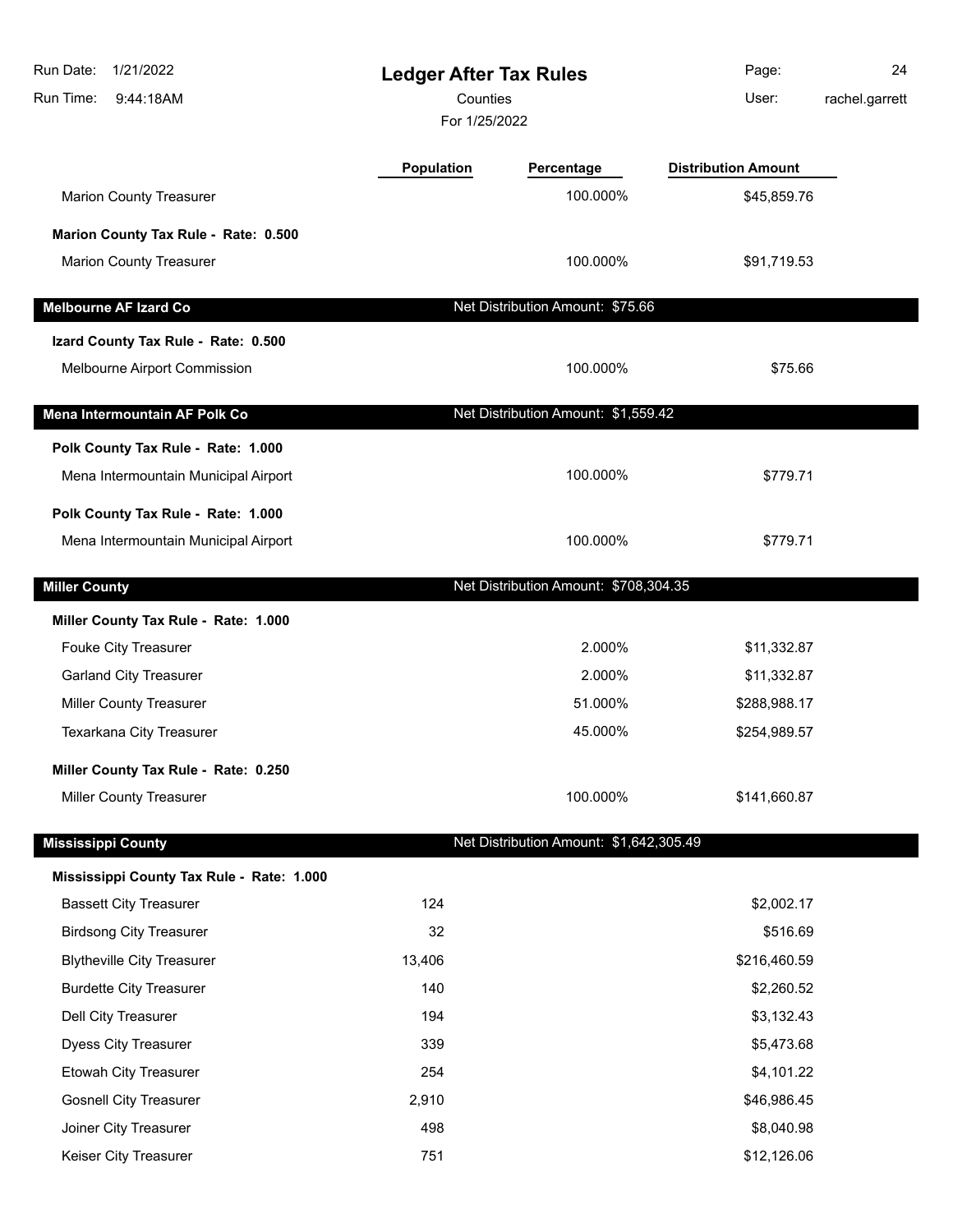9:44:18AM Run Time:

### **Ledger After Tax Rules**

For 1/25/2022 Counties **Counties** User:

Page: 25 rachel.garrett

|                           | UL 172JZUZZ       |            |                            |  |
|---------------------------|-------------------|------------|----------------------------|--|
|                           | <b>Population</b> | Percentage | <b>Distribution Amount</b> |  |
| Leachville City Treasurer | 2,039             |            | \$32,922.81                |  |

Luxora City Treasurer and the settlement of the settlement of the 942  $$15,210.05$ Manila City Treasurer 3,682 \$59,451.58 Marie City Treasurer **108** \$1,743.83 Mississippi County Treasurer 7,504 \$121,163.68 Osceola City Treasurer 6,976 \$112,638.30 Victoria City Treasurer 20 \$322.93 Wilson City Treasurer 766 \$12,368.23

**Mississippi County Tax Rule - Rate: 0.250**

Mississippi County Treasurer **100.000%** \$164,230.55

**Mississippi County Tax Rule - Rate: 0.250** Mississippi County Treasurer 60.000% \$82,115.28 Mississippi County Treasurer 60 November 2012 115.27 November 2012 12:30 November 2013 12:30 November 2013 12:3

**Mississippi County Tax Rule - Rate: 0.500** Mississippi County Treasurer 100.000% \$328,461.10

### **Mississippi County Tax Rule - Rate: 0.500** Mississippi County Treasurer 100.000% \$328,461.09

**Montgomery County Tax Rule - Rate: 1.000**

**Montgomery County Montgomery County Net Distribution Amount: \$213,949.24** 

| <b>MORGOTHER COURTY THE NUME RATE. RATE</b> |       |          |             |
|---------------------------------------------|-------|----------|-------------|
| <b>Black Springs City Treasurer</b>         | 96    |          | \$806.97    |
| <b>Glenwood City Treasurer</b>              | 62    |          | \$521.17    |
| <b>Montgomery County Treasurer</b>          | 6,847 |          | \$57,555.81 |
| Mount Ida City Treasurer                    | 996   |          | \$8,372.36  |
| Norman City Treasurer                       | 303   |          | \$2,547.01  |
| <b>Oden City Treasurer</b>                  | 180   |          | \$1,513.09  |
| Montgomery County Tax Rule - Rate: 1.000    |       |          |             |
| <b>Montgomery County Treasurer</b>          |       | 100.000% | \$71,316.41 |
| Montgomery County Tax Rule - Rate: 1.000    |       |          |             |
| <b>Montgomery County Treasurer</b>          |       | 100.000% | \$71,316.42 |
|                                             |       |          |             |

**Morrilton AF Conway Co** Net Distribution Amount: \$86.33

**Conway County Tax Rule - Rate: 1.000**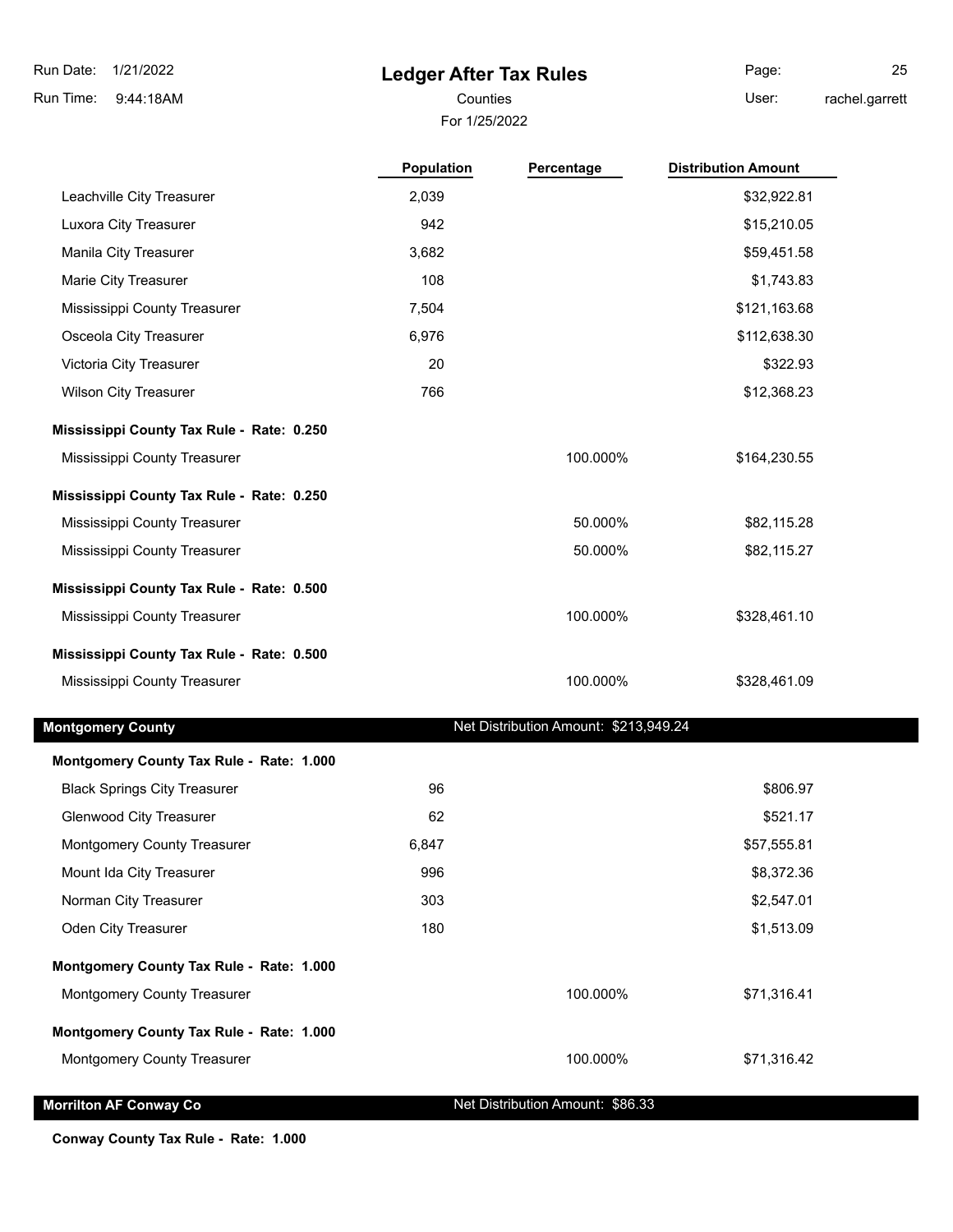**Ledger After Tax Rules** 9:44:18AM Run Time: Run Date: 1/21/2022 For 1/25/2022 Counties **Counties** User: Page: 26 rachel.garrett **Population Percentage Distribution Amount** Morrilton Municipal Airport 649.33 **Conway County Tax Rule - Rate: 0.250** Morrilton Municipal Airport **100.000%** \$12.33 **Conway County Tax Rule - Rate: 0.250** Morrilton Municipal Airport 100.000% \$12.33 **Conway County Tax Rule - Rate: 0.250** Morrilton Municipal Airport 100.000% \$12.34 **Nevada County Net Distribution Amount: \$168,732.10 Nevada County Tax Rule - Rate: 1.000** Bluff City Treasurer **118** \$1,197.98 Bodcaw City Treasurer 121 **121** \$1,228.43 Cale City Treasurer 73 \$741.12 Emmet City Treasurer **397** \$4,030.48 Nevada County Treasurer 1980 and 1,080 the county of the set of the set of the set of the set of the set of the set of the set of the set of the set of the set of the set of the set of the set of the set of the set of the Prescott City Treasurer 1.1 and 2.45 and 3,101 and 3.101 and 3.5 and 3.482.45 Rosston City Treasurer 272 32 and 272 \$2,761.44 Willisville City Treasurer **148** \$1,502.55 **Nevada County Tax Rule - Rate: 0.250** Nevada County Treasurer 100.000% \$21,091.51 **Nevada County Tax Rule - Rate: 0.750** Nevada County Treasurer 100.000% \$63,274.54 **Newport AF Jackson Co** Net Distribution Amount: \$169.76 **Jackson County Tax Rule - Rate: 1.000** Newport Municipal Airport **100.000%** \$75.45 **Jackson County Tax Rule - Rate: 0.500** Newport Municipal Airport **100.000%** \$37.72 **Jackson County Tax Rule - Rate: 0.380** Newport Municipal Airport **100.000%** \$28.29 **Jackson County Tax Rule - Rate: 0.380**

Newport Municipal Airport **100.000%** \$28.30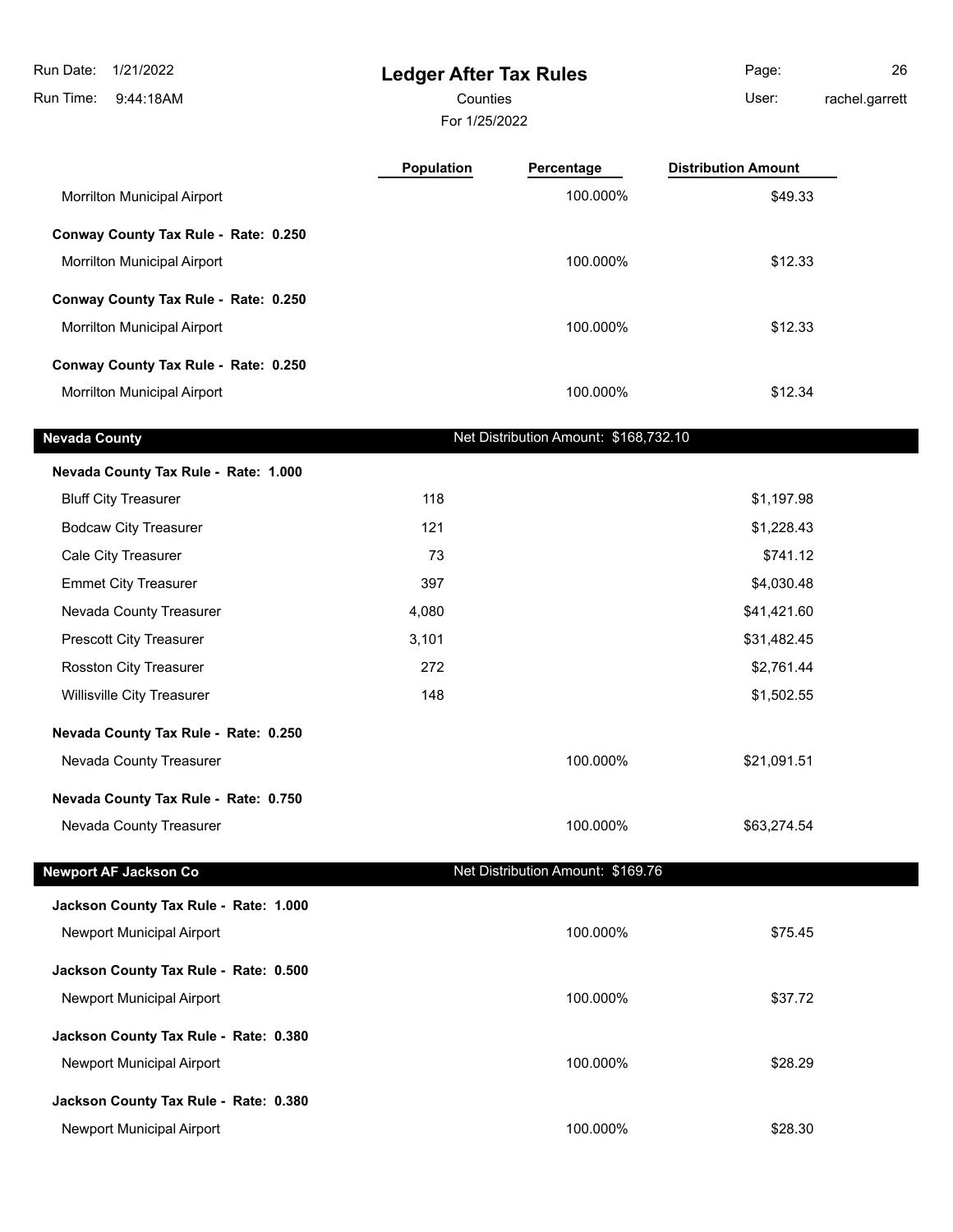| Run Date:<br>1/21/2022<br>Run Time:<br>9:44:18AM | <b>Ledger After Tax Rules</b><br>Counties<br>For 1/25/2022 |                                       | Page:<br>User:             | 27<br>rachel.garrett |
|--------------------------------------------------|------------------------------------------------------------|---------------------------------------|----------------------------|----------------------|
|                                                  | <b>Population</b>                                          | Percentage                            | <b>Distribution Amount</b> |                      |
| <b>Newton County</b>                             |                                                            | Net Distribution Amount: \$64,237.45  |                            |                      |
| Newton County Tax Rule - Rate: 1.000             |                                                            |                                       |                            |                      |
| Jasper City Treasurer                            | 547                                                        |                                       | \$4,863.38                 |                      |
| Newton County Treasurer                          | 6,324                                                      |                                       | \$56,226.66                |                      |
| Western Grove City Treasurer                     | 354                                                        |                                       | \$3,147.41                 |                      |
| North Little Rock AF Pulaski Co                  |                                                            | Net Distribution Amount: \$537.41     |                            |                      |
| Pulaski County Tax Rule - Rate: 1.000            |                                                            |                                       |                            |                      |
| Alexander City Treasurer                         | 220                                                        |                                       | \$0.30                     |                      |
| <b>Cammack Village City Treasurer</b>            | 778                                                        |                                       | \$1.05                     |                      |
| Jacksonville City Treasurer                      | 29,477                                                     |                                       | \$39.69                    |                      |
| Little Rock City Treasurer                       | 202,591                                                    |                                       | \$272.78                   |                      |
| Maumelle City Treasurer                          | 19,251                                                     |                                       | \$25.92                    |                      |
| North Little Rock City Treasurer                 | 64,591                                                     |                                       | \$86.97                    |                      |
| Little Rock National Airport                     | 47,944                                                     |                                       | \$64.56                    |                      |
| Sherwood City Treasurer                          | 32,731                                                     |                                       | \$44.07                    |                      |
| Wrightsville City Treasurer                      | 1,542                                                      |                                       | \$2.07                     |                      |
| <b>Ouachita County</b>                           |                                                            | Net Distribution Amount: \$741,690.34 |                            |                      |
| Ouachita County Tax Rule - Rate: 1.000           |                                                            |                                       |                            |                      |
| Bearden City Treasurer                           | 776                                                        |                                       | \$10,164.27                |                      |
| <b>Camden City Treasurer</b>                     | 10,612                                                     |                                       | \$138,998.99               |                      |
| <b>Chidester City Treasurer</b>                  | 253                                                        |                                       | \$3,313.87                 |                      |
| East Camden City Treasurer                       | 798                                                        |                                       | \$10,452.43                |                      |
| Louann City Treasurer                            | 153                                                        |                                       | \$2,004.04                 |                      |
| <b>Ouachita County Treasurer</b>                 | 9,288                                                      |                                       | \$121,656.86               |                      |
| <b>Stephens City Treasurer</b>                   | 770                                                        |                                       | \$10,085.68                |                      |
| Ouachita County Tax Rule - Rate: 1.000           |                                                            |                                       |                            |                      |
| <b>Ouachita County Treasurer</b>                 |                                                            | 100.000%                              | \$296,676.14               |                      |
| Ouchita County Tax Rule - Rate: 0.500            |                                                            |                                       |                            |                      |
| <b>Ouachita County Treasurer</b>                 |                                                            | 100.000%                              | \$148,338.06               |                      |

**Ozark Regional AF Baxter Co** Net Distribution Amount: \$482.12

**Baxter County Tax Rule - Rate: 1.000**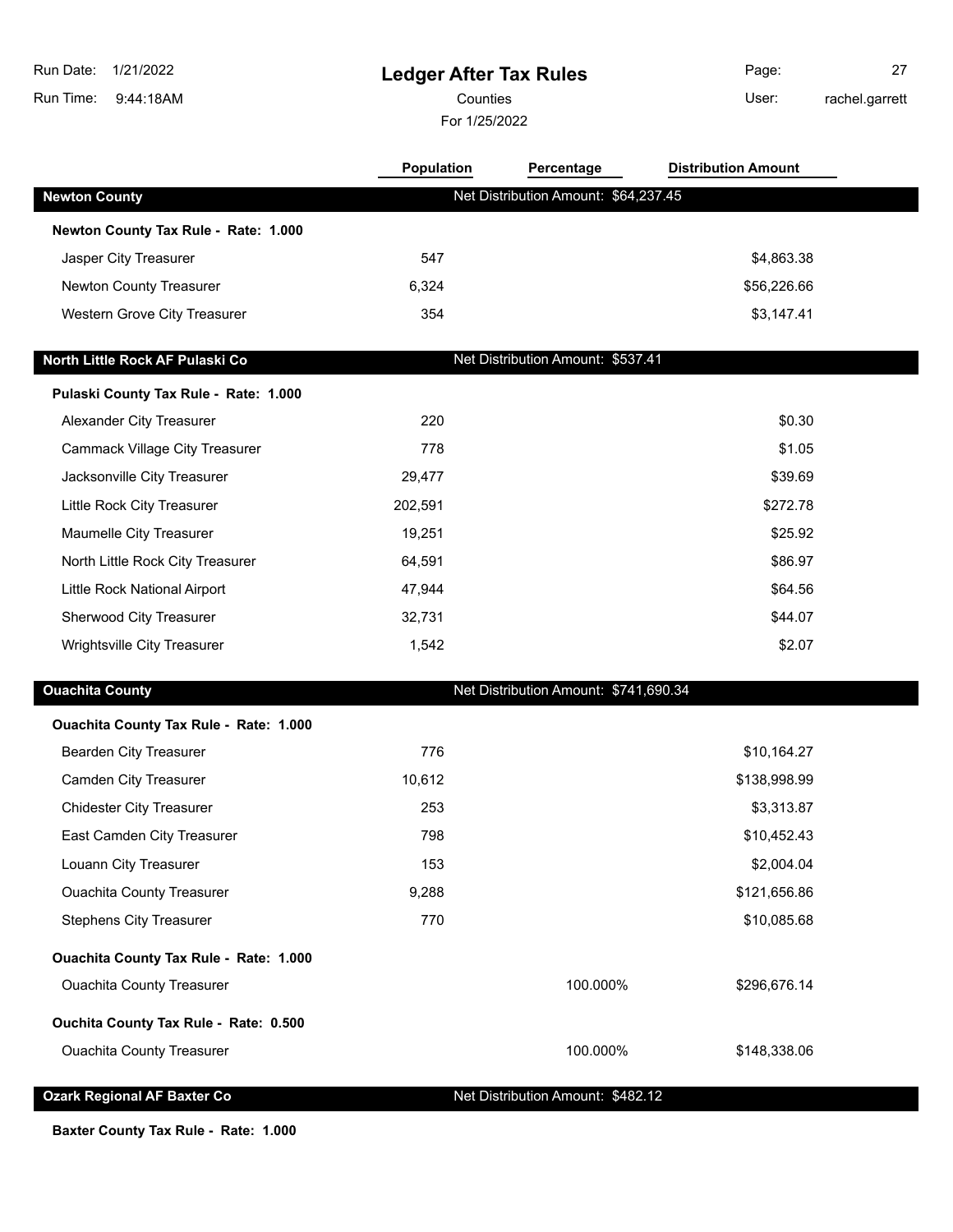| Run Date:<br>1/21/2022<br>Run Time:<br>9:44:18AM | <b>Ledger After Tax Rules</b><br>Counties<br>For 1/25/2022 |                                       | Page:<br>User:             | 28<br>rachel.garrett |
|--------------------------------------------------|------------------------------------------------------------|---------------------------------------|----------------------------|----------------------|
|                                                  | Population                                                 | Percentage                            | <b>Distribution Amount</b> |                      |
| <b>Baxter County Airport</b>                     |                                                            | 100.000%                              | \$482.12                   |                      |
| <b>Ozark-Franklin AF Franklin Co</b>             |                                                            | Net Distribution Amount: \$74.69      |                            |                      |
| Franklin County Tax Rule - Rate: 0.500           |                                                            |                                       |                            |                      |
| Ozark/Franklin County Airport                    |                                                            | 100.000%                              | \$18.67                    |                      |
| Franklin County Tax Rule - Rate: 0.130           |                                                            |                                       |                            |                      |
| Ozark/Franklin County Airport                    | 9,756                                                      | 100.000%                              | \$4.67                     |                      |
| Denning City Treasurer                           |                                                            |                                       | \$0.00                     |                      |
| <b>Charleston City Treasurer</b>                 |                                                            |                                       | \$0.00                     |                      |
| <b>Branch City Treasurer</b>                     |                                                            |                                       | \$0.00                     |                      |
| <b>Altus City Treasurer</b>                      |                                                            |                                       | \$0.00                     |                      |
| Wiederkehr Village City Treasurer                |                                                            |                                       | \$0.00                     |                      |
| <b>Ozark City Treasurer</b>                      |                                                            |                                       | \$0.00                     |                      |
| Franklin County Tax Rule - Rate: 0.380           |                                                            |                                       |                            |                      |
| Ozark/Franklin County Airport                    |                                                            | 100.000%                              | \$14.00                    |                      |
| Franklin County Tax Rule - Rate: 1.000           |                                                            |                                       |                            |                      |
| Ozark/Franklin County Airport                    | 9,756                                                      | 100.000%                              | \$37.35                    |                      |
| Altus City Treasurer                             |                                                            |                                       | \$0.00                     |                      |
| <b>Branch City Treasurer</b>                     |                                                            |                                       | \$0.00                     |                      |
| <b>Charleston City Treasurer</b>                 |                                                            |                                       | \$0.00                     |                      |
| Denning City Treasurer                           |                                                            |                                       | \$0.00                     |                      |
| <b>Ozark City Treasurer</b>                      |                                                            |                                       | \$0.00                     |                      |
| Wiederkehr Village City Treasurer                |                                                            |                                       | \$0.00                     |                      |
| <b>Perry County</b>                              |                                                            | Net Distribution Amount: \$211,107.72 |                            |                      |
|                                                  |                                                            |                                       |                            |                      |
| Perry County Tax Rule - Rate: 1.000              |                                                            |                                       |                            |                      |
| Adona City Treasurer                             | 149                                                        |                                       | \$1,141.65                 |                      |
| <b>Bigelow City Treasurer</b>                    | 352                                                        |                                       | \$2,697.05                 |                      |
| Casa City Treasurer                              | 120                                                        |                                       | \$919.45                   |                      |
| Fourche City Treasurer                           | 56                                                         |                                       | \$429.08                   |                      |
| <b>Houston City Treasurer</b>                    | 143                                                        |                                       | \$1,095.68                 |                      |
| Perry City Treasurer                             | 262                                                        |                                       | \$2,007.47                 |                      |

Perry County Treasurer and the county of the country of the country of the country of the country of the country of the country of the country of the country of the country of the country of the country of the country of t Perryville City Treasurer and the state of the 1,373 \$10,520.04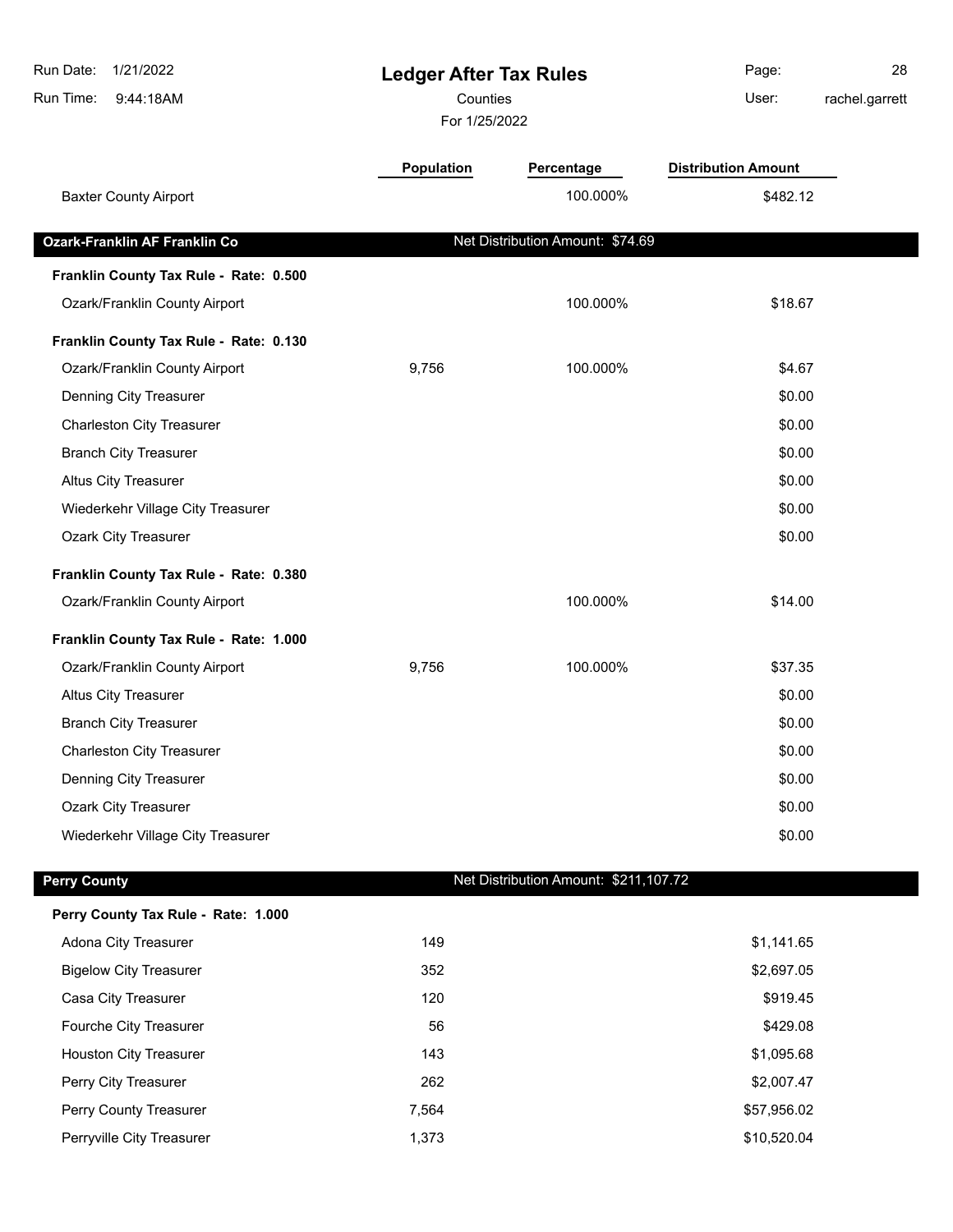| Run Date:<br>1/21/2022<br>Run Time:<br>9:44:18AM |            | <b>Ledger After Tax Rules</b><br>Counties<br>For 1/25/2022 |                            | 29<br>rachel.garrett |
|--------------------------------------------------|------------|------------------------------------------------------------|----------------------------|----------------------|
|                                                  | Population | Percentage                                                 | <b>Distribution Amount</b> |                      |
| Perry County Tax Rule - Rate: 1.000              |            |                                                            |                            |                      |
| Perry County Treasurer                           |            | 100.000%                                                   | \$76,766.44                |                      |
| Perry County Tax Rule - Rate: 0.250              |            |                                                            |                            |                      |
| Perry County Treasurer                           |            | 100.000%                                                   | \$19,191.61                |                      |
| Perry County Tax Rule - Rate: 0.500              |            |                                                            |                            |                      |
| Perry County Treasurer                           |            | 100.000%                                                   | \$38,383.23                |                      |
| <b>Phillips County</b>                           |            | Net Distribution Amount: \$456,952.43                      |                            |                      |
| Phillips County Tax Rule - Rate: 1.000           |            |                                                            |                            |                      |
| Elaine City Treasurer                            | 509        |                                                            | \$7,019.22                 |                      |
| Helena-West Helena City Treasurer                | 9,519      |                                                            | \$131,269.02               |                      |
| Lake View City Treasurer                         | 327        |                                                            | \$4,509.40                 |                      |
| Lexa City Treasurer                              | 207        |                                                            | \$2,854.57                 |                      |
| <b>Marvell City Treasurer</b>                    | 855        |                                                            | \$11,790.63                |                      |
| <b>Phillips County Treasurer</b>                 | 5,151      |                                                            | \$71,033.38                |                      |
| Phillips County Tax Rule - Rate: 1.000           |            |                                                            |                            |                      |
| Elaine City Treasurer                            |            | 1.610%                                                     | \$3,678.47                 |                      |
| Helena-West Helena City Treasurer                |            | 31.050%                                                    | \$70,941.86                |                      |
| Lake View City Treasurer                         |            | 1.120%                                                     | \$2,558.93                 |                      |
| Lexa City Treasurer                              |            | 0.720%                                                     | \$1,645.03                 |                      |
| <b>Marvell City Treasurer</b>                    |            | 3.000%                                                     | \$6,854.29                 |                      |
| <b>Phillips County Treasurer</b>                 |            | 62.500%                                                    | \$142,797.63               |                      |
| <b>Pike County</b>                               |            | Net Distribution Amount: \$278,479.15                      |                            |                      |
| Pike County Tax Rule - Rate: 1.000               |            |                                                            |                            |                      |
| Antoine City Treasurer                           | 113        |                                                            | \$1,546.95                 |                      |
| Daisy City Treasurer                             | 88         |                                                            | \$1,204.71                 |                      |
| Delight City Treasurer                           | 288        |                                                            | \$3,942.68                 |                      |
| <b>Glenwood City Treasurer</b>                   | 2,006      |                                                            | \$27,461.86                |                      |
| Murfreesboro City Treasurer                      | 1,495      |                                                            | \$20,466.34                |                      |
| Pike County Treasurer                            | 6,181      |                                                            | \$84,617.04                |                      |
| Pike County Tax Rule - Rate: 1.000               |            |                                                            |                            |                      |
| Pike County Treasurer                            |            | 100.000%                                                   | \$139,239.57               |                      |
|                                                  |            |                                                            |                            |                      |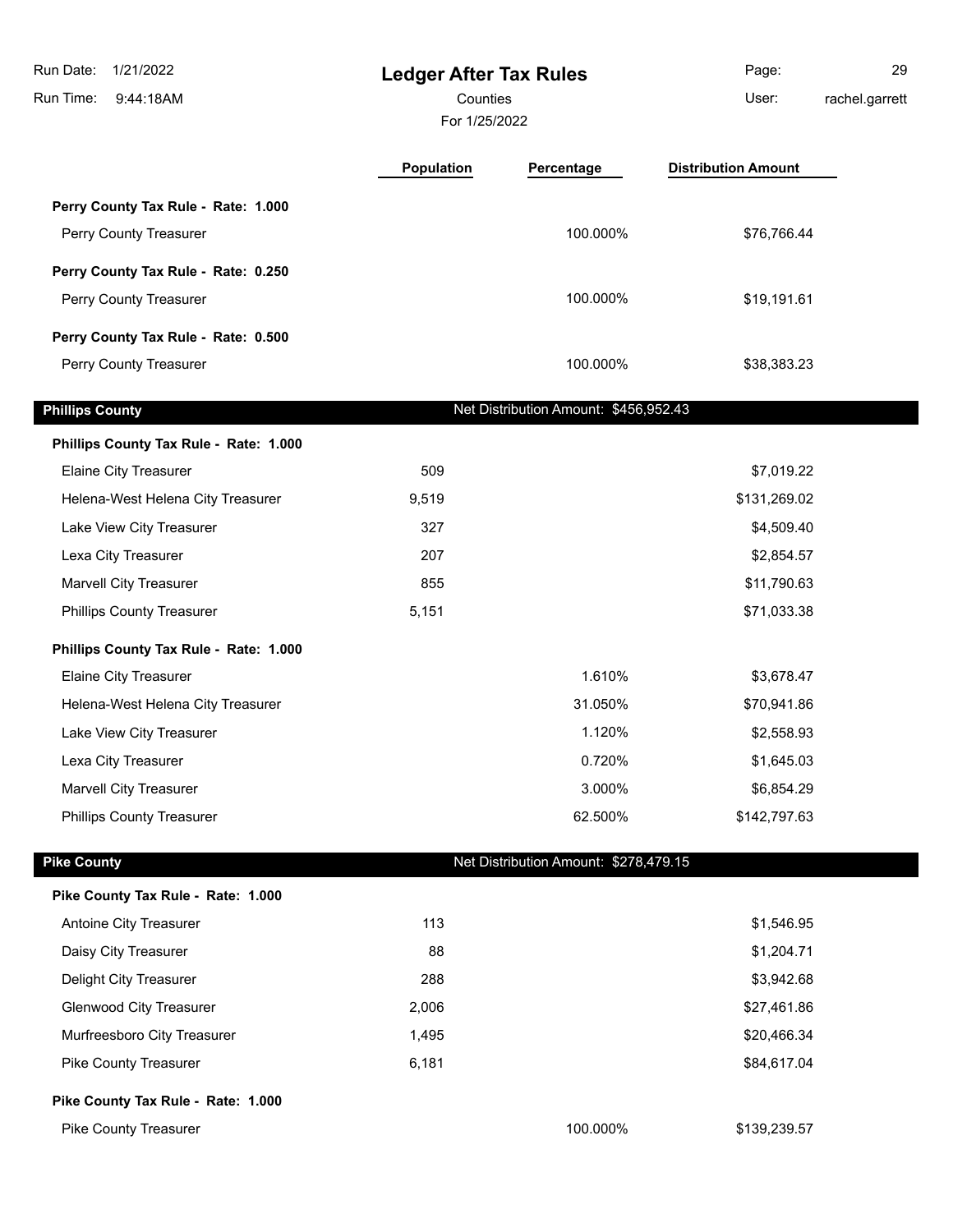**Ledger After Tax Rules** 9:44:18AM Run Time: Run Date: 1/21/2022 For 1/25/2022 Counties **Counties** User: Page: 30 rachel.garrett **Population Percentage Distribution Amount Pocahontas AF Randolph Co** Net Distribution Amount: \$177.52 **Randolph County Tax Rule - Rate: 1.000** Pocahontas Municipal Airport 100.000% \$142.02 **Randolph County Tax Rule - Rate: 0.250** Pocahontas Municipal Airport 100.000% \$35.50 **Poinsett County Poinsett County Net Distribution Amount: \$467,240.28 Poinsett County Tax Rule - Rate: 1.000** Fisher City Treasurer 180 \$2,092.71 Harrisburg City Treasurer 2,212 \$25,717.04 Lepanto City Treasurer 1,732 **but a set of the set of the set of the set of the set of the set of the set of the set of the set of the set of the set of the set of the set of the set of the set of the set of the set of the** Marked Tree City Treasurer 2,286 \$26,577.37 Poinsett County Treasurer 1989,986.37 and the county Treasurer 1,740 by the state of the state  $7,740$ Trumann City Treasurer 7,399 \$86,021.86 Tyronza City Treasurer 1988 and 1999 and 2008 and 2008 and 2008 and 2008 and 2008 and 2008 and 2008 and 2008 and 2008 and 2008 and 2008 and 2008 and 2008 and 2008 and 2008 and 2008 and 2008 and 2008 and 2008 and 2008 and 2 Waldenburg City Treasurer 53 \$616.19 Weiner City Treasurer **647** \$7,522.10 **Poinsett County Tax Rule - Rate: 0.250** Poinsett County Treasurer 100.000% \$66,748.61 **Poinsett County Tax Rule - Rate: 0.500** Poinsett County Treasurer 100.000% \$133,497.22 **Polk County Polk County Pole 2012 Net Distribution Amount: \$561,966.38 Polk County Tax Rule - Rate: 1.000** Cove City Treasurer 6. The coverage of the coverage of the coverage of the coverage of the coverage of the coverage of the coverage of the coverage of the coverage of the coverage of the coverage of the coverage of the cov Grannis City Treasurer 496 \$7,250.80 Hatfield City Treasurer 1980 1990 1991 1991 1991 1992 1993 1994 1995 1996 1997 1998 1999 1998 1999 1999 1999 1 Mena City Treasurer 5,589 \$81,703.09 Polk County Treasurer 11,720 **but County Treasurer 11,720 but County Treasurer** 11,720 Vandervoort City Treasurer 115 115 115 115 12 115 12 115 12 115 12 11681.13 Wickes City Treasurer **637** \$9,312.02

**Polk County Tax Rule - Rate: 1.000**

Cove City Treasurer 6. The coverage of the coverage of the coverage of the coverage of the coverage of the coverage of the coverage of the coverage of the coverage of the coverage of the coverage of the coverage of the cov Grannis City Treasurer 496 \$7,250.80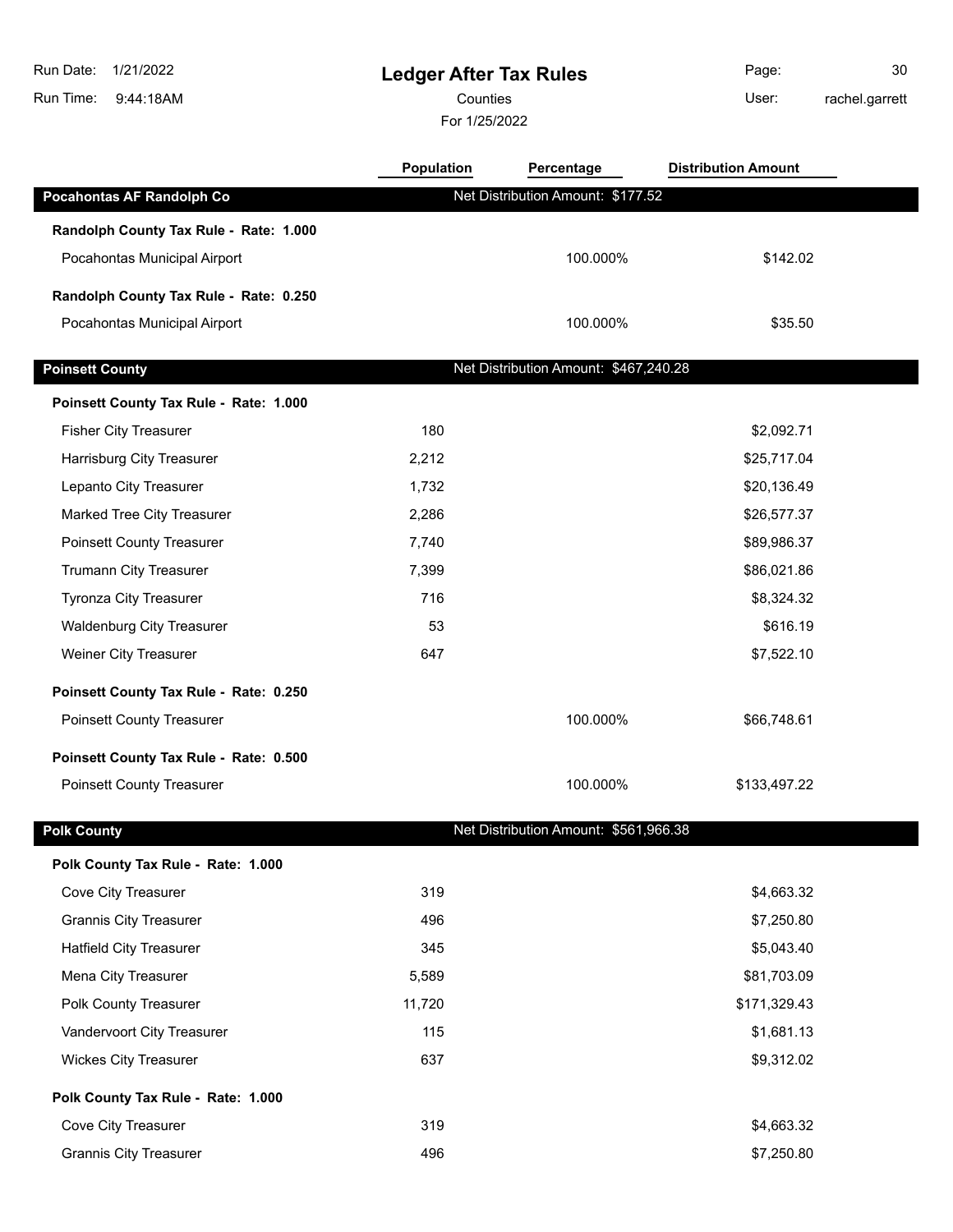## **Ledger After Tax Rules**

For 1/25/2022 Counties **User:** 

Page: 31 rachel.garrett

|                                | <b>Population</b> | Percentage | <b>Distribution Amount</b> |
|--------------------------------|-------------------|------------|----------------------------|
| <b>Hatfield City Treasurer</b> | 345               |            | \$5,043.40                 |
| Mena City Treasurer            | 5.589             |            | \$81,703.09                |
| <b>Polk County Treasurer</b>   | 11.720            |            | \$171,329.43               |
| Vandervoort City Treasurer     | 115               |            | \$1,681.13                 |
| <b>Wickes City Treasurer</b>   | 637               |            | \$9,312.02                 |

I

**Pope County Pope County Net Distribution Amount: \$1,173,739.41** 

| Pope County Tax Rule - Rate: 1.000 |        |              |
|------------------------------------|--------|--------------|
| <b>Atkins City Treasurer</b>       | 2,859  | \$52,945.22  |
| Dover City Treasurer               | 1,337  | \$24,759.62  |
| <b>Hector City Treasurer</b>       | 411    | \$7,611.22   |
| London City Treasurer              | 936    | \$17,333.59  |
| Pope County Treasurer              | 25,758 | \$477,006.99 |
| Pottsville City Treasurer          | 3.140  | \$58,149.00  |
| Russellville City Treasurer        | 28,940 | \$535,933.77 |

| <b>Prairie County</b>                 |         | Net Distribution Amount: \$168,842.93   |                |  |
|---------------------------------------|---------|-----------------------------------------|----------------|--|
| Prairie County Tax Rule - Rate: 1.000 |         |                                         |                |  |
| <b>Biscoe City Treasurer</b>          | 305     |                                         | \$4,145.30     |  |
| Des Arc City Treasurer                | 1,905   |                                         | \$25,891.15    |  |
| DeValls Bluff City Treasurer          | 520     |                                         | \$7,067.40     |  |
| Hazen City Treasurer                  | 1,481   |                                         | \$20,128.50    |  |
| <b>Prairie County Treasurer</b>       | 3,896   |                                         | \$52,951.14    |  |
| Ulm City Treasurer                    | 175     |                                         | \$2,378.46     |  |
| Prairie County Tax Rule - Rate: 0.130 |         |                                         |                |  |
| <b>Prairie County Treasurer</b>       |         | 100.000%                                | \$14,070.24    |  |
| Prairie County Tax Rule - Rate: 0.380 |         |                                         |                |  |
| <b>Prairie County Treasurer</b>       |         | 100.000%                                | \$42,210.74    |  |
| <b>Pulaski County</b>                 |         | Net Distribution Amount: \$9,156,285.43 |                |  |
| Pulaski County Tax Rule - Rate: 1.000 |         |                                         |                |  |
| Alexander City Treasurer              | 220     |                                         | \$5,047.00     |  |
| <b>Cammack Village City Treasurer</b> | 778     |                                         | \$17,848.02    |  |
| Jacksonville City Treasurer           | 29,477  |                                         | \$676,228.81   |  |
| Little Rock City Treasurer            | 202,591 |                                         | \$4,647,619.22 |  |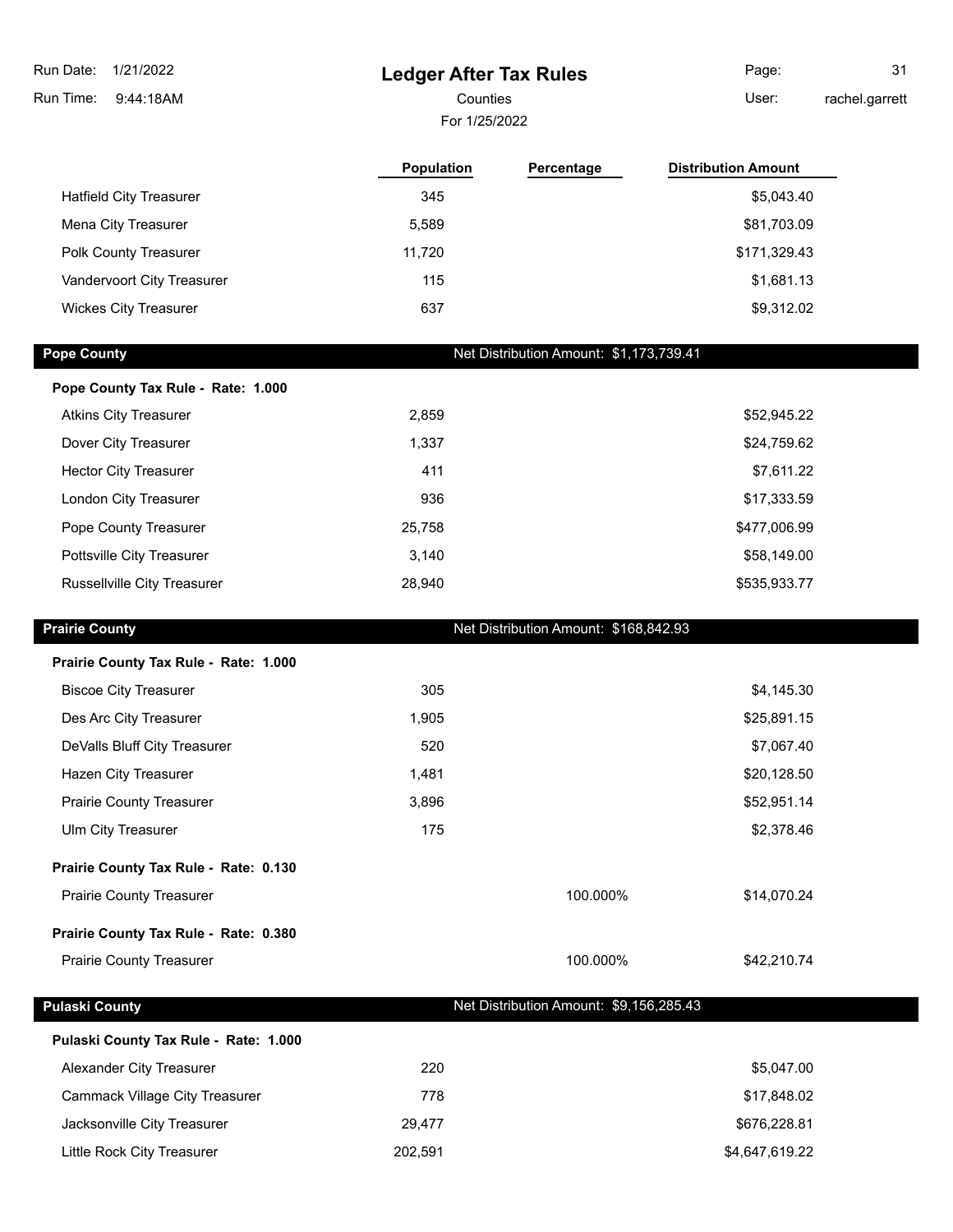| Run Date:<br>1/21/2022<br>Run Time:<br>9:44:18AM | <b>Ledger After Tax Rules</b><br>Counties<br>For 1/25/2022 |                                       | Page:<br>User:             | 32<br>rachel.garrett |
|--------------------------------------------------|------------------------------------------------------------|---------------------------------------|----------------------------|----------------------|
|                                                  | Population                                                 | Percentage                            | <b>Distribution Amount</b> |                      |
| Maumelle City Treasurer                          | 19,251                                                     |                                       | \$441,635.20               |                      |
| North Little Rock City Treasurer                 | 64,591                                                     |                                       | \$1,481,775.46             |                      |
| Pulaski County Treasurer                         | 47,944                                                     |                                       | \$1,099,878.36             |                      |
| Sherwood City Treasurer                          | 32,731                                                     |                                       | \$750,878.49               |                      |
| Wrightsville City Treasurer                      | 1,542                                                      |                                       | \$35,374.87                |                      |
| <b>Randolph County</b>                           |                                                            | Net Distribution Amount: \$335,137.13 |                            |                      |
| Randolph County Tax Rule - Rate: 1.000           |                                                            |                                       |                            |                      |
| <b>Biggers City Treasurer</b>                    | 305                                                        |                                       | \$4,403.29                 |                      |
| Maynard City Treasurer                           | 379                                                        |                                       | \$5,471.63                 |                      |
| O'Kean City Treasurer                            | 192                                                        |                                       | \$2,771.91                 |                      |
| Pocahontas City Treasurer                        | 7,371                                                      |                                       | \$106,415.20               |                      |
| Randolph County Treasurer                        | 9,814                                                      |                                       | \$141,684.81               |                      |
| Ravenden Springs City Treasurer                  | 119                                                        |                                       | \$1,718.00                 |                      |
| Reyno City Treasurer                             | 391                                                        |                                       | \$5,644.86                 |                      |
| Randolph County Tax Rule - Rate: 0.250           |                                                            |                                       |                            |                      |
| Randolph County Treasurer                        |                                                            | 100.000%                              | \$67,027.43                |                      |
| Rogers AF Benton Co                              |                                                            | Net Distribution Amount: \$6,778.74   |                            |                      |
| Benton County Tax Rule - Rate: 1.000             |                                                            |                                       |                            |                      |
| Rogers Municipal Airport                         |                                                            | 100.000%                              | \$6,778.74                 |                      |
| <b>Russellville AF Pope Co</b>                   |                                                            | Net Distribution Amount: \$440.40     |                            |                      |
| Pope County Tax Rule - Rate: 1.000               |                                                            |                                       |                            |                      |
| Russellville Municipal Airport                   |                                                            | 100.000%                              | \$440.40                   |                      |
| <b>Saline County</b>                             |                                                            | Net Distribution Amount: \$681,897.10 |                            |                      |
| Saline County Tax Rule - Rate: 0.380             |                                                            |                                       |                            |                      |
| Saline County Treasurer                          |                                                            | 100.000%                              | \$681,897.10               |                      |
| <b>Saline County AF Co</b>                       |                                                            | Net Distribution Amount: \$105.74     |                            |                      |
| Saline County Tax Rule - Rate: 0.380             |                                                            |                                       |                            |                      |
| Saline County Airport Commission                 |                                                            | 100.000%                              | \$105.74                   |                      |
| <b>Scott County</b>                              |                                                            | Net Distribution Amount: \$170,949.67 |                            |                      |

**Scott County Tax Rule - Rate: 1.000**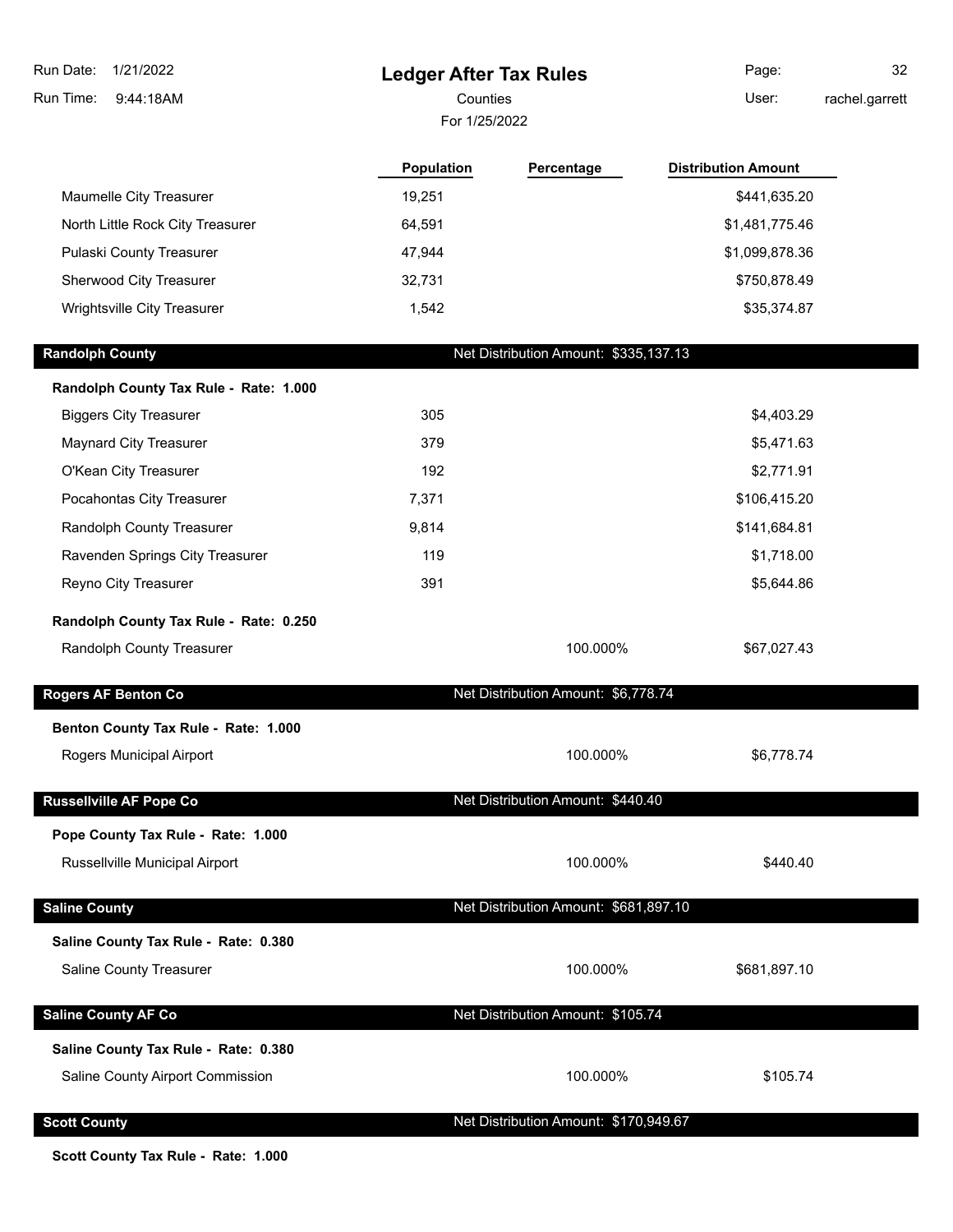| Run Date:<br>1/21/2022                  | <b>Ledger After Tax Rules</b> |                                         | Page:                      | 33             |
|-----------------------------------------|-------------------------------|-----------------------------------------|----------------------------|----------------|
| Run Time:<br>9:44:18AM                  | Counties                      |                                         | User:                      | rachel.garrett |
|                                         | For 1/25/2022                 |                                         |                            |                |
|                                         | Population                    | Percentage                              | <b>Distribution Amount</b> |                |
| Mansfield City Treasurer                |                               | 10.000%                                 | \$8,547.48                 |                |
| <b>Scott County Treasurer</b>           |                               | 50.000%                                 | \$42,737.42                |                |
| <b>Waldron City Treasurer</b>           |                               | 40.000%                                 | \$34,189.94                |                |
| Scott County Tax Rule - Rate: 1.000     |                               |                                         |                            |                |
| <b>Scott County Treasurer</b>           |                               | 100.000%                                | \$85,474.83                |                |
| <b>Searcy City AF White Co</b>          |                               | Net Distribution Amount: \$985.57       |                            |                |
| White County Tax Rule - Rate: 0.500     |                               |                                         |                            |                |
| Searcy Municipal Airport                |                               | 100.000%                                | \$281.59                   |                |
| White County Tax Rule - Rate: 1.000     |                               |                                         |                            |                |
| <b>Searcy Municipal Airport</b>         |                               | 100.000%                                | \$563.18                   |                |
| White County Tax Rule - Rate: 0.250     |                               |                                         |                            |                |
| Searcy Municipal Airport                |                               | 100.000%                                | \$140.80                   |                |
| <b>Searcy County</b>                    |                               | Net Distribution Amount: \$142,341.16   |                            |                |
| Searcy County Tax Rule - Rate: 1.000    |                               |                                         |                            |                |
| <b>Big Flat City Treasurer</b>          |                               |                                         | \$0.00                     |                |
| <b>Gilbert City Treasurer</b>           | 26                            |                                         | \$315.18                   |                |
| Leslie City Treasurer                   | 375                           |                                         | \$4,545.90                 |                |
| <b>Marshall City Treasurer</b>          | 1,329                         |                                         | \$16,110.66                |                |
| <b>Pindall City Treasurer</b>           | 95                            |                                         | \$1,151.63                 |                |
| <b>Searcy County Treasurer</b>          | 5,874                         |                                         | \$71,206.95                |                |
| St. Joe City Treasurer                  | 129                           |                                         | \$1,563.79                 |                |
| Searcy County Tax Rule - Rate: 0.500    |                               |                                         |                            |                |
| <b>Searcy County Treasurer</b>          |                               | 100.000%                                | \$47,447.05                |                |
| <b>Searcy County AF Co</b>              |                               | Net Distribution Amount: \$2.91         |                            |                |
| Searcy County Tax Rule - Rate: 1.000    |                               |                                         |                            |                |
| <b>Searcy County Treasurer</b>          |                               | 100.000%                                | \$1.94                     |                |
| Searcy County Tax Rule - Rate: 0.500    |                               |                                         |                            |                |
| <b>Searcy County Airport Commission</b> |                               | 100.000%                                | \$0.97                     |                |
| <b>Sebastian County</b>                 |                               | Net Distribution Amount: \$3,315,102.22 |                            |                |

**Sebastian County Tax Rule - Rate: 1.000**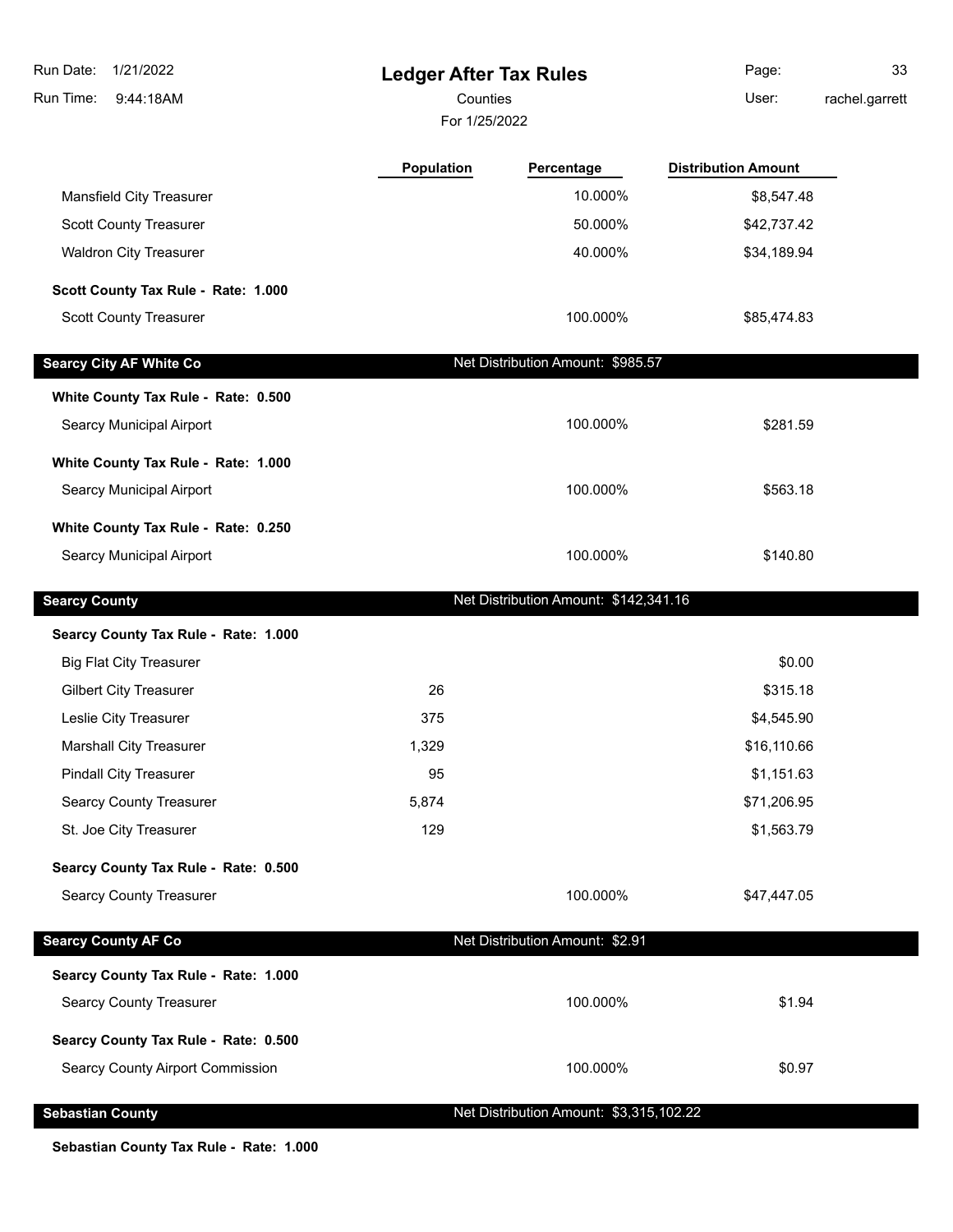## **Ledger After Tax Rules**

Page: 34 rachel.garrett

For 1/25/2022 Counties User:

|                                         | <b>Population</b> | Percentage                            | <b>Distribution Amount</b> |  |
|-----------------------------------------|-------------------|---------------------------------------|----------------------------|--|
| <b>Barling City Treasurer</b>           | 4,782             |                                       | \$99,235.95                |  |
| <b>Bonanza City Treasurer</b>           | 587               |                                       | \$12,181.41                |  |
| <b>Central City Treasurer</b>           | 461               |                                       | \$9,566.66                 |  |
| Fort Smith City Treasurer               | 89,142            |                                       | \$1,849,872.64             |  |
| Greenwood City Treasurer                | 9,516             |                                       | \$197,475.80               |  |
| <b>Hackett City Treasurer</b>           | 784               |                                       | \$16,269.55                |  |
| <b>Hartford City Treasurer</b>          | 499               |                                       | \$10,355.24                |  |
| Huntington City Treasurer               | 490               |                                       | \$10,168.47                |  |
| Lavaca City Treasurer                   | 2,450             |                                       | \$50,842.34                |  |
| <b>Mansfield City Treasurer</b>         | 684               |                                       | \$14,194.35                |  |
| Midland City Treasurer                  | 227               |                                       | \$4,710.70                 |  |
| Sebastian County Treasurer              | 18,177            |                                       | \$377,208.67               |  |
| Sebastian County Tax Rule - Rate: 0.250 |                   |                                       |                            |  |
| Sebastian County Treasurer              |                   | 100.000%                              | \$663,020.44               |  |
| <b>Sevier County</b>                    |                   | Net Distribution Amount: \$691,206.27 |                            |  |
| Sevier County Tax Rule - Rate: 1.000    |                   |                                       |                            |  |
| Ben Lomond City Treasurer               | 140               |                                       | \$1,955.05                 |  |
| DeQueen City Treasurer                  | 6,105             |                                       | \$85,254.16                |  |
| <b>Gillham City Treasurer</b>           | 157               |                                       | \$2,192.45                 |  |
| Horatio City Treasurer                  | 920               |                                       | \$12,847.47                |  |
| Lockesburg City Treasurer               | 594               |                                       | \$8,295.00                 |  |
| Sevier County Treasurer                 | 7,923             |                                       | \$110,641.88               |  |
| Sevier County Tax Rule - Rate: 0.500    |                   |                                       |                            |  |
| Sevier County Treasurer                 |                   | 100.000%                              | \$110,593.00               |  |
| Sevier County Tax Rule - Rate: 0.250    |                   |                                       |                            |  |
| Sevier County Treasurer                 |                   | 100.000%                              | \$55,296.50                |  |
| Sevier County Tax Rule - Rate: 0.380    |                   |                                       |                            |  |
| Sevier County Treasurer                 |                   | 100.000%                              | \$82,944.75                |  |
| Sevier County Tax Rule - Rate: 1.000    |                   |                                       |                            |  |
| Sevier County Treasurer                 |                   | 100.000%                              | \$221,186.01               |  |

**Sevier County AF Co** Net Distribution Amount: \$35.89

**Sevier County Tax Rule - Rate: 1.000**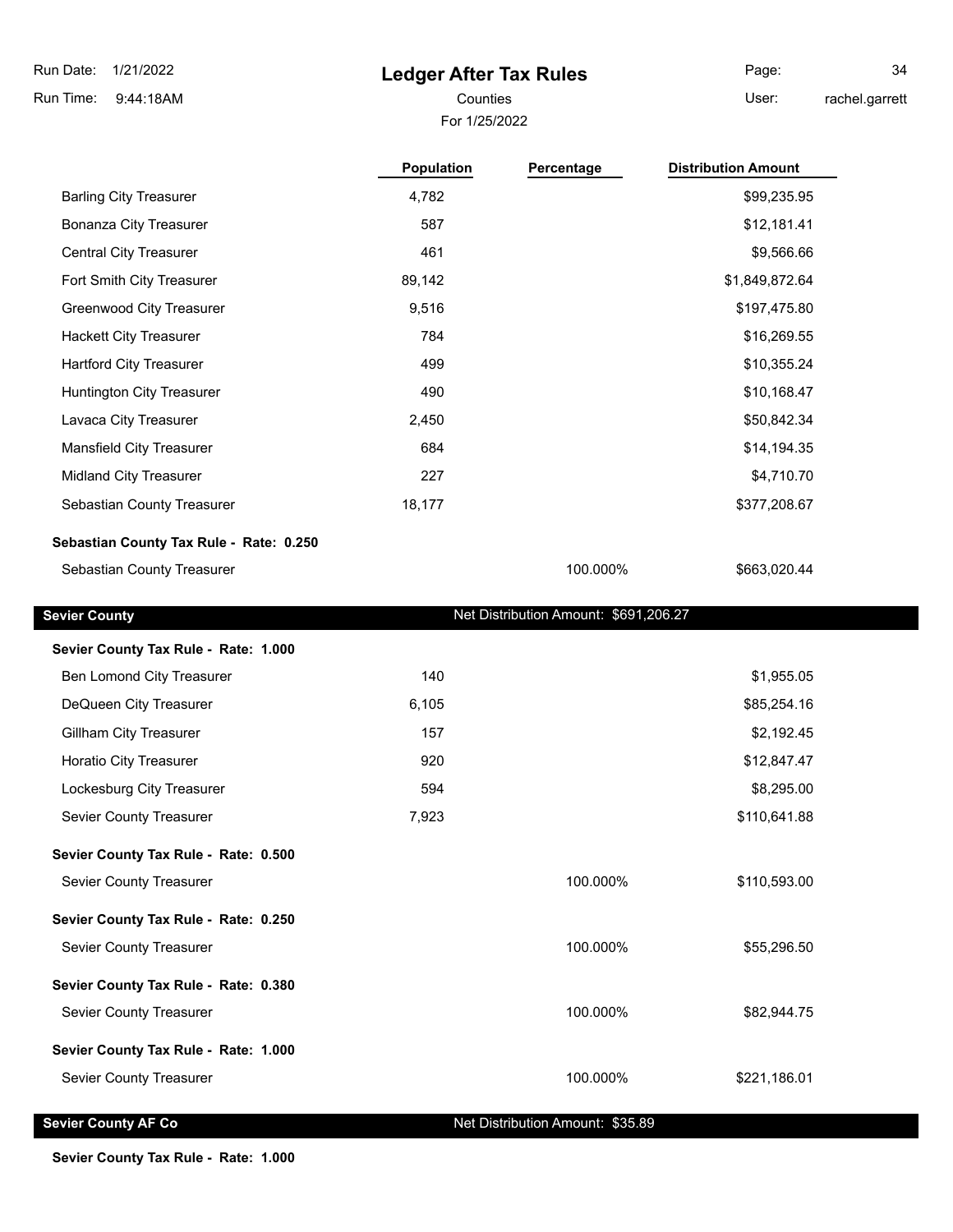9:44:18AM Run Time:

## **Ledger After Tax Rules**

For 1/25/2022 Counties User:

Page: 35 rachel.garrett

| Population | Percentage | <b>Distribution Amount</b>                                                           |
|------------|------------|--------------------------------------------------------------------------------------|
|            | 100.000%   | \$11.48                                                                              |
|            |            |                                                                                      |
|            | 100.000%   | \$5.74                                                                               |
|            |            |                                                                                      |
|            | 100.000%   | \$2.87                                                                               |
|            |            |                                                                                      |
|            | 100.000%   | \$4.31                                                                               |
|            |            |                                                                                      |
|            | 100.000%   | \$11.49                                                                              |
|            |            |                                                                                      |
|            |            |                                                                                      |
| 1,024      |            | \$14,205.49                                                                          |
| 1,740      |            | \$24,138.24                                                                          |
| 3,947      |            | \$54,754.96                                                                          |
| 420        |            | \$5,826.47                                                                           |
| 708        |            | \$9,821.77                                                                           |
| 982        |            | \$13,622.84                                                                          |
| 13         |            | \$180.34                                                                             |
| 8,166      |            | \$113,283.25                                                                         |
| 192        |            | \$2,663.53                                                                           |
| 79         |            | \$1,095.93                                                                           |
|            |            |                                                                                      |
|            | 100.000%   | \$59,898.21                                                                          |
|            |            |                                                                                      |
|            | 100.000%   | \$119,796.41                                                                         |
|            |            |                                                                                      |
|            |            |                                                                                      |
|            |            | \$37.00                                                                              |
|            | 25.000%    | \$12.33                                                                              |
|            |            | Net Distribution Amount: \$419,287.44<br>Net Distribution Amount: \$86.33<br>75.000% |

### **Sharp County Tax Rule - Rate: 0.250**

Sharp County Regional Airport 100.000% \$12.33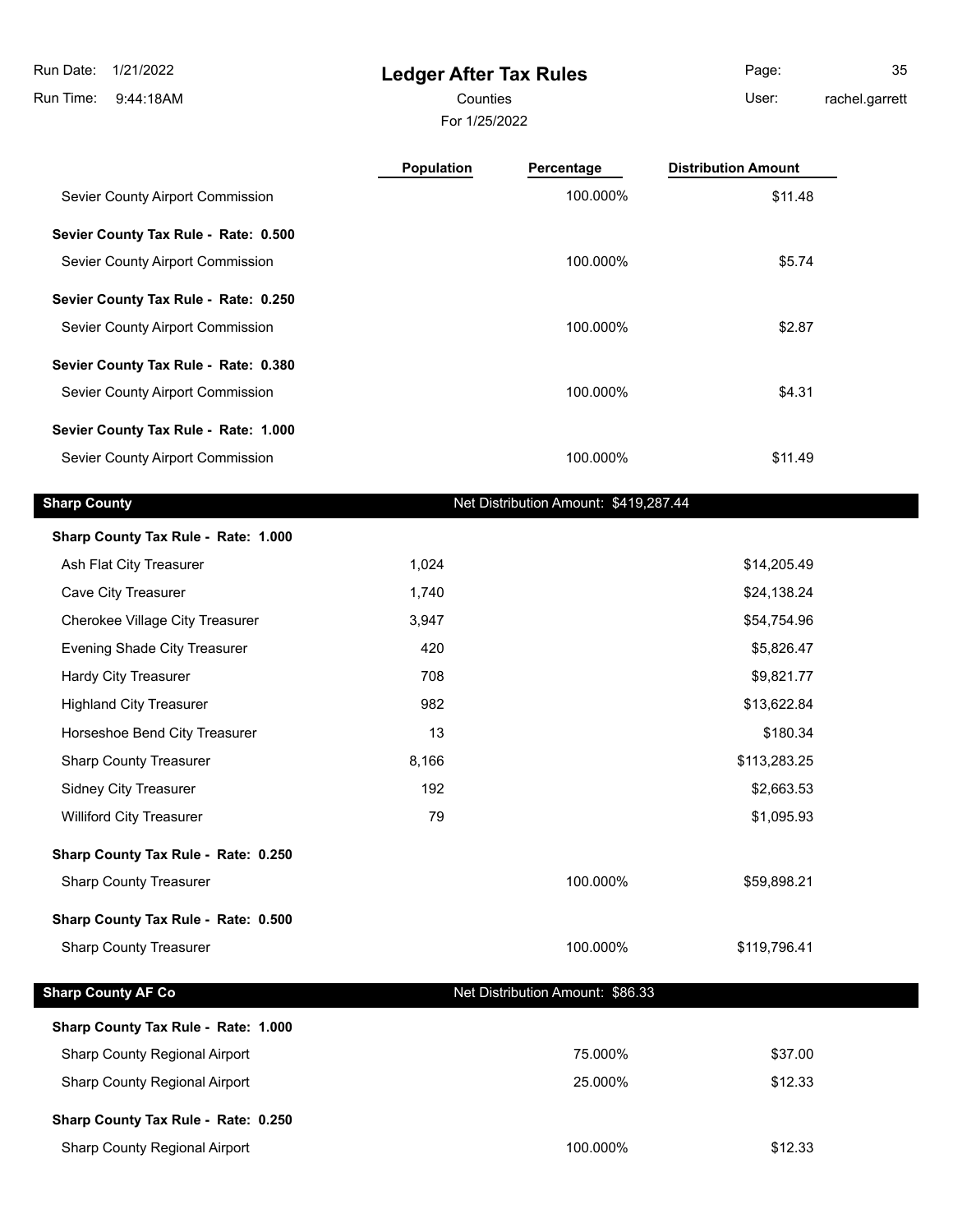| Run Date:<br>1/21/2022<br>Run Time:<br>9:44:18AM | <b>Ledger After Tax Rules</b><br>Counties<br>For 1/25/2022 |                                       | Page:<br>User:             | 36<br>rachel.garrett |
|--------------------------------------------------|------------------------------------------------------------|---------------------------------------|----------------------------|----------------------|
|                                                  | <b>Population</b>                                          | Percentage                            | <b>Distribution Amount</b> |                      |
| Sharp County Tax Rule - Rate: 0.500              |                                                            |                                       |                            |                      |
| Sharp County Regional Airport                    |                                                            | 100.000%                              | \$24.67                    |                      |
| <b>Sheridan AF Grant Co</b>                      |                                                            | Net Distribution Amount: \$16.49      |                            |                      |
| Grant County Tax Rule - Rate: 1.000              |                                                            |                                       |                            |                      |
| Sheridan/Grant County Airport                    |                                                            | 100.000%                              | \$13.19                    |                      |
| Grant County Tax Rule - Rate: 0.250              |                                                            |                                       |                            |                      |
| <b>Grant County Treasurer</b>                    |                                                            | 100.000%                              | \$3.30                     |                      |
| <b>Springdale AF Washington Co</b>               |                                                            | Net Distribution Amount: \$2,120.54   |                            |                      |
| Washington County Tax Rule - Rate: 1.000         |                                                            |                                       |                            |                      |
| Springdale Municipal Airport                     |                                                            | 75.000%                               | \$1,272.32                 |                      |
| Springdale Municipal Airport                     |                                                            | 25.000%                               | \$424.11                   |                      |
| Washington County Tax Rule - Rate: 0.250         |                                                            |                                       |                            |                      |
| Springdale Municipal Airport                     |                                                            | 100.000%                              | \$424.11                   |                      |
|                                                  |                                                            |                                       |                            |                      |
| <b>St. Francis County</b>                        |                                                            | Net Distribution Amount: \$873,733.17 |                            |                      |
| St. Francis County Tax Rule - Rate: 1.000        |                                                            |                                       |                            |                      |
| <b>Caldwell City Treasurer</b>                   | 451                                                        |                                       | \$5,688.66                 |                      |
| <b>Colt City Treasurer</b>                       | 293                                                        |                                       | \$3,695.74                 |                      |
| <b>Forrest City Treasurer</b>                    | 13,015                                                     |                                       | \$164,163.96               |                      |
| <b>Hughes City Treasurer</b>                     | 1,056                                                      |                                       | \$13,319.80                |                      |
| <b>Madison City Treasurer</b>                    | 759                                                        |                                       | \$9,573.60                 |                      |
| Palestine City Treasurer                         | 506                                                        |                                       | \$6,382.40                 |                      |
| St. Francis County Treasurer                     | 6,519                                                      |                                       | \$82,227.03                |                      |
| <b>Wheatley City Treasurer</b>                   | 279                                                        |                                       | \$3,519.15                 |                      |
| <b>Widener City Treasurer</b>                    | 212                                                        |                                       | \$2,674.05                 |                      |
| St. Francis County Tax Rule - Rate: 1.000        |                                                            |                                       |                            |                      |
| <b>Caldwell City Treasurer</b>                   | 451                                                        |                                       | \$5,688.66                 |                      |
| <b>Colt City Treasurer</b>                       | 293                                                        |                                       | \$3,695.74                 |                      |
| Forrest City Treasurer                           | 13,015                                                     |                                       | \$164,163.96               |                      |
| <b>Hughes City Treasurer</b>                     | 1,056                                                      |                                       | \$13,319.80                |                      |
| <b>Madison City Treasurer</b>                    | 759                                                        |                                       | \$9,573.60                 |                      |
| Palestine City Treasurer                         | 506                                                        |                                       | \$6,382.40                 |                      |
|                                                  |                                                            |                                       |                            |                      |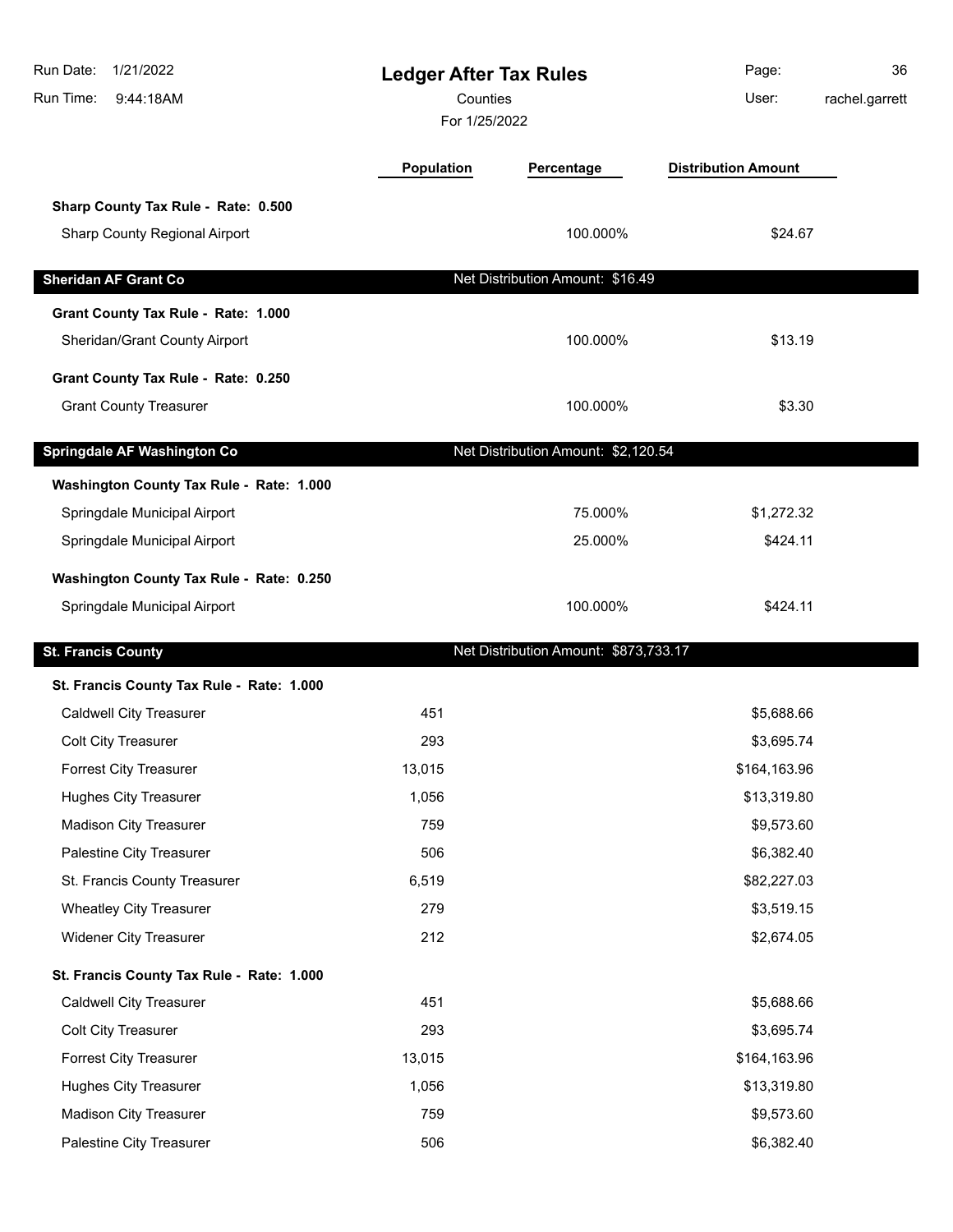**Ledger After Tax Rules**

For 1/25/2022

Counties **User:** Page: 37

rachel.garrett

|                                           | Population | Percentage                              | <b>Distribution Amount</b> |
|-------------------------------------------|------------|-----------------------------------------|----------------------------|
| St. Francis County Treasurer              | 6,519      |                                         | \$82,227.03                |
| <b>Wheatley City Treasurer</b>            | 279        |                                         | \$3,519.15                 |
| <b>Widener City Treasurer</b>             | 212        |                                         | \$2,674.05                 |
| St. Francis County Tax Rule - Rate: 0.250 |            |                                         |                            |
| St. Francis County Treasurer              |            | 100.000%                                | \$72,811.10                |
| St. Francis County Tax Rule - Rate: 0.630 |            |                                         |                            |
| St. Francis County Treasurer              |            | 100.000%                                | \$182,027.74               |
| St. Francis County Tax Rule - Rate: 0.130 |            |                                         |                            |
| St. Francis County Treasurer              |            | 100.000%                                | \$36,405.55                |
| <b>Stone County</b>                       |            | Net Distribution Amount: \$234,627.05   |                            |
| Stone County Tax Rule - Rate: 1.000       |            |                                         |                            |
| Fifty Six City Treasurer                  | 158        |                                         | \$1,999.68                 |
| Mountain View City Treasurer              | 2,877      |                                         | \$36,411.90                |
| <b>Stone County Treasurer</b>             | 9,324      |                                         | \$118,006.45               |
| Stone County Tax Rule - Rate: 0.500       |            |                                         |                            |
| <b>Stone County Treasurer</b>             |            | 100.000%                                | \$78,209.02                |
| Texarkana AF Miller Co                    |            | Net Distribution Amount: \$2,203.96     |                            |
| Miller County Tax Rule - Rate: 0.250      |            |                                         |                            |
| Texarkana Regional Airport                |            | 100.000%                                | \$440.79                   |
| Miller County Tax Rule - Rate: 1.000      |            |                                         |                            |
| Texarkana Regional Airport                |            | 100.000%                                | \$1,763.17                 |
| <b>Union County</b>                       |            | Net Distribution Amount: \$1,542,419.01 |                            |
| Union County Tax Rule - Rate: 1.000       |            |                                         |                            |
| <b>Calion City Treasurer</b>              | 429        |                                         | \$8,471.57                 |
| El Dorado City Treasurer                  | 17,756     |                                         | \$350,632.36               |
| <b>Felsenthal City Treasurer</b>          | 85         |                                         | \$1,678.52                 |
| <b>Huttig City Treasurer</b>              | 448        |                                         | \$8,846.77                 |
| Junction City Treasurer                   | 503        |                                         | \$9,932.87                 |
| Norphlet City Treasurer                   | 766        |                                         | \$15,126.40                |
| Smackover City Treasurer                  | 1,630      |                                         | \$32,188.03                |
| <b>Strong City Treasurer</b>              | 410        |                                         | \$8,096.38                 |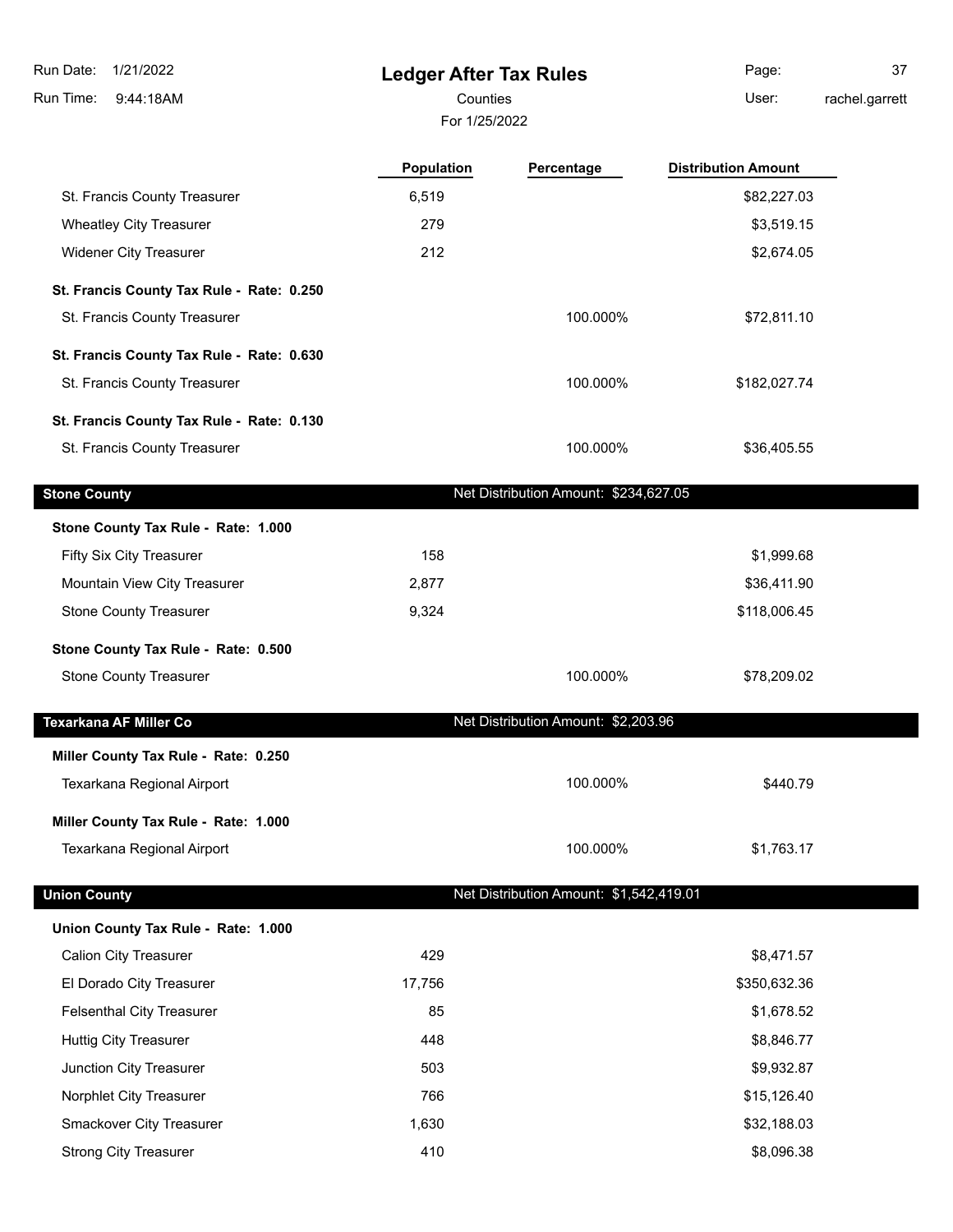# **Ledger After Tax Rules**

For 1/25/2022

Counties **User:** 

Page: 38 rachel.garrett

|                                         | Population | Percentage                            | <b>Distribution Amount</b> |
|-----------------------------------------|------------|---------------------------------------|----------------------------|
| <b>Union County Treasurer</b>           | 17,027     |                                       | \$336,236.61               |
| Union County Tax Rule - Rate: 1.000     |            |                                       |                            |
| <b>Calion City Treasurer</b>            |            | 1.100%                                | \$8,483.30                 |
| El Dorado City Treasurer                |            | 52.000%                               | \$401,028.94               |
| <b>Felsenthal City Treasurer</b>        |            | 0.200%                                | \$1,542.42                 |
| <b>Huttig City Treasurer</b>            |            | 1.700%                                | \$13,110.56                |
| Junction City Treasurer                 |            | 1.400%                                | \$10,796.93                |
| Norphlet City Treasurer                 |            | 1.500%                                | \$11,568.14                |
| Smackover City Treasurer                |            | 4.800%                                | \$37,018.06                |
| <b>Strong City Treasurer</b>            |            | 1.300%                                | \$10,025.72                |
| <b>Union County Treasurer</b>           |            | 36.000%                               | \$277,635.43               |
| Van Buren County                        |            | Net Distribution Amount: \$331,857.27 |                            |
| Van Buren County Tax Rule - Rate: 1.000 |            |                                       |                            |
| <b>Clinton City Treasurer</b>           | 2,509      |                                       | \$35,140.96                |
| Damascus City Treasurer                 | 245        |                                       | \$3,431.46                 |
| Fairfield Bay City Treasurer            | 1,947      |                                       | \$27,269.61                |
| <b>Shirley City Treasurer</b>           | 248        |                                       | \$3,473.48                 |
| Van Buren County Treasurer              | 10,847     |                                       | \$151,922.67               |
| Van Buren County Tax Rule - Rate: 0.500 |            |                                       |                            |
| Van Buren County Treasurer              |            | 100.000%                              | \$110,619.09               |
| <b>Walnut Ridge AF Lawrence Co</b>      |            | Net Distribution Amount: \$1,132.05   |                            |
| Lawrence County Tax Rule - Rate: 1.000  |            |                                       |                            |
| Walnut Ridge Regional Airport           |            | 100.000%                              | \$452.82                   |
| Lawrence County Tax Rule - Rate: 0.500  |            |                                       |                            |
| Walnut Ridge Regional Airport           |            | 100.000%                              | \$226.41                   |
| Lawrence County Tax Rule - Rate: 0.500  |            |                                       |                            |
| Walnut Ridge Regional Airport           |            | 100.000%                              | \$226.41                   |
| Lawrence County Tax Rule - Rate: 0.130  |            |                                       |                            |
| Walnut Ridge Regional Airport           |            | 100.000%                              | \$56.60                    |
| Lawrence County Tax Rule - Rate: 0.380  |            |                                       |                            |
| Walnut Ridge Regional Airport           |            | 100.000%                              | \$169.81                   |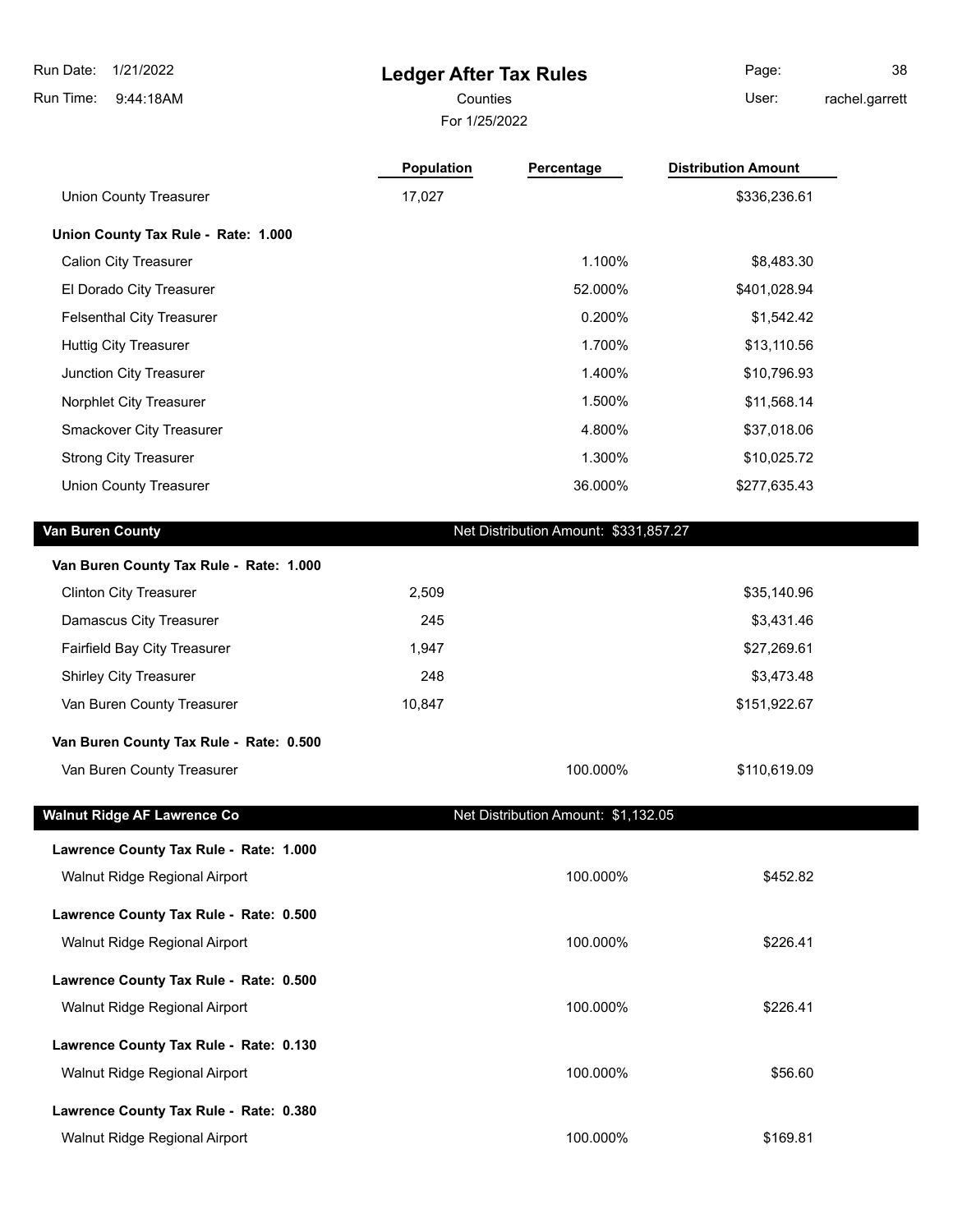# **Ledger After Tax Rules**

For 1/25/2022 Counties User:

Page: 39 rachel.garrett

|                                                                            | Population | Percentage                              | <b>Distribution Amount</b> |  |
|----------------------------------------------------------------------------|------------|-----------------------------------------|----------------------------|--|
| <b>Washington County</b>                                                   |            | Net Distribution Amount: \$6,062,495.77 |                            |  |
| Washington County Tax Rule - Rate: 1.000                                   |            |                                         |                            |  |
| <b>Elkins City Treasurer</b>                                               | 3,602      |                                         | \$71,052.25                |  |
| Elm Springs City Treasurer                                                 | 1,896      |                                         | \$37,400.07                |  |
| Farmington City Treasurer                                                  | 7,584      |                                         | \$149,600.30               |  |
| Fayetteville City Treasurer                                                | 93,949     |                                         | \$1,853,217.06             |  |
| <b>Goshen City Treasurer</b>                                               | 2,102      |                                         | \$41,463.58                |  |
| <b>Greenland City Treasurer</b>                                            | 1,213      |                                         | \$23,927.37                |  |
| Johnson City Treasurer                                                     | 3,609      |                                         | \$71,190.33                |  |
| <b>Lincoln City Treasurer</b>                                              | 2,294      |                                         | \$45,250.93                |  |
| Prairie Grove City Treasurer                                               | 7,045      |                                         | \$138,968.10               |  |
| Springdale City Treasurer                                                  | 75,083     |                                         | \$1,481,070.55             |  |
| <b>Tontitown City Treasurer</b>                                            | 4,301      |                                         | \$84,840.57                |  |
| Washington County Treasurer                                                | 40,497     |                                         | \$798,834.81               |  |
| West Fork City Treasurer                                                   | 2,331      |                                         | \$45,980.79                |  |
| <b>Winslow City Treasurer</b>                                              | 365        |                                         | \$7,199.91                 |  |
| Washington County Tax Rule - Rate: 0.250                                   |            |                                         |                            |  |
| Washington County Treasurer                                                |            | 100.000%                                | \$1,212,499.15             |  |
| West Memphis AF Crittenden Co                                              |            | Net Distribution Amount: \$2,346.58     |                            |  |
|                                                                            |            |                                         |                            |  |
| Crittenden County Tax Rule - Rate: 0.750<br>West Memphis Municipal Airport |            | 100.000%                                | \$1,005.68                 |  |
|                                                                            |            |                                         |                            |  |
| Crittenden County Tax Rule - Rate: 1.000                                   |            |                                         |                            |  |
| West Memphis Municipal Airport                                             |            | 100.000%                                | \$1,340.90                 |  |
| <b>White County</b>                                                        |            | Net Distribution Amount: \$2,204,459.85 |                            |  |
| White County Tax Rule - Rate: 1.000                                        |            |                                         |                            |  |
| <b>Bald Knob City Treasurer</b>                                            | 2,522      |                                         | \$41,354.58                |  |
| <b>Beebe City Treasurer</b>                                                | 8,437      |                                         | \$138,345.99               |  |
| <b>Bradford City Treasurer</b>                                             | 678        |                                         | \$11,117.53                |  |
| <b>Garner City Treasurer</b>                                               | 211        |                                         | \$3,459.88                 |  |
| Georgetown City Treasurer                                                  | 81         |                                         | \$1,328.20                 |  |
| Griffithville City Treasurer                                               | 155        |                                         | \$2,541.62                 |  |
| <b>Higginson City Treasurer</b>                                            | 705        |                                         | \$11,560.26                |  |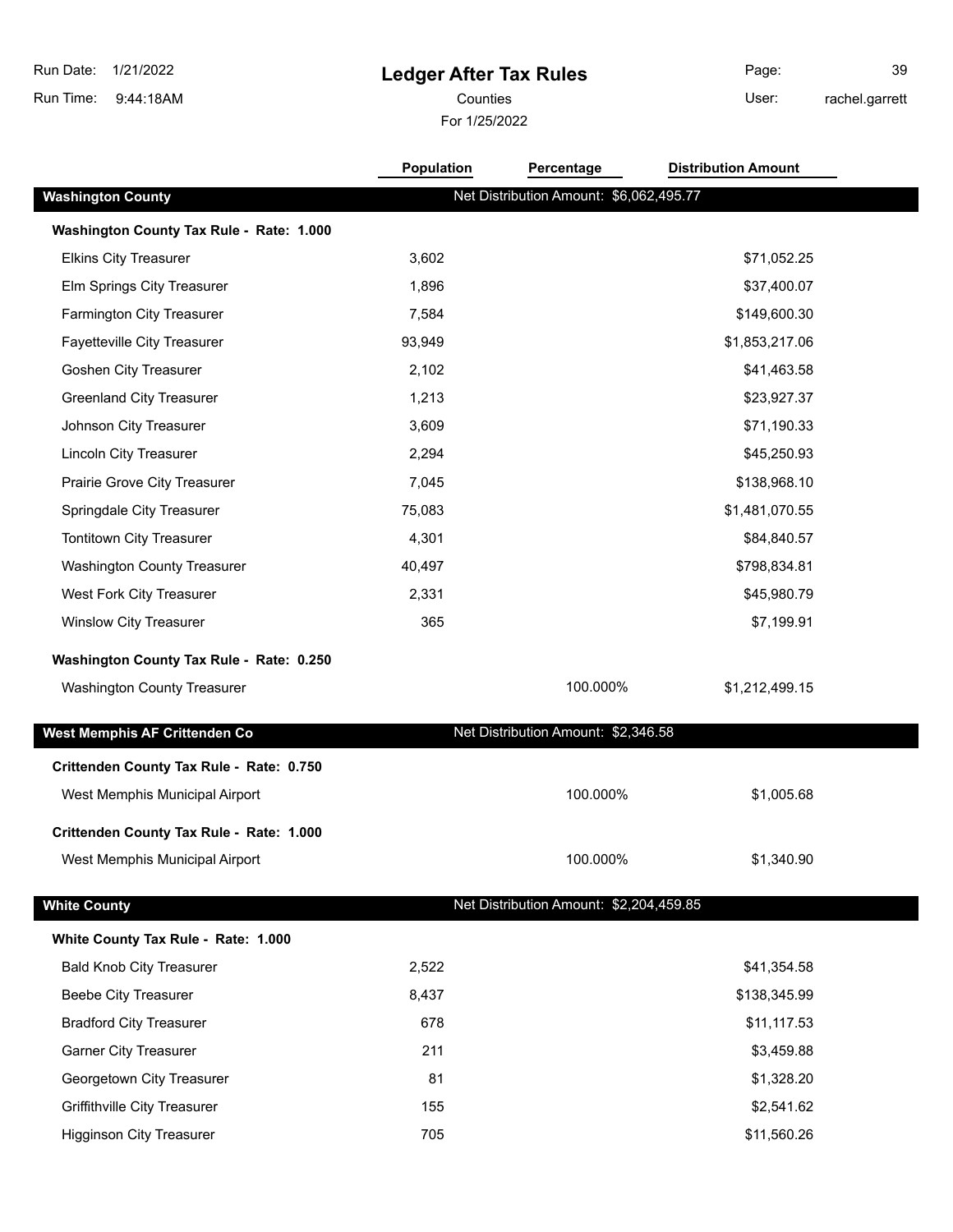9:44:18AM Run Time:

# **Ledger After Tax Rules**

For 1/25/2022

Counties **User:** Page: 40 rachel.garrett

|                                                                         | <b>Population</b> | Percentage                            | <b>Distribution Amount</b> |
|-------------------------------------------------------------------------|-------------------|---------------------------------------|----------------------------|
| Judsonia City Treasurer                                                 | 1,854             |                                       | \$30,401.03                |
| Kensett City Treasurer                                                  | 1,400             |                                       | \$22,956.55                |
| Letona City Treasurer                                                   | 240               |                                       | \$3,935.41                 |
| McRae City Treasurer                                                    | 616               |                                       | \$10,100.88                |
| Pangburn City Treasurer                                                 | 500               |                                       | \$8,198.77                 |
| Rose Bud City Treasurer                                                 | 494               |                                       | \$8,100.38                 |
| <b>Russell City Treasurer</b>                                           | 184               |                                       | \$3,017.15                 |
| Searcy City Treasurer                                                   | 22,937            |                                       | \$376,110.23               |
| West Point City Treasurer                                               | 170               |                                       | \$2,787.58                 |
| White County Treasurer                                                  | 35,638            |                                       | \$584,375.30               |
| White County Tax Rule - Rate: 0.500                                     |                   |                                       |                            |
| White County Treasurer                                                  |                   | 100.000%                              | \$629,845.67               |
| White County Tax Rule - Rate: 0.250                                     |                   |                                       |                            |
| White County Treasurer                                                  |                   | 100.000%                              | \$314,922.84               |
|                                                                         |                   |                                       |                            |
| <b>Woodruff County</b>                                                  |                   | Net Distribution Amount: \$156,315.40 |                            |
|                                                                         |                   |                                       |                            |
|                                                                         |                   |                                       |                            |
| Augusta City Treasurer                                                  | 1,998             |                                       | \$24,909.73                |
| <b>Cotton Plant City Treasurer</b>                                      | 529               |                                       |                            |
| Hunter City Treasurer                                                   | 103               |                                       | \$6,595.22<br>\$1,284.14   |
| Woodruff County Tax Rule - Rate: 1.000<br><b>McCrory City Treasurer</b> | 1,583             |                                       | \$19,735.79                |
| Patterson City Treasurer                                                | 310               |                                       | \$3,864.87                 |
| <b>Woodruff County Treasurer</b>                                        | 1,746             |                                       | \$21,767.95                |
| Woodruff County Tax Rule - Rate: 0.380                                  |                   |                                       |                            |
| <b>Woodruff County Treasurer</b>                                        |                   | 100.000%                              | \$29,309.14                |
| Woodruff County Tax Rule - Rate: 0.500                                  |                   |                                       |                            |
| <b>Woodruff County Treasurer</b>                                        |                   | 100.000%                              | \$39,078.85                |
| Woodruff County Tax Rule - Rate: 0.130                                  |                   |                                       |                            |

| Yell County Tax Rule - Rate: 0.880 |       |             |
|------------------------------------|-------|-------------|
| <b>Belleville City Treasurer</b>   | 312   | \$2.741.63  |
| Danville City Treasurer            | 2,028 | \$17,820.59 |